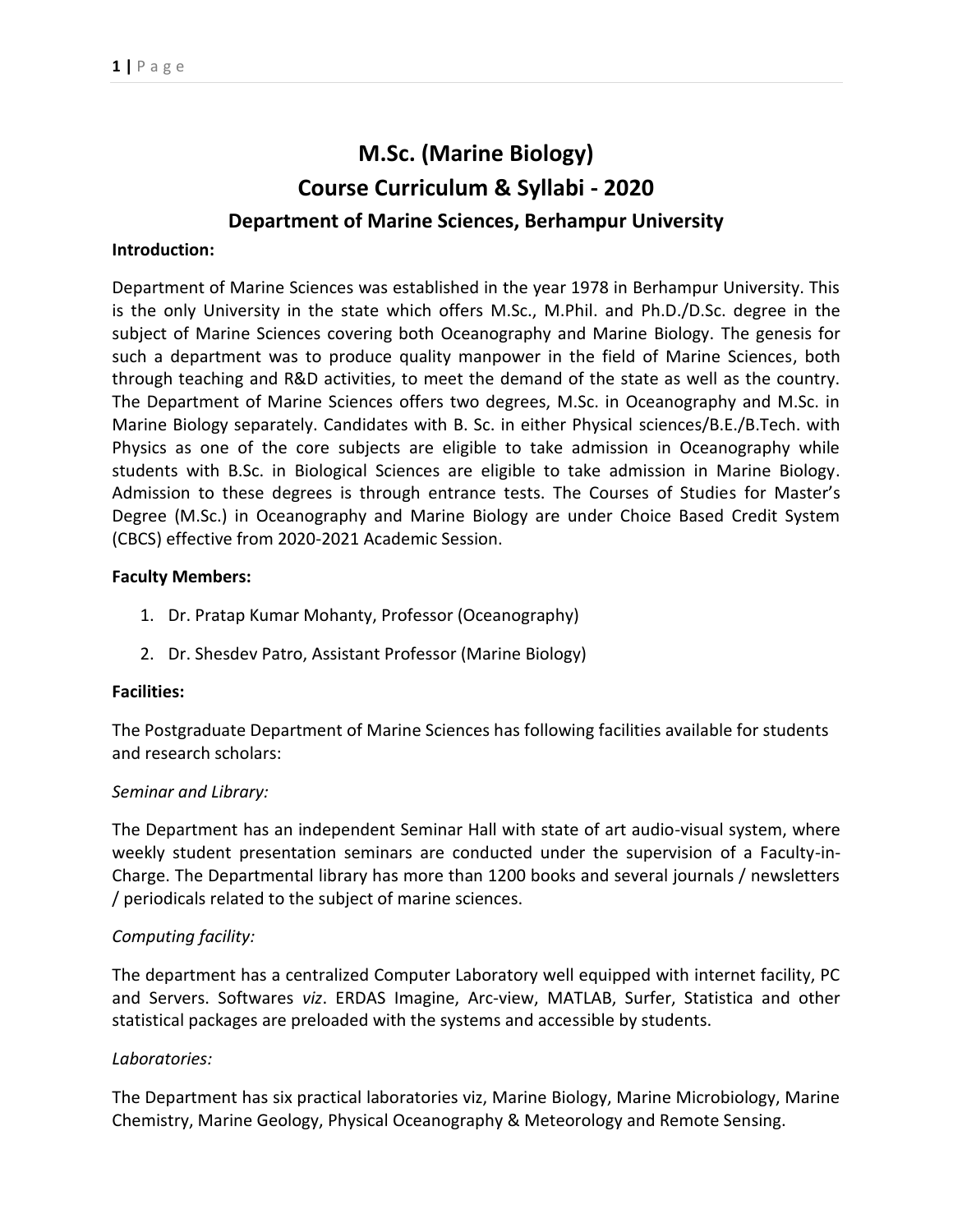#### **About the Syllabus:**

The syllabus is designed as per CBCS in accordance with the guidelines provided by the University Grant Commission (UGC). The Master of Science in Oceanography and Master of Science in Marine Biology are full time two years programmes with four semesters each. The  $1<sup>st</sup>$ Semester is common for both Oceanography and Marine Biology spanning the period from June to December and  $2^{nd}$  Semester from January to May in the first academic session. The 3<sup>rd</sup> Semester commence from June to December and similarly the  $4<sup>th</sup>$  Semester from January to May in the subsequent academic session. The uniform nature of credits specified for the Master's Programmes describe the equitable weightages of various courses. The number of credits along with grade points that a student satisfactorily completed, measures the performance of the student. Overall satisfactory progress and completion of course is subject to a student's maintaining a minimum Cumulative Grade Point Average (CGPA), as well as minimum grades in different subjects as per the syllabus. The description and layout of Credit Distribution for each of the Course programme is detailed below:

- Total number of Semesters is **Four.**
- Each Paper comprises of **04 Credit points.**
- Each Practical Paper comprises of **02 Credit points.**
- Each Theory Paper comprises of **100 Marks.**
- Each Practical Paper comprises of **50 Marks.**
- Project comprises of **100 Marks**
- Number of Core Papers (Theory) are **14 (Spread over all four Semesters).**
- Number of Elective Papers (Theory) are **02 (In 4th Semesters).**
- Number of Practical Papers are **06 (1st, 2nd and 3rd Semesters).**
- Number of project/dissertation is **01** (**4 th Semester**)
- Core papers (14) are **Mandatory with no choice.**
- Elective papers (02) are **Mandatory with Choice Departmentally.**
- Total number of Papers is **23 including 01 Project Work in 4th Semester.**
- Total number of Credits is **80 Credit points.**
- Total Marks for all **04 Semesters is 2000.**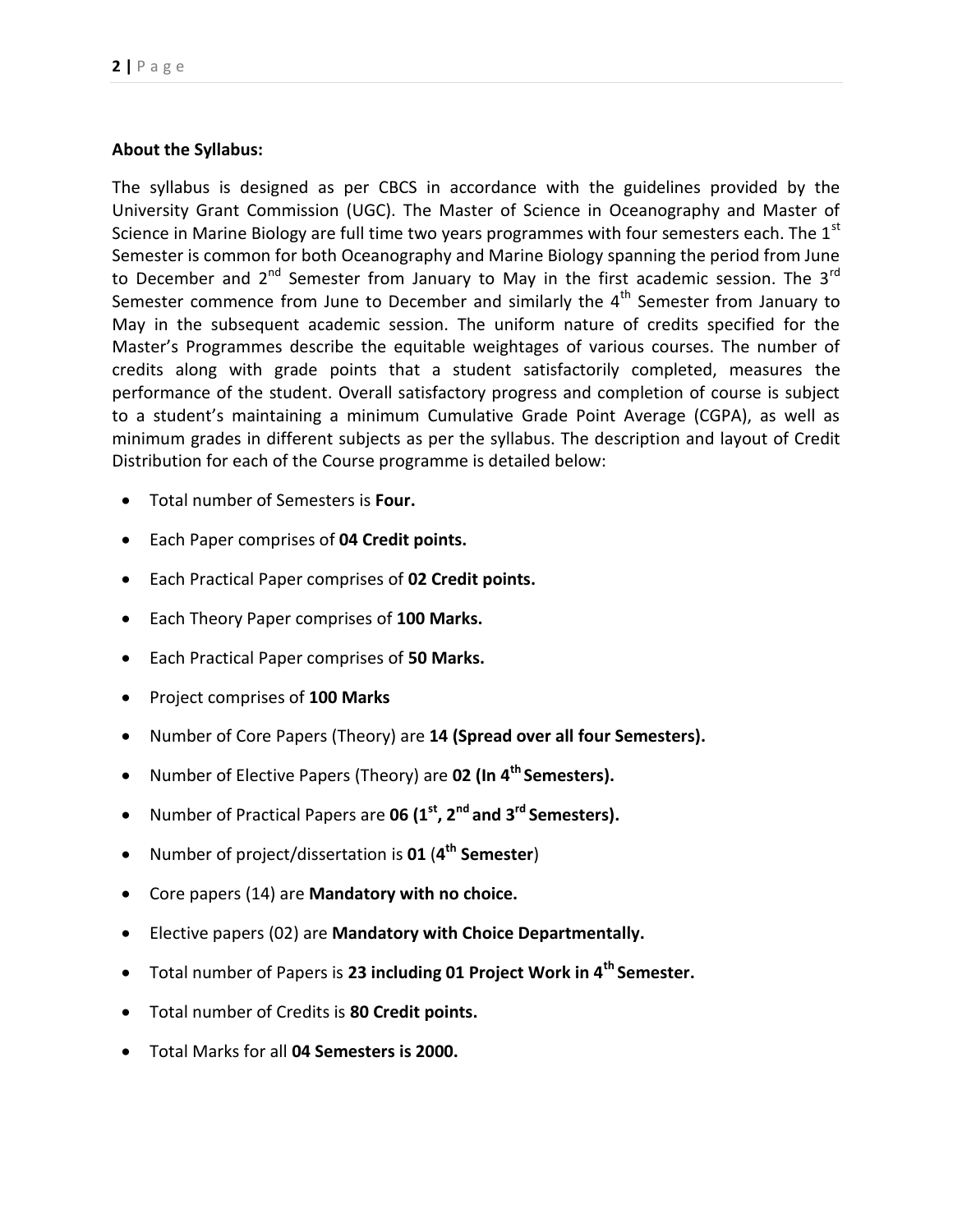# **Syllabus for M.Sc. (Marine Biology)**

The Syllabus has been designed covering practicals/dissertations/field works/seminars etc., wherever applicable. A list of Text Books is provided against each paper for all Semesters. However, students may also make use of authentic online sources for their benefit. A student is advised to deliver at least one seminar talk on a selected topic based on the syllabus during each semester (weekly-at least one Seminar by one of the students, to cover all students). During the course work, students are allowed to interact with the faculty to clarify their doubts, if any. They may be also assessed through weekly tests (duration: 45 minutes) of multiple choice questions and short answers (individual or all subjects of the Semester, Combined) as appropriate.

#### **General Course Framework & Structure**

SEMESTER I- Total Credits- 20 & Core papers: 04; Elective Papers: Nil; Practical: 02

|                                                 |                                                                                          | <b>Marks</b> |      |                      |                |
|-------------------------------------------------|------------------------------------------------------------------------------------------|--------------|------|----------------------|----------------|
| <b>Course Code</b><br><b>Title of the Paper</b> |                                                                                          | ΙA           | Exam | Total<br><b>Mark</b> | Credit         |
| MARB C101                                       | Introduction to Earth, Ocean,<br>Atmosphere and Climate                                  | 20           | 80   | 100                  | 4              |
| <b>MARB C102</b>                                | Fundamentals of Physical, Chemical,<br>Geological Oceanography and Marine<br>Meteorology | 20           | 80   | 100                  | 4              |
| <b>MARB C103</b>                                | Fundamentals of Marine Biology and<br>Pisciculture                                       | 20           | 80   | 100                  | 4              |
| MARB C104                                       | Basic Mathematics, Statistics and<br><b>Computer Programming</b>                         | 20           | 80   | 100                  | 4              |
| <b>MARB P105</b>                                | Practical I on Paper C101 and C102                                                       |              | 50   | 50                   | $\overline{2}$ |
| <b>MARB P106</b>                                | Practical II on Paper C103 and C104                                                      |              | 50   | 50                   | $\overline{2}$ |
|                                                 | Total Marks/Credit (C 04 + Practical 02)                                                 |              |      | 500                  | 20             |

*\*Semester I is common for both Oceanography and Marine Biology students*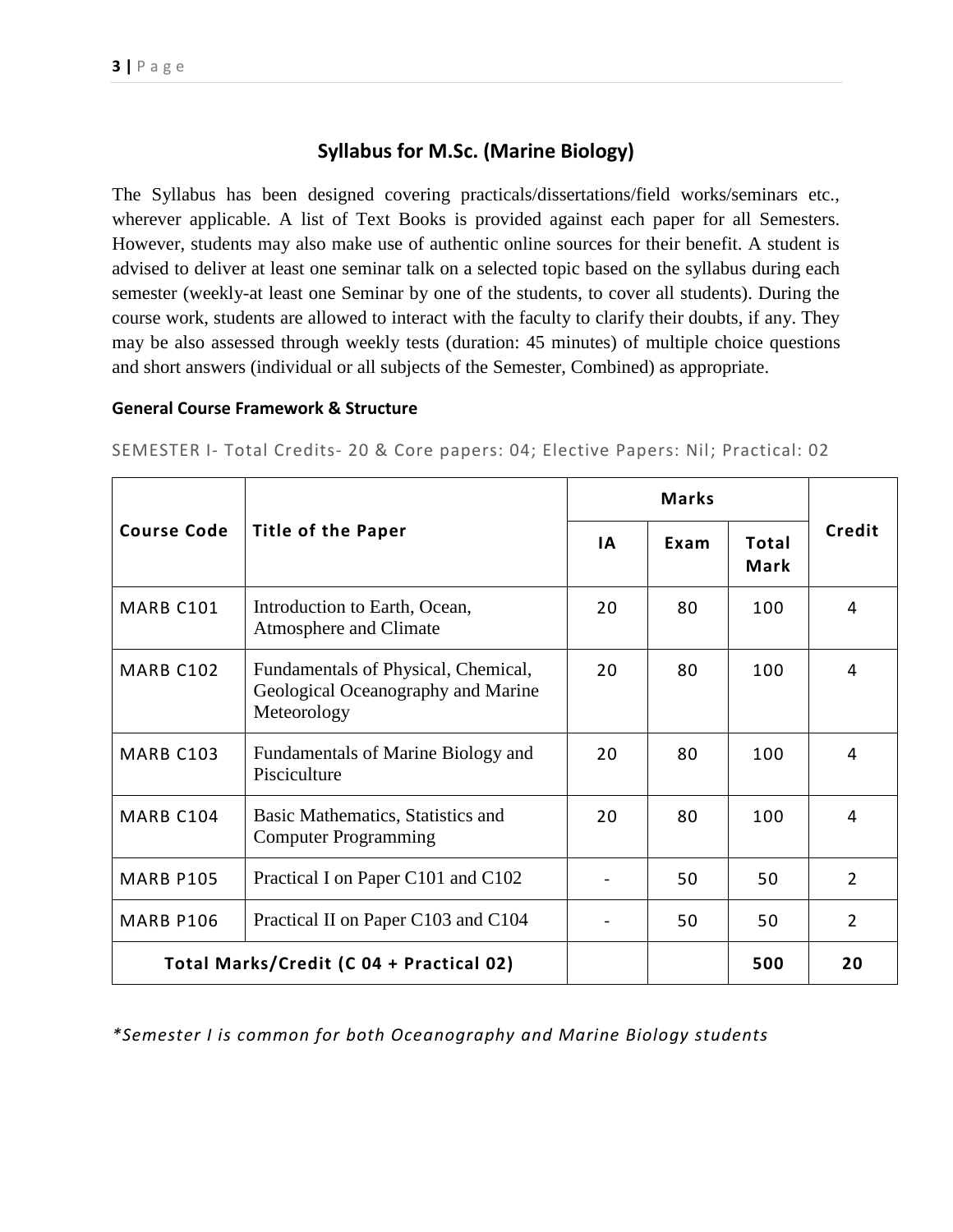|                                          | <b>Title of the Paper</b>                         | <b>Marks</b> |      |                      |                |
|------------------------------------------|---------------------------------------------------|--------------|------|----------------------|----------------|
| <b>Course Code</b>                       |                                                   | ΙA           | Exam | Total<br><b>Mark</b> | Credit         |
| MARB C201                                | Plankton and Productivity in the Ocean            | 20           | 80   | 100                  | 4              |
| MARB C202                                | Cytology, Molecular Genetics and<br>Evolution     | 20           | 80   | 100                  | 4              |
| MARB C203                                | Marine Biodiversity, Conservation &<br>Management | 20           | 80   | 100                  | 4              |
| MARB C204                                | Marine Invertebrate and their Biology             | 20           | 80   | 100                  | 4              |
| <b>MARB P205</b>                         | Practical I on Paper C201 and C202.               |              | 50   | 50                   | $\overline{2}$ |
| <b>MARB P206</b>                         | Practical II on Paper C203 and C204.              |              | 50   | 50                   | $\overline{2}$ |
| Total Marks/Credit (C 04 + Practical 02) |                                                   |              |      | 500                  | 20             |

SEMESTER II- Total Credits- 20 & Core papers: 04; Elective Papers: Nil; Practical: 02

# SEMESTER III- Total Credits- 20 & Core papers: 04; Elective Papers: Nil; Practical: 02

|                    |                                                                                          | <b>Marks</b> |      |                             |                |
|--------------------|------------------------------------------------------------------------------------------|--------------|------|-----------------------------|----------------|
| <b>Course Code</b> | <b>Title of the Paper</b>                                                                | <b>IA</b>    | Exam | <b>Total</b><br><b>Mark</b> | Credit         |
| MARB C301          | Marine Biotechnology                                                                     | 20           | 80   | 100                         | 4              |
| MARB C302          | Remote Sensing and Geographical<br>Information System (GIS) in Marine<br><b>Sciences</b> | 20           | 80   | 100                         | 4              |
| MARB C303          | Coastal Aquaculture                                                                      | 20           | 80   | 100                         | 4              |
| MARB C304          | Marine Ecology and Biogeography                                                          | 20           | 80   | 100                         | 4              |
| <b>MARB P305</b>   | Practical I on papers C 302, C303 and<br>C <sub>3</sub> 04                               |              | 50   | 50                          | $\mathfrak{p}$ |
| <b>MARB P306</b>   | Practical II on Marine Biological                                                        |              | 50   | 50                          | 2              |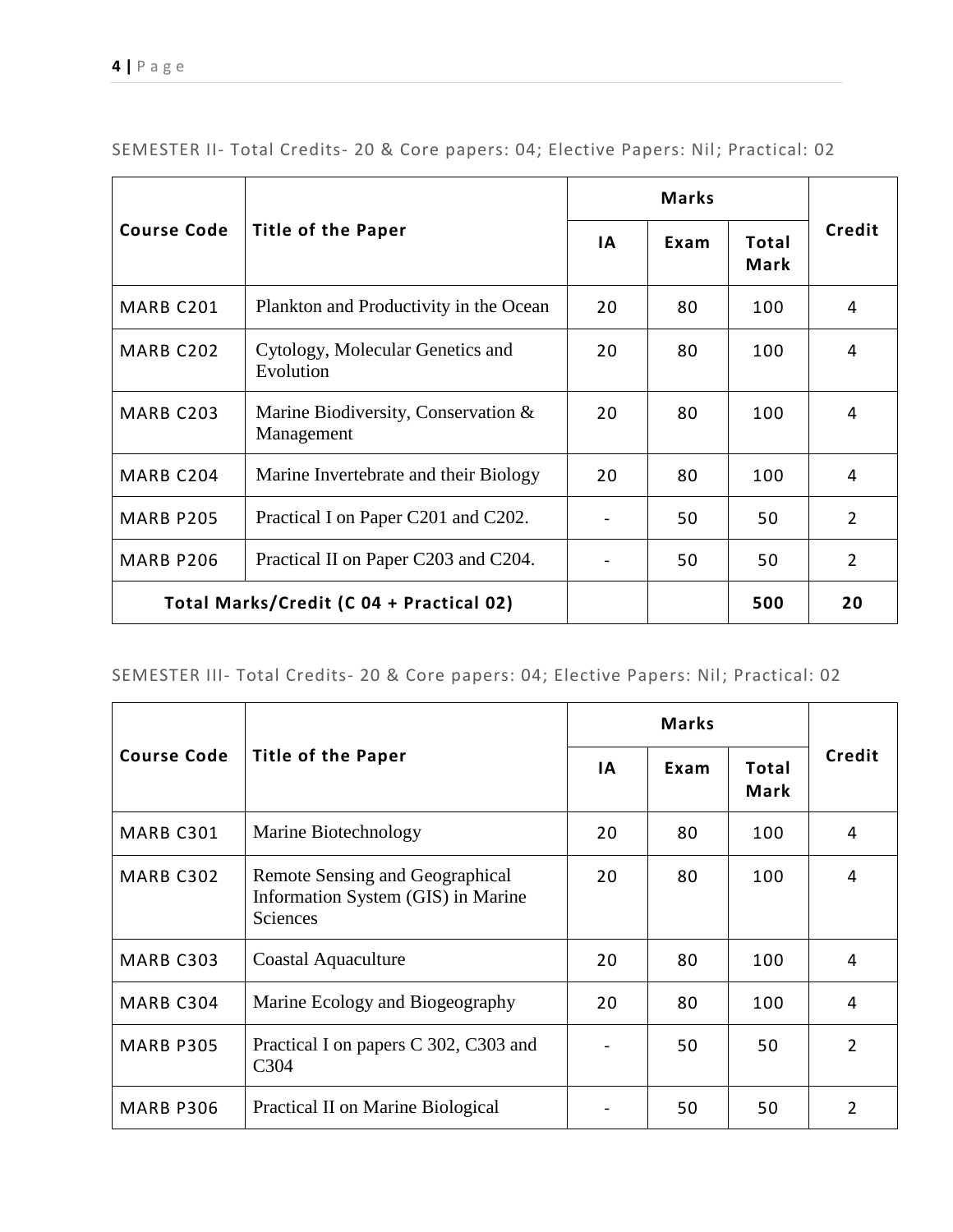|                                          | Title of the Paper                             | <b>Marks</b> |      |                             |        |
|------------------------------------------|------------------------------------------------|--------------|------|-----------------------------|--------|
| <b>Course Code</b>                       |                                                | ΙA           | Exam | <b>Total</b><br><b>Mark</b> | Credit |
|                                          | Instruments, Measurements and Data<br>Analysis |              |      |                             |        |
| Total Marks/Credit (C 04 + Practical 02) |                                                |              |      | 500                         | 20     |

#### SEMESTER IV- Total Credits- 20 & Core paper: 02; Elective Papers: 02; Project: 01

|                    | <b>Title of the Paper</b>                                     | <b>Marks</b> |      |                             |        |
|--------------------|---------------------------------------------------------------|--------------|------|-----------------------------|--------|
| <b>Course Code</b> |                                                               | <b>IA</b>    | Exam | <b>Total</b><br><b>Mark</b> | Credit |
| MARB C401          | Physiology and Biochemistry                                   | 20           | 80   | 100                         | 4      |
| MARB C402          | Marine Biogeochemical Processes                               | 20           | 80   | 100                         | 4      |
| MARB E403          | <b>Fish Technology</b>                                        | 20           | 80   | 100                         | 4      |
| MARB E404          | Ichthyology and Fisheries                                     | 20           | 80   | 100                         | 4      |
| <b>MARB E405</b>   | Environmental Impact Assessment (EIA)<br>and Management Plans | 20           | 80   | 100                         | 4      |
| <b>MARB E406</b>   | <b>Marine Pollution</b>                                       | 20           | 80   | 100                         | 4      |
| <b>MARB E407</b>   | Marine Microbiology                                           | 20           | 80   | 100                         | 4      |
| <b>MARB E408</b>   | Marine Microbial Ecology                                      | 20           | 80   | 100                         | 4      |
| <b>MARB P409</b>   | Project Work, Dissertation & Open Viva-<br>Voce               |              | 100  | 100                         | 4      |
|                    | Total Marks/Credit (C 02 + E 02 + Project 01)                 |              |      | 500                         | 20     |

# **NOTE:**

 *In 4th Semester, a student is allowed to opt for any two elective papers (E). The elective papers are available in combination based on different specialization. Therefore, a student can opt for either E403 & E404 or E405 & E406 or E407 & E408.*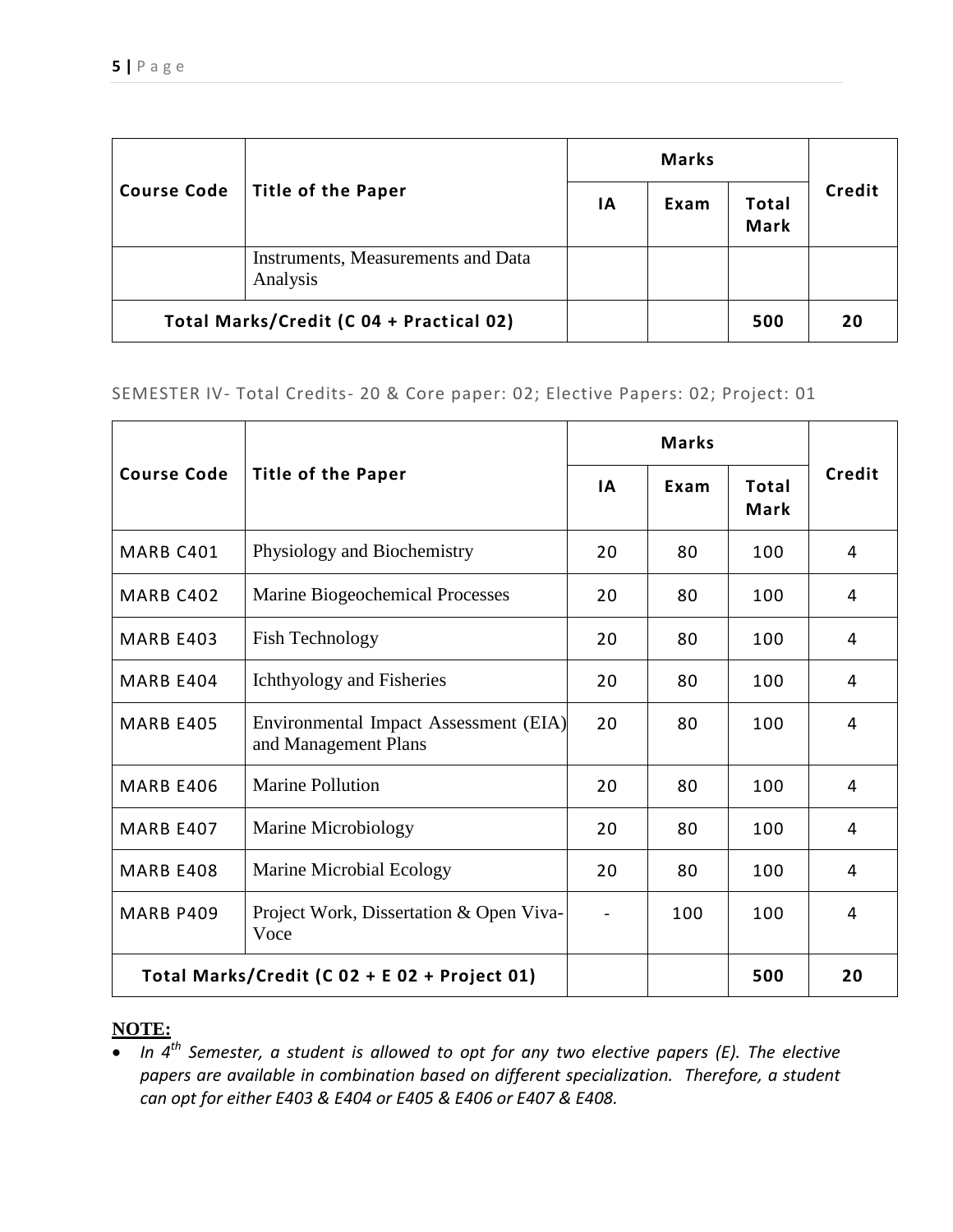# **Details of Syllabus**

# **Semester- I**

| <b>Semester: First Semester</b> |                    | <b>Course Name:</b> Introduction to Earth, Ocean, Atmosphere<br>and Climate |
|---------------------------------|--------------------|-----------------------------------------------------------------------------|
| Course No.: MARB C101           | <b>Credits: 04</b> | <b>Core/Elective: Core</b>                                                  |

| <b>Units</b> | <b>Contents</b>                                                                                                                                                                                                                                                                                                                                                                                                                                                                                                                                                                                                                                                                                   | Hours/          |
|--------------|---------------------------------------------------------------------------------------------------------------------------------------------------------------------------------------------------------------------------------------------------------------------------------------------------------------------------------------------------------------------------------------------------------------------------------------------------------------------------------------------------------------------------------------------------------------------------------------------------------------------------------------------------------------------------------------------------|-----------------|
|              |                                                                                                                                                                                                                                                                                                                                                                                                                                                                                                                                                                                                                                                                                                   | <b>Semester</b> |
| Unit 1       | Earth:<br>Earth and the solar system, Modern theories on the origin of the<br>Earth and the planetary system, Kepler's laws of planetary motion,<br>Geological Time Scale, Theories about the origin of life, Earth's gravity<br>and magnetic fields and its thermal structure, Concept of Geoid and<br>Spheroid. Weathering, Erosion, Transportation and deposition of<br>Earth's materials, Formation of soil, Sediments and sedimentary<br>rocks, Physiographic features and river basins in India. Basic concepts<br>of seismology and internal structure of the Earth. Earthquakes and<br>their causes.                                                                                      | 20              |
| Unit 2       | Ocean:<br>Ocean and Sea, Major Oceans of the world and their dimensions,<br>Seafloor features, Shoreline, Continental Shelf, Continental slope,<br>Continental Rise, Mid ocean ridges and Hydrothermal Vents. Methods<br>for mapping bottom topography, Light in the sea, Color of the sea,<br>Sound in the sea. Major Ocean Expeditions: Challenger Expedition,<br>METEOR and DISCOVERY Expeditions, International Geophysical Year<br>(IGY), International Indian Ocean Expedition (IIOE), Tropical Ocean<br>Global Atmosphere (TOGA), World Ocean Circulation Experiment<br>(WOCE), Joint Global Ocean Flux Studies (JGOFS). Monsoon<br>Experiments in Indian Ocean (MONEX, BOBMEX and ARMEX). | 20              |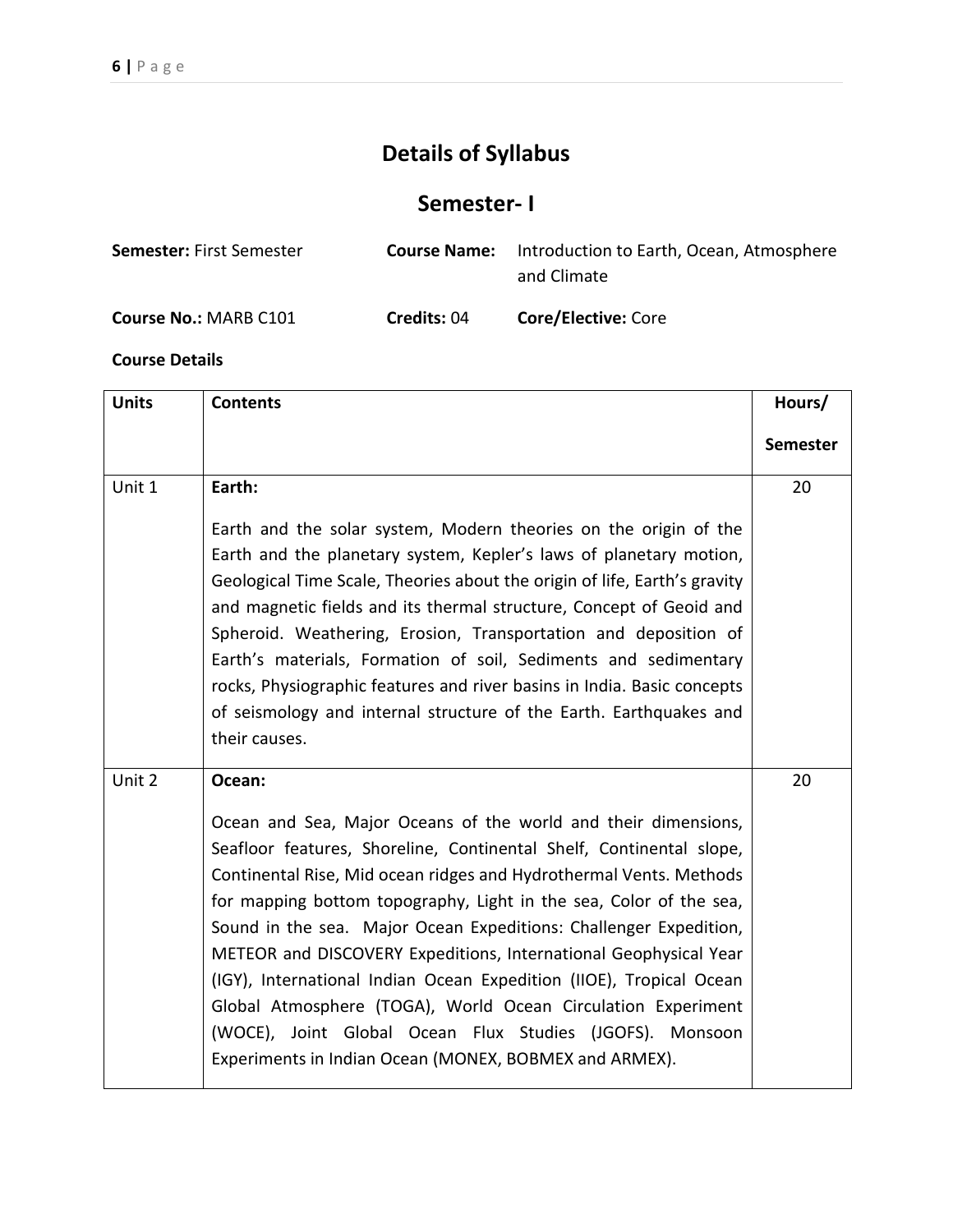| <b>Units</b> | <b>Contents</b>                                                                                                                                                                                                                                                                                                                                                                                                                                                                                                                                                                                                             | Hours/          |
|--------------|-----------------------------------------------------------------------------------------------------------------------------------------------------------------------------------------------------------------------------------------------------------------------------------------------------------------------------------------------------------------------------------------------------------------------------------------------------------------------------------------------------------------------------------------------------------------------------------------------------------------------------|-----------------|
|              |                                                                                                                                                                                                                                                                                                                                                                                                                                                                                                                                                                                                                             | <b>Semester</b> |
| Unit 3       | Atmosphere:                                                                                                                                                                                                                                                                                                                                                                                                                                                                                                                                                                                                                 | 20              |
|              | Atmosphere and its composition, Global distribution of atmospheric<br>mass, Zonal wind, Meridional wind. Geopotential height, Vertical<br>velocity and the mean meridional circulation. Inter tropical<br>convergence zone (ITCZ), Potential temperature coordinates. Global<br>distribution of water vapour, Precipitation, Surface fluxes due to<br>turbulence, Effects of large-scale eddies on the zonally averaged flow.                                                                                                                                                                                               |                 |
| Unit 4       | <b>Climate:</b>                                                                                                                                                                                                                                                                                                                                                                                                                                                                                                                                                                                                             | 20              |
|              | Weather and Climate, Global climate and the general circulation,<br>Global climatic features, Global teleconnections, Pressure oscillations<br>and teleconnection patterns. The Southern Oscillation and El Niño<br>and La Nina, ENSO mechanisms, Teleconnections with ENSO,<br>Extratropical teleconnection patterns, North Atlantic Oscillation,<br>North Pacific Oscillation, Arctic and Antarctic Oscillation, Zonally<br>symmetric oscillations, Tropical-extratropical teleconnections, Inter-<br>annual to inter-decadal oscillations. Indian Monson - Indian Ocean<br>Basin Mode (IOBM), Indian Ocean Dipole (IOD). |                 |

- 1. Kent C. Condie, Earth as an Evolving Planetary System, Academic Press.
- 2. Naotatsu Shikazono, Introduction to Earth and Planetary System Science: New View of Earth, Planets and Humans, Springer.
- 3. H. Jay Melosh, Planetary Surface Processes*,* Cambridge University Press.
- 4. Pickard G.L. and W.J. Emery, Descriptive Physical Oceanography Pergamon Press (Latestedition).
- 5. Lynne D. Talley, G.L. Pickard, W.J. Emery and James Swift, Descriptive Physical Oceanography: An Introduction- Elsevier (Latest edition).
- 6. John A. Knauss. Introduction to Physical Oceanography, Waveland Pr. Inc.
- 7. Wallace and Hobbs. Atmospheric Science (Latest Edition), An Introductory Survey, Elsevier.
- 8. An Introduction to the General Circulation of the Atmosphere, D. A. Randall, Colorado State University Press, 2005.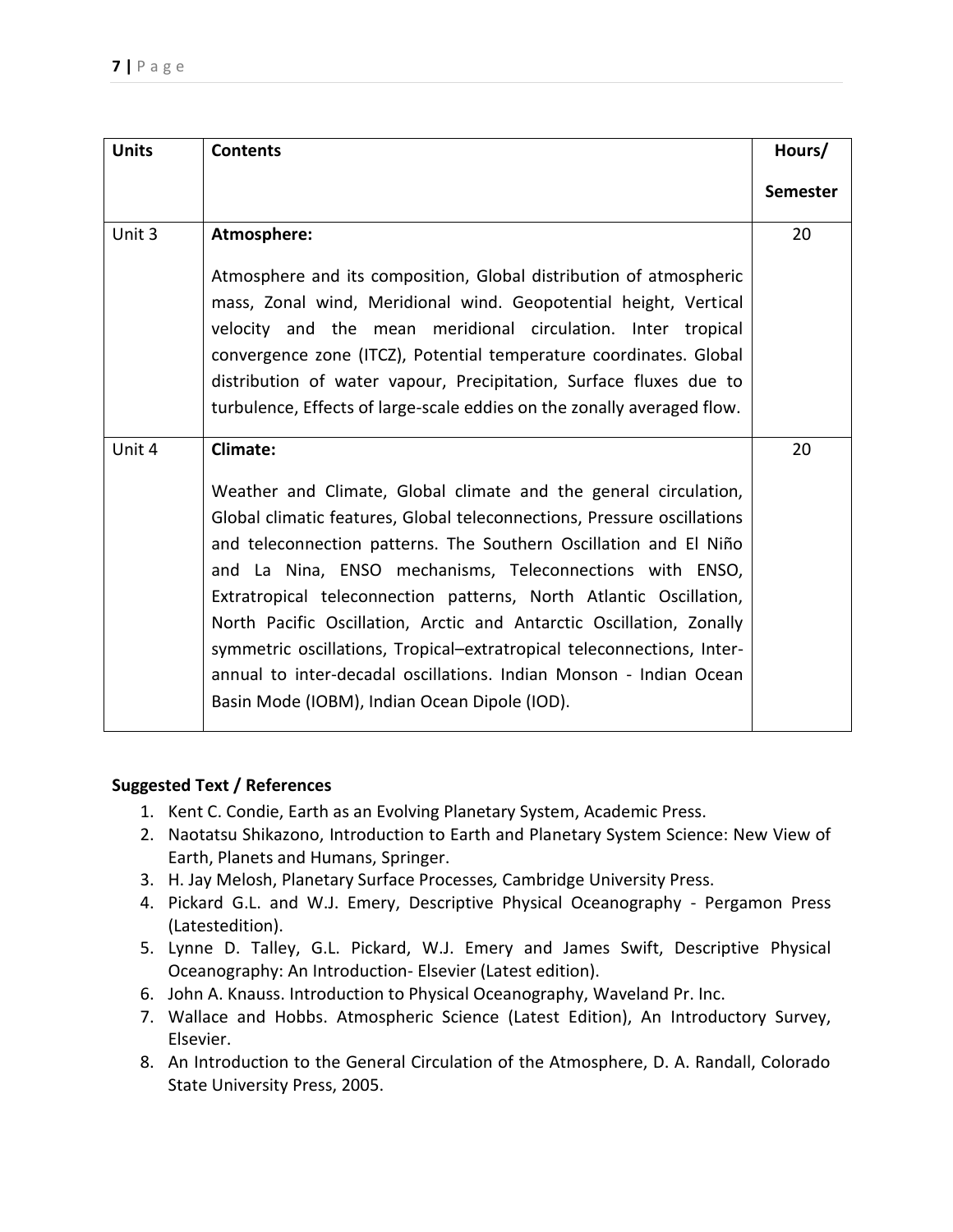- 9. Marshall. John, and R. Alan Plumb. Atmosphere, Ocean, and Climate Dynamics: An Introductory, Academic Press.
- 10. Observed Global Climate, Geophysics Series, Volume 6: Edited by M. Hantel, Springer, 2005.

| <b>Semester: First Semester</b> | <b>Course Name:</b> | Fundamentals of Physical, Chemical,<br>Geological Oceanography and Marine<br>Meteorology |
|---------------------------------|---------------------|------------------------------------------------------------------------------------------|
| <b>Course No.: MARB C102</b>    | <b>Credits: 04</b>  | <b>Core/Elective: Core</b>                                                               |

| <b>Units</b> | <b>Contents</b>                                                                                                                                                                                                                                                                                                                                                                                                                                                                                                                                                                                                                                                         | Hours/          |
|--------------|-------------------------------------------------------------------------------------------------------------------------------------------------------------------------------------------------------------------------------------------------------------------------------------------------------------------------------------------------------------------------------------------------------------------------------------------------------------------------------------------------------------------------------------------------------------------------------------------------------------------------------------------------------------------------|-----------------|
|              |                                                                                                                                                                                                                                                                                                                                                                                                                                                                                                                                                                                                                                                                         | <b>Semester</b> |
| Unit 1       | Physical oceanography:                                                                                                                                                                                                                                                                                                                                                                                                                                                                                                                                                                                                                                                  | 20              |
|              | A historical background, Temperature, Salinity, conductivity, effect of<br>temperature, salinity and pressure on density, Potential density and<br>specific volume. Specific volume anamoly and thermosteric anomaly.<br>Adiabatic changes of sea water. Properties of sea water, Basic pure<br>water characteristics, molecular, colligative, optical and acoustical<br>properties of sea water. Horizontal and vertical distribution of<br>temperature, salinity and density in the oceans. Heat budget<br>equation.                                                                                                                                                  |                 |
|              | <b>Circulations and currents:</b>                                                                                                                                                                                                                                                                                                                                                                                                                                                                                                                                                                                                                                       |                 |
|              | Oceanic mixed layer, barrier layer and thermal inversion. Seasonal<br>and permanent thermocline, Halocline and Pycnocline. Heat and<br>fresh water transports, Conservation of salt and heat, Water type and<br>water masses, T-S diagram, Bottom-Deep-Intermediate and surface<br>water masses. Thermohaline and Wind driven Circulation, World<br>Ocean circulation - Major ocean currents, Equatorial Currents,<br>Undercurrent, Antarctic Circumpolar Current and Western and<br>Eastern Boundary Currents, Langmuir Circulation. Currents and<br>Circulation in the Indian Ocean, Arabian Sea and Bay of Bengal during<br>southwest and northeast monsoon seasons. |                 |
| Unit 2       | <b>Marine Chemistry</b>                                                                                                                                                                                                                                                                                                                                                                                                                                                                                                                                                                                                                                                 | 20              |
|              | Historical perspectives, Symbols and units used in chemical<br>oceanography, Composition of Sea Water,<br>Major<br>nutrients,                                                                                                                                                                                                                                                                                                                                                                                                                                                                                                                                           |                 |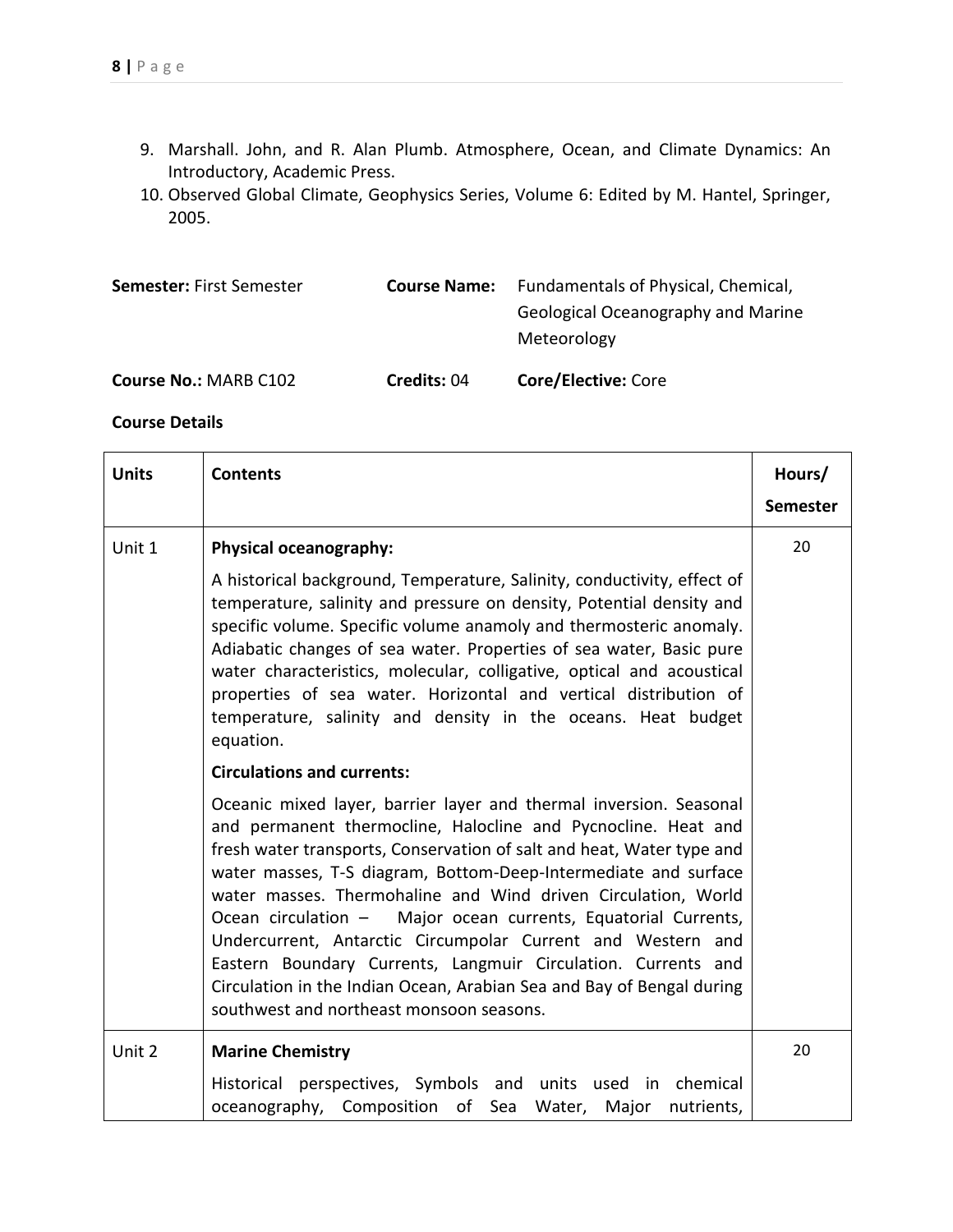| <b>Units</b> | <b>Contents</b>                                                                                                                                                                                                                                                                                                                                                                                                                                                                                                                                                                                                                                                                                                                                                                                         | Hours/          |
|--------------|---------------------------------------------------------------------------------------------------------------------------------------------------------------------------------------------------------------------------------------------------------------------------------------------------------------------------------------------------------------------------------------------------------------------------------------------------------------------------------------------------------------------------------------------------------------------------------------------------------------------------------------------------------------------------------------------------------------------------------------------------------------------------------------------------------|-----------------|
|              |                                                                                                                                                                                                                                                                                                                                                                                                                                                                                                                                                                                                                                                                                                                                                                                                         | <b>Semester</b> |
|              | Geochemical balance of the oceans, Residence time, Constancy of<br>relative ionic composition of seawater, Conditions under which major<br>elements may not be conservative, Factors affecting the distribution<br>of trace elements in the sea, Chlorinity and salinity, Practical salinity<br>scale, Radioactive nuclides, Residence times of elements in the sea<br>water, Dissolved Gases(other than CO2) in Sea Water, Solubility of<br>gases in seawater, Air-sea gas exchange and processes affecting their<br>distribution, Dissolved oxygen in the ocean, CO2 equilibria in<br>seawater, pH, Alkalinity and buffering capacity of oceans,<br>Components of CO2 system in seawater, Percentage composition of<br>inorganic carbon, Calcium carbonate precipitation and dissolution<br>phenomena |                 |
| Unit 3       | <b>Marine Geology:</b>                                                                                                                                                                                                                                                                                                                                                                                                                                                                                                                                                                                                                                                                                                                                                                                  | 20              |
|              | An overview, Geomorphology of ocean floor: Abyssal plain, oceanic<br>island, sea mounts, trenches, Island Arc, Atolls and Guyots.<br>Submarine canyons and mid oceanic ridges. Sea floor spreading and<br>Plate tectonics. Salient features of Indian Ocean floor: Bathymetric<br>maps, Different methods of exploring ocean floor, Definition and<br>classification of coast, Coastal erosion, Beach sediments and<br>morphology, weathering of beach materials. Alongshore and cross-<br>shore sediment transport, Beach profile, Factors controlling<br>geomorphology of beaches.                                                                                                                                                                                                                    |                 |
| Unit 4       | <b>Marine Meteorology</b>                                                                                                                                                                                                                                                                                                                                                                                                                                                                                                                                                                                                                                                                                                                                                                               | 20              |
|              | An introduction. Earth's rotation and revolution around the sun,<br>seasonal changes, Composition of the atmosphere, Vertical<br>distribution of temperature and atmospheric layers, Radiation<br>balance of the earth-atmosphere system, Greenhouse effect.<br>Relative, absolute and specific humidity, Mixing ratio, Dew point<br>temperature, Dry and wet bulb temperature, Cloud formation and its<br>classification, Indian monsoon flow, tropical cyclones - cyclogenesis,<br>classification, frequency of occurrence and land fall.                                                                                                                                                                                                                                                             |                 |

- 1. Pickard G.L. Descriptive Physical Oceanography, Pergammon Press Oxford, 1963.
- 2. Open University of U.K. Sea water: its composition, properties and behaviour. Pergammon Press.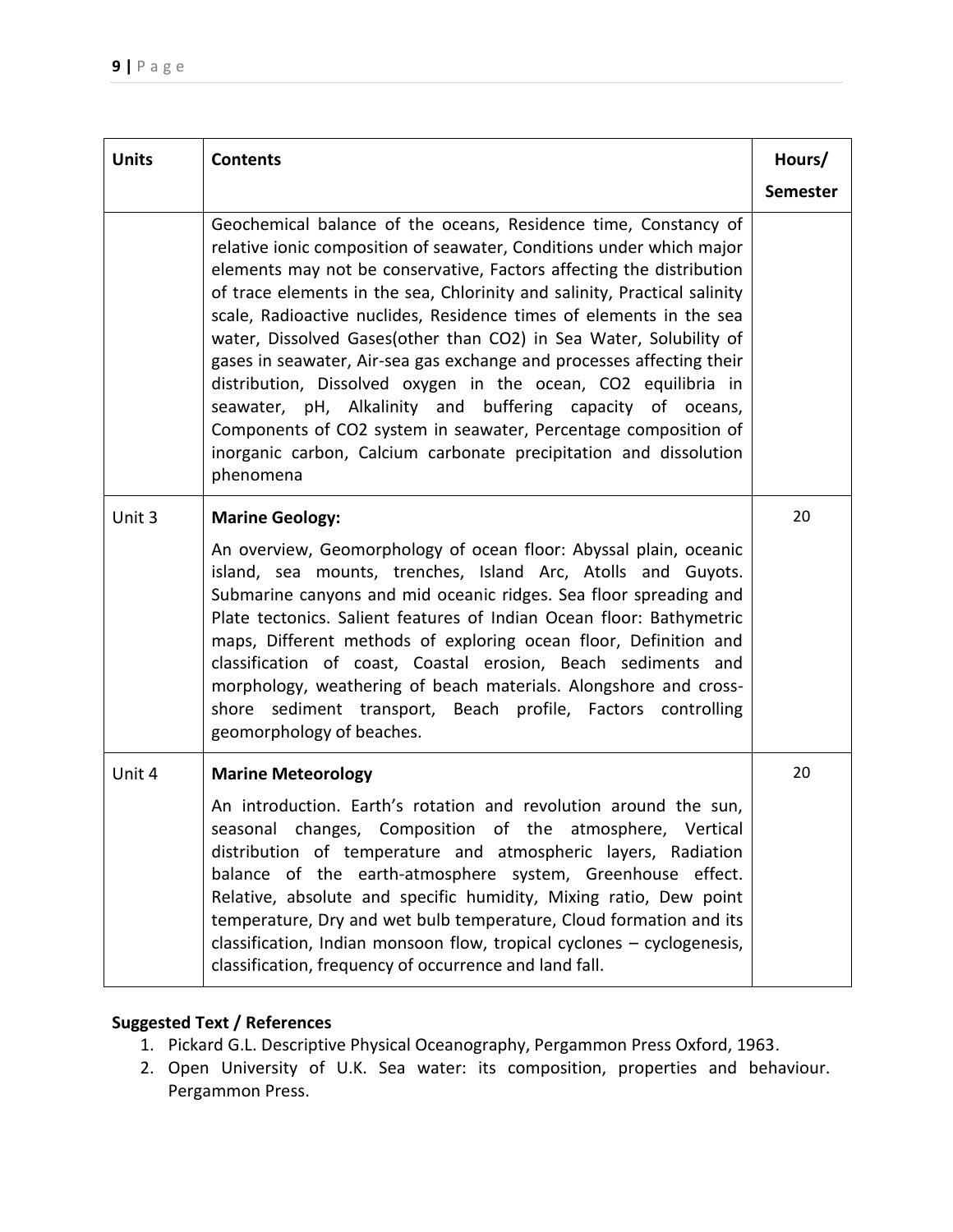- 3. LynneD.Talley,G.L.Pickard,W.J.EmeryandJamesSwift(2011):DescriptivePhysicalOceanog raphy: An Introduction- Elsevier (6th edition,2011).
- 4. Sverdrup H.U., Johnson M.W. and Fleming R.H (1958): The Oceans: their physics, chemistry and general biology, Prentice Hall Inc., New Jersey,1958.
- 5. A.S.N. Murty & V.S.N. Murty. Physical Oceanography, A.P.H. Publishing Co, New Delhi, 2010.
- 6. M. Tomczak. Regional Oceanography. Daya Publishing House, New Delhi
- 7. Open University of U.K. Ocean circulation. Pergammon Press.
- 8. Fairs Rhode Bridge. Encyclopodia of Atmospheric Sciences.
- 9. Wallace, J. M., & Hobbs, P. V., 2006. Atmospheric science: an introductory survey (Vol. 92). Academic press.
- 10. J.S. Fein and P.L. Stephens, Monsoons, Wiley Interscience.
- 11. World Meteorological Organisation, International Cloud Atlas.
- 12. X.Rodo and F.A. Comin, Global Climate. Springer-Verlag.
- 13. G.G.Tarakanov, Tropical Meteorology, MIR Publishers.
- 14. Bird, E.C., Coasts An introduction to systematic geomorphology.
- 15. Sheppard,F.P., 1967, Submarine Geology.
- 16. Shepard F.P., The Earth beneath the Sea.
- 17. Lauff,G.H., Estuaries
- 18. P.D.Komar, Shore Processes and Sedimentation.
- 19. Ippen,A.T., Estuary and coastline hydrodynamics.
- 20. Johnson,D.W., Shore processes and shoreline development.
- 21. Open University of U.K., Sea water: its composition, properties and behavior. Pergammon Press.
- 22. Martin, D.P., Marine Chemistry, Vol 1 & 2.
- 23. Riley J.P.& Chester, R, Introduction to Marine Chemistry.
- 24. Riley,J.P.& Skirrow,G, Chemical Oceanography.

| <b>Semester:</b> First Semester |             | <b>Course Name:</b> Fundamentals of Marine Biology and |
|---------------------------------|-------------|--------------------------------------------------------|
|                                 |             | Pisciculture                                           |
| <b>Course No.: MARB C103</b>    | Credits: 04 | <b>Core/Elective: Core</b>                             |

| <b>Units</b> | <b>Contents</b>                                                                                                                          | Hours/<br><b>Semester</b> |
|--------------|------------------------------------------------------------------------------------------------------------------------------------------|---------------------------|
| Unit 1       | Introduction to marine environment:                                                                                                      | 20                        |
|              | Sea as a biological medium and role of environmental factors<br>including light, salinity, temperature, pH, turbidity, dissolved oxygen, |                           |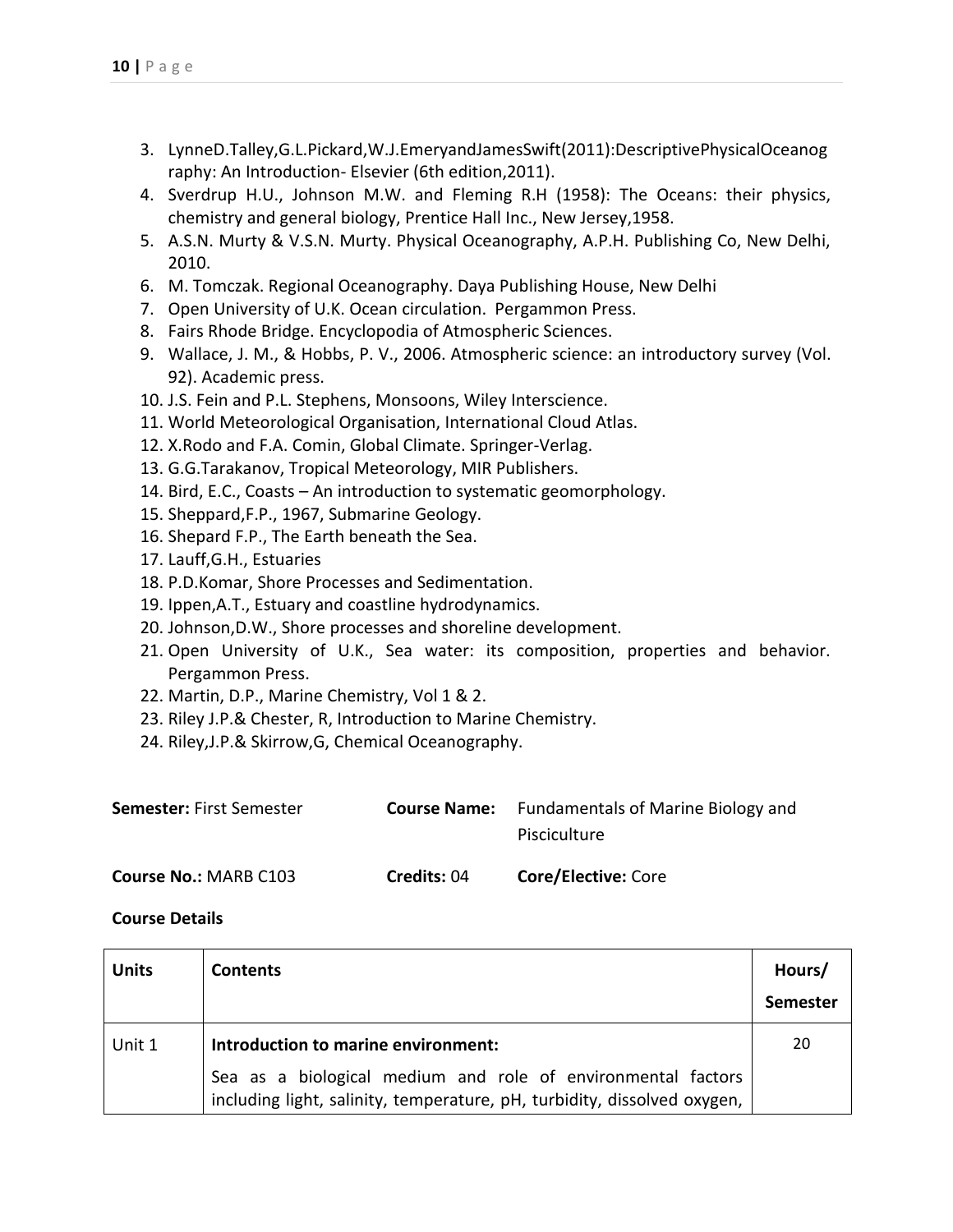| <b>Units</b> | <b>Contents</b>                                                                                                                                                                                                                                                                                                                                               | Hours/          |
|--------------|---------------------------------------------------------------------------------------------------------------------------------------------------------------------------------------------------------------------------------------------------------------------------------------------------------------------------------------------------------------|-----------------|
|              |                                                                                                                                                                                                                                                                                                                                                               | <b>Semester</b> |
|              | nutrients, trace elements, Major divisions of marine environment<br>(Pelagic and benthic), Pelagic environment (neretic and oceanic),<br>benthic environment (supralittoral, littoral, sublittoral, bathyal,<br>abyssal and hadal)<br>Life in the sea and coastal regions                                                                                     |                 |
|              | Classification of marine flora and fauna (Plankton, Nekton, Pleustone,<br>Benthos, seagrass, mangrove, salt marsh, seaweed)                                                                                                                                                                                                                                   |                 |
| Unit 2       | <b>Plankton</b>                                                                                                                                                                                                                                                                                                                                               | 20              |
|              | Classification of planktons based on category, size, shape, mode of<br>life cycle and habitat.                                                                                                                                                                                                                                                                |                 |
|              | Phytoplankton: Taxonomic classification of phytoplankton, Methods<br>of phytoplankton collections, preservation and identification.<br>Methods for estimation of standing stock in marine environment.                                                                                                                                                        |                 |
|              | Zooplankton: Taxonomic classification of zooplankton, Methods of<br>zooplankton collections, preservation and identification. Methods for<br>estimation of their biomass in marine environment.                                                                                                                                                               |                 |
| Unit 3       | <b>Benthos</b>                                                                                                                                                                                                                                                                                                                                                | 20              |
|              | Classification of benthic organisms, The intertidal region- rocky shore,<br>sandy and muddy shore, Salient features of different shores and<br>adaptations of organisms living in rocky, sandy and muddy shores;<br>deep sea benthos and their adaptations. Methods of collection,<br>preservation and estimation of standing crop and biomass of<br>benthos. |                 |
| Unit 4       | <b>Marine Flora of India</b>                                                                                                                                                                                                                                                                                                                                  | 20              |
|              | Seagrass, mangrove, salt marsh and seaweed, their distribution,<br>ecological and economical significance                                                                                                                                                                                                                                                     |                 |
|              | <b>Pisciculture</b>                                                                                                                                                                                                                                                                                                                                           |                 |
|              | Present status of pisciculture in India, aquatic environment<br>management, aquatic animal health, business management, fish<br>nutrition and feed technology, fisheries economics, sea ranching                                                                                                                                                              |                 |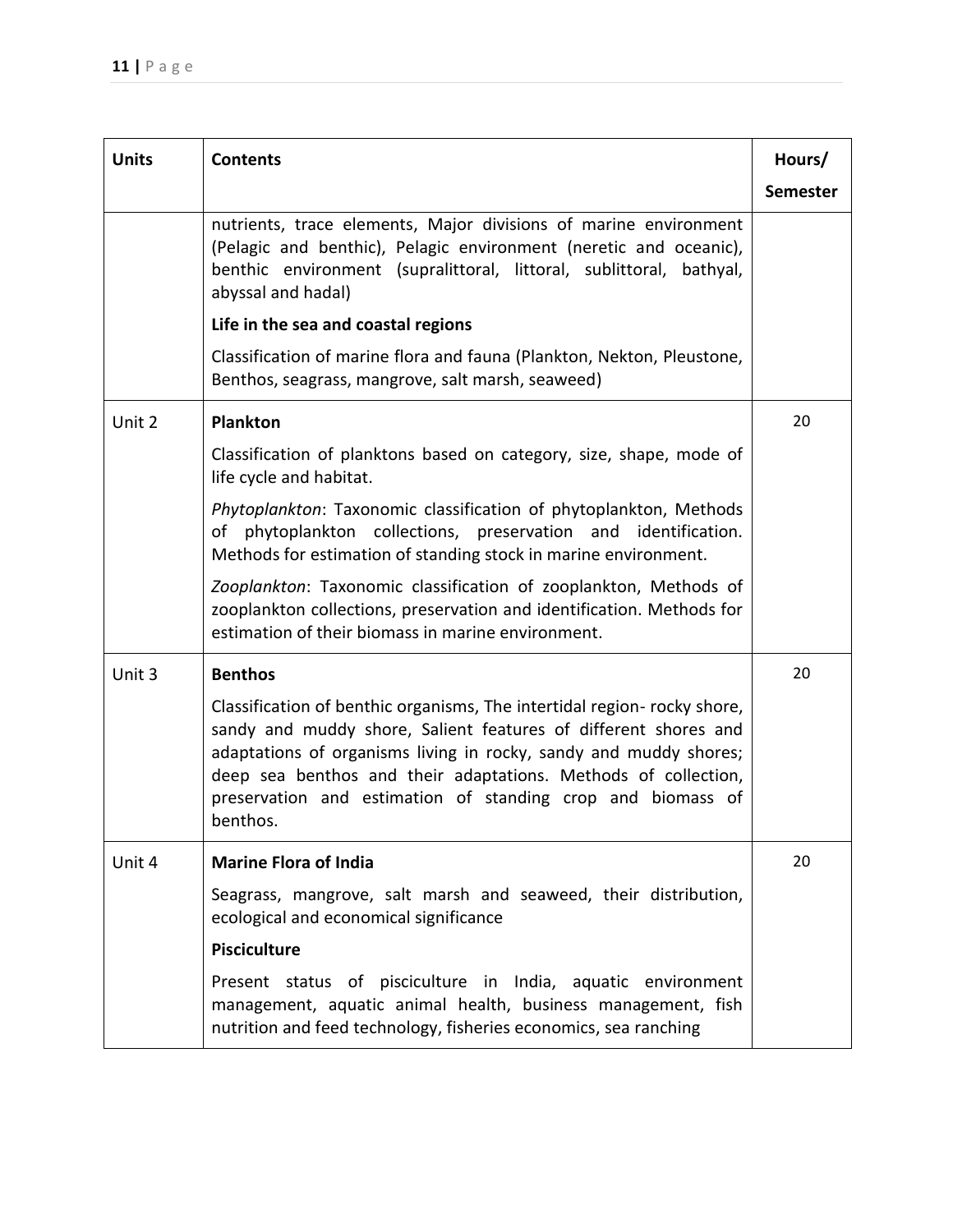- 1. Peter Mc Roy, C. and G. Helterinch., 1977. Seagrass Ecosystems. A Scientific Perspective. Marael Dekker Inc. New York.
- 2. Parsons, T.R., M. Takahashi and B Hargrave (2nd Ed.s) 1977, Biological oceanography Processes Pergamon Press, Oxford.
- 3. Chapman, V.J. & D.J. Chapman, 1980, Seaweeds and their uses, Chapman and Hall, London Ltd.
- 4. Spoel S. Vander and Heyman, R.P., 1983. Comparative atlas of Zooplankton biological patterns in the oceans. Springer-Verlag, Berlin.
- 5. Lalli C.M., Parson, Parson, C.R., 1997, Biological oceanography: An introduction, Elsevier Butterworth-Heinemann
- 6. Tomas, C.R., 1997. Identifying marine phytoplankton. Acaedmic press, 858p
- 7. S.Z. Qasim., 1998. Glimpses of the Indian Ocean, IBH Press, New Delhi.

| <b>Semester: First Semester</b> | <b>Course Name:</b> | <b>Basic Mathematics, Statistics and Computer</b> |
|---------------------------------|---------------------|---------------------------------------------------|
|                                 |                     | Programming                                       |
| <b>Course No.: MARB C104</b>    | Credits: 04         | <b>Core/Elective: Core</b>                        |

| <b>Units</b> | <b>Contents</b>                                                                                                                                                                                                                                                                                                                                                                                                                                                                                                                                                             | Hours/<br><b>Semester</b> |
|--------------|-----------------------------------------------------------------------------------------------------------------------------------------------------------------------------------------------------------------------------------------------------------------------------------------------------------------------------------------------------------------------------------------------------------------------------------------------------------------------------------------------------------------------------------------------------------------------------|---------------------------|
| Unit 1       | <b>Basic mathematics</b><br>Laws of indices, Logarithms, Linear and parabolic functions,<br>Permutation and combination, Arithmetic and geometric progression.<br>Differentiation, Application of differentiation - Velocity, acceleration,<br>related rates. Application of integration to growth and decay<br>problems, Matrics - Addition, subtraction, multiplication. Vector<br>addition - Dot and cross products. Cartesian and spherical coordinate<br>systems, distance between two points, equation of a circle, parabola<br>and ellipsoid in their simplest form. | 20                        |
| Unit 2       | <b>Basic Statistics</b><br>Methods of summarization of statistical data: Averages, Dispersion,<br>Skewness and Kurtosis. Correlation and Regression: Linear, Partial<br>and Multiple Correlation. Curve fitting: Method of Least Squares,<br>Linear and Multiple Regression. Probability and Distributions:<br>Random variables, Expectations and moments. Binomial, Normal,<br>Exponential, Weibull, Rayleigh and Log-normal<br>Distributions.                                                                                                                             | 20                        |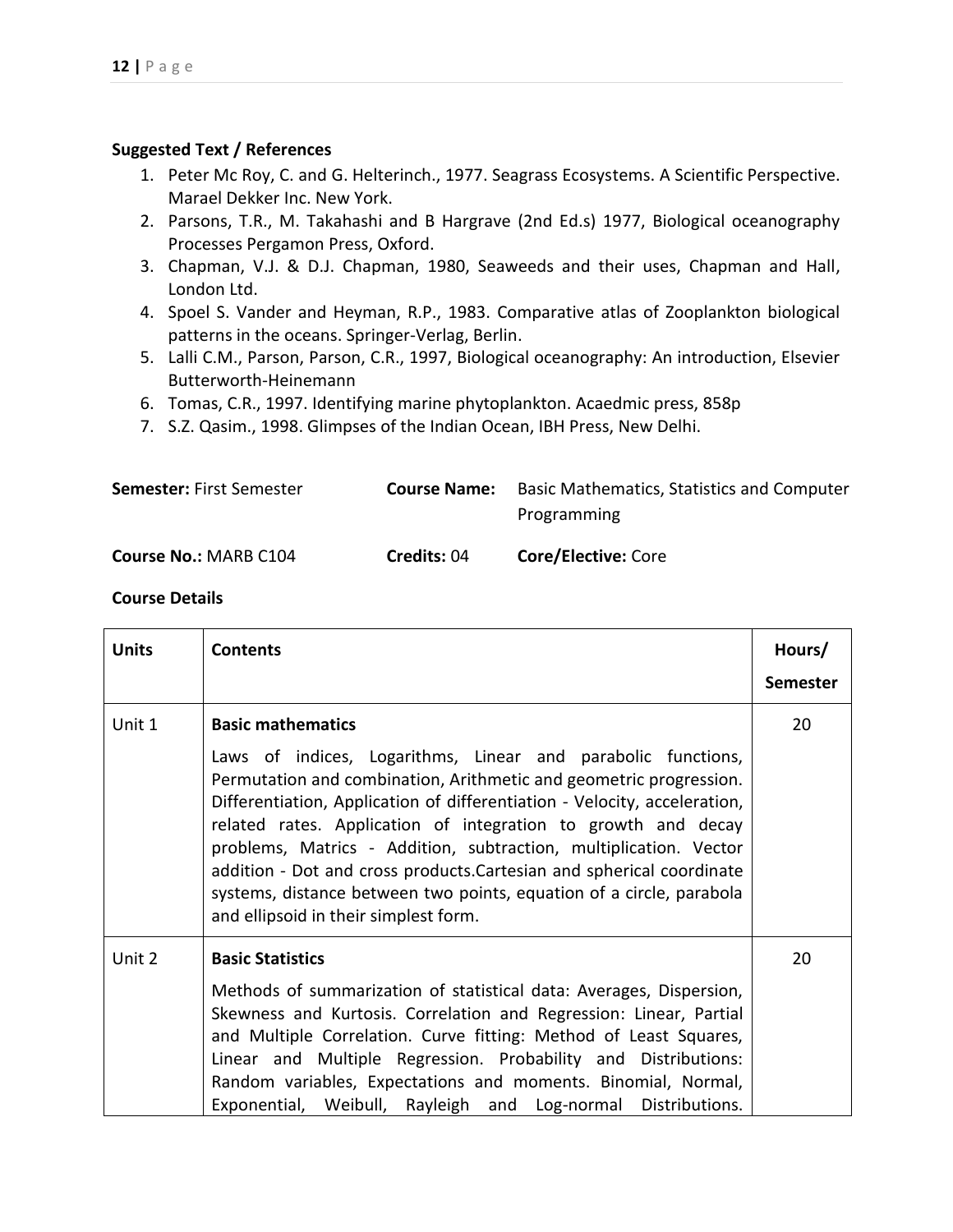| <b>Units</b> | <b>Contents</b>                                                                                                                                                                                                                                                                                                                                                                                                                                                               | Hours/<br><b>Semester</b> |
|--------------|-------------------------------------------------------------------------------------------------------------------------------------------------------------------------------------------------------------------------------------------------------------------------------------------------------------------------------------------------------------------------------------------------------------------------------------------------------------------------------|---------------------------|
|              | Sampling distributions: Standard Error, Chi-square, Students "T" and<br>"F" distributions. Confidence interval for the mean and proportions.<br>Tests of Significance concerning Mean, Proportion and Variance.                                                                                                                                                                                                                                                               |                           |
| Unit 3       | <b>Computer programming</b><br>Introduction to Computer programing, Programming Languages and<br>Software and Tools applicable to Oceanography and Marine Biology.<br>FORTRAN Programming(90/95): History and importance of Fortran,<br>Versions, Programming steps, Variables and Data types, Input and<br>Output, Operators, Functions, Subroutines, Control statements,<br>Loops, Arrays, Programming steps, Flow charts and Algorithms,<br>Selected numerical algorithms. | 20                        |
| Unit 4       | <b>Software and Tools</b><br>Introduction to Golden Software - Grapher and Surfer, MATLAB,<br>Ferret, GMT. Geographical Information System (GIS) - Applications to<br>Oceanography and Marine Biology. Data Processing and Plotting<br>principles and methods using different Software and Tools. Concept<br>of Database and Applications.                                                                                                                                    | 20                        |

- 1. Narayan, S. (1993): Mathematical Analysis. Sultan Chand and Co.
- 2. Gilbert Strang (2012): Linear Algebra and its applications  $4<sup>th</sup>$  Edition.
- 3. RavindraB. (2012): Linear Algebra and Linear models.
- 4. Murray, An Introduction to differential equations.
- 5. Sendor I, Elements of partial differential equations.
- 6. Gupta, S.P., Stastical Methods.
- 7. Gupta and Kapoor (2000): Fundamentals of Mathematical Statistics.
- 8. Zar, J.H. (2003): Bio-statistical Analysis. 4th edition. Pearson Education.
- 9. Croxton F.E. and Cowden D.J. (2000): Applied General Statistics. Prentice Hall.
- 10. Kendall M.G. and Stuart A., The advanced theory of statistics. Vol. I &II.
- 11. Emery and Thomson, (2001): Data Analysis Methods in physical oceanography,Permagon Press.
- 12. Babu Ram and Pearson (2009), Engineering Mathematics.
- 13. Computer Programming in FORTRAN 90/95, (1997): V. Rajaraman, Prentice Hall of India, New Delhi.
- 14. Computer Oriented Numerical Methods, Fourth Edition, V. Rajaraman.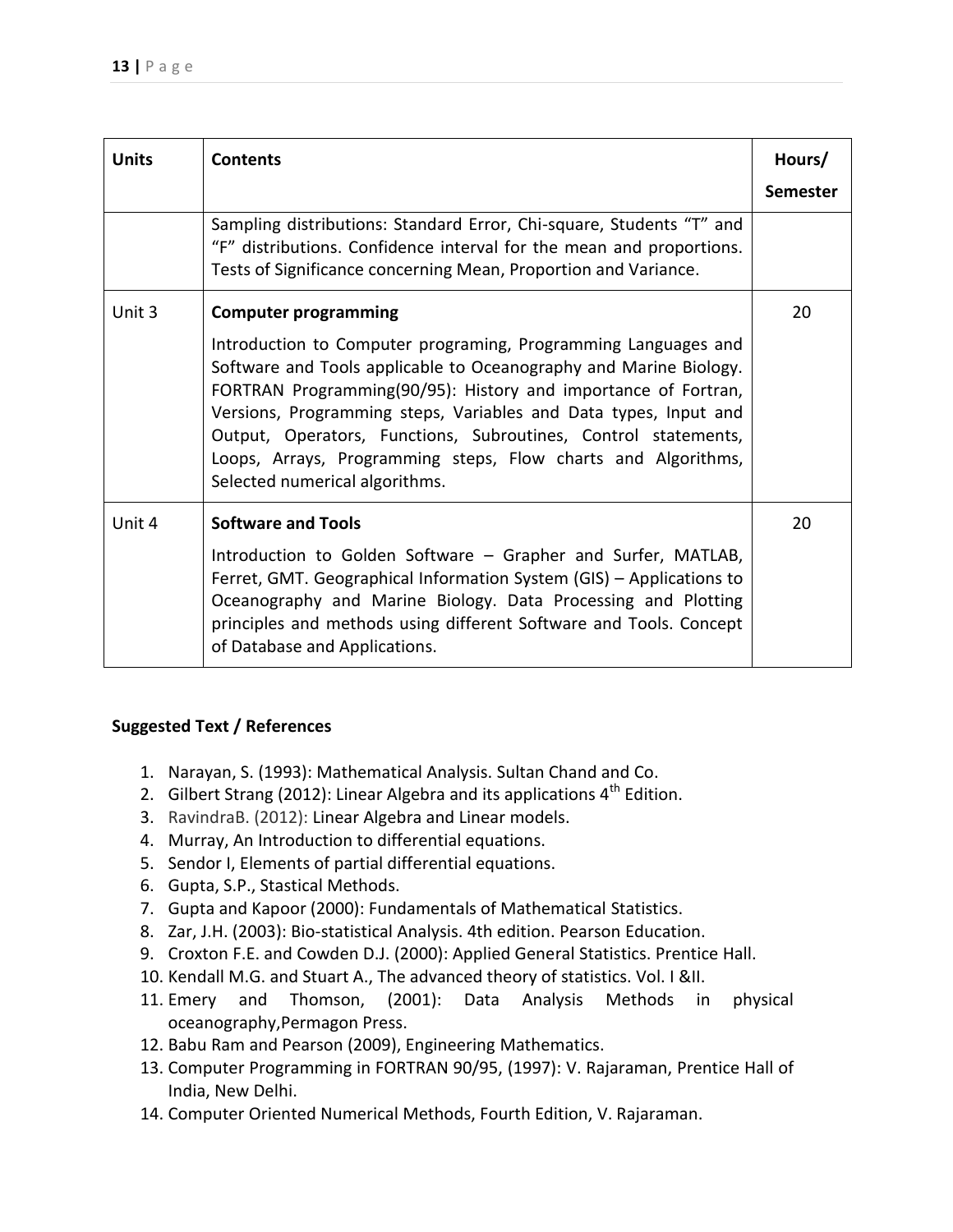- 15. FORTRAN 90/95 for Scientists & Engineers, 1998 S.J. Chapman, Mc-Graw Hill.
- 16. Grapher, Users Guide, Golden Software, Inc. Colorado 80401-1866, U.S.A.
- 17. Surfer, Full Users Guide, Golden Software, Inc.,Colorado 80401-1866, U.S.A.
- 18. S.N. Alam & S.S. Alam: Understanding MATLAB: A Text Book for Beginners, I.K. International Publishing House.
- 19. FERRET USER'S GUIDE Ver sion 6.02 NOAA/PMEL/TMAP Steve Hankin Jon Callahan, Ansley Manke Kevin O'Brien, Jing Li April 26, 2007.
- 20. THE GENERIC MAPPING TOOLS GMT API Documentation Release 5.4.5 P. Wessel, W. H. F. Smith, R. Scharroo, J. Luis, and F. Wobbe Jan 03, 2019
- 21. Francis Harvey, (2015): A Primer of GIS, Fundamentals of Geographic and Cartographic Concepts. ISBN-13: 978-1462522187.
- *22.* Andrew Skidmore, (2017): Environmental Modelling with GIS and Remote Sensing. ISBN-13: 978-1138430594*.*

| <b>Semester: First Semester</b> | <b>Course Name:</b> Practical I |  |
|---------------------------------|---------------------------------|--|
|                                 |                                 |  |

#### **Course No.:** MARB P105 **Credits:** 02 **Core/Elective:** Core

| <b>Units</b> | <b>Contents</b>                                                                                                                                                                                                                                                                                                                                                   | Hours/          |
|--------------|-------------------------------------------------------------------------------------------------------------------------------------------------------------------------------------------------------------------------------------------------------------------------------------------------------------------------------------------------------------------|-----------------|
|              |                                                                                                                                                                                                                                                                                                                                                                   | <b>Semester</b> |
|              | Practical session on paper C101 and C102                                                                                                                                                                                                                                                                                                                          |                 |
|              | 1. Digitization of the world map (Printed Map/Charts or Google<br>Earth) using Cartesian coordinates and plotting on graph paper<br>indicating the major world oceans based on their geographical<br>boundaries.                                                                                                                                                  |                 |
|              | 2. Plotting of the bathymetric contours using digitized depth values<br>from a published hydrographic chart or using digital data (open<br>sources) on a graph paper for the Indian Ocean.                                                                                                                                                                        |                 |
|              | 3. Preparation of a composite chart of Indian Seas (400 to 1000E, 00<br>to 300N) indicating the major rivers (plot using their geographic<br>coordinates on a graph paper) and the daily atmospheric pressure<br>contours (synoptic) during any given month (January to<br>December). Tabulate the monthly river discharges to the sea using<br>open source data. |                 |
|              | 4. Principles and functioning of Global Positioning System (GPS) and<br>preparation of the boundary map for a local site (say Berhampur<br>University Campus) and identification of the major installations,<br>buildings etc. using their co-ordinates of your survey and compare<br>results with Google Map.                                                    |                 |
|              | 5. Principles<br>and mechanisms<br>of<br>different<br>meteorological                                                                                                                                                                                                                                                                                              |                 |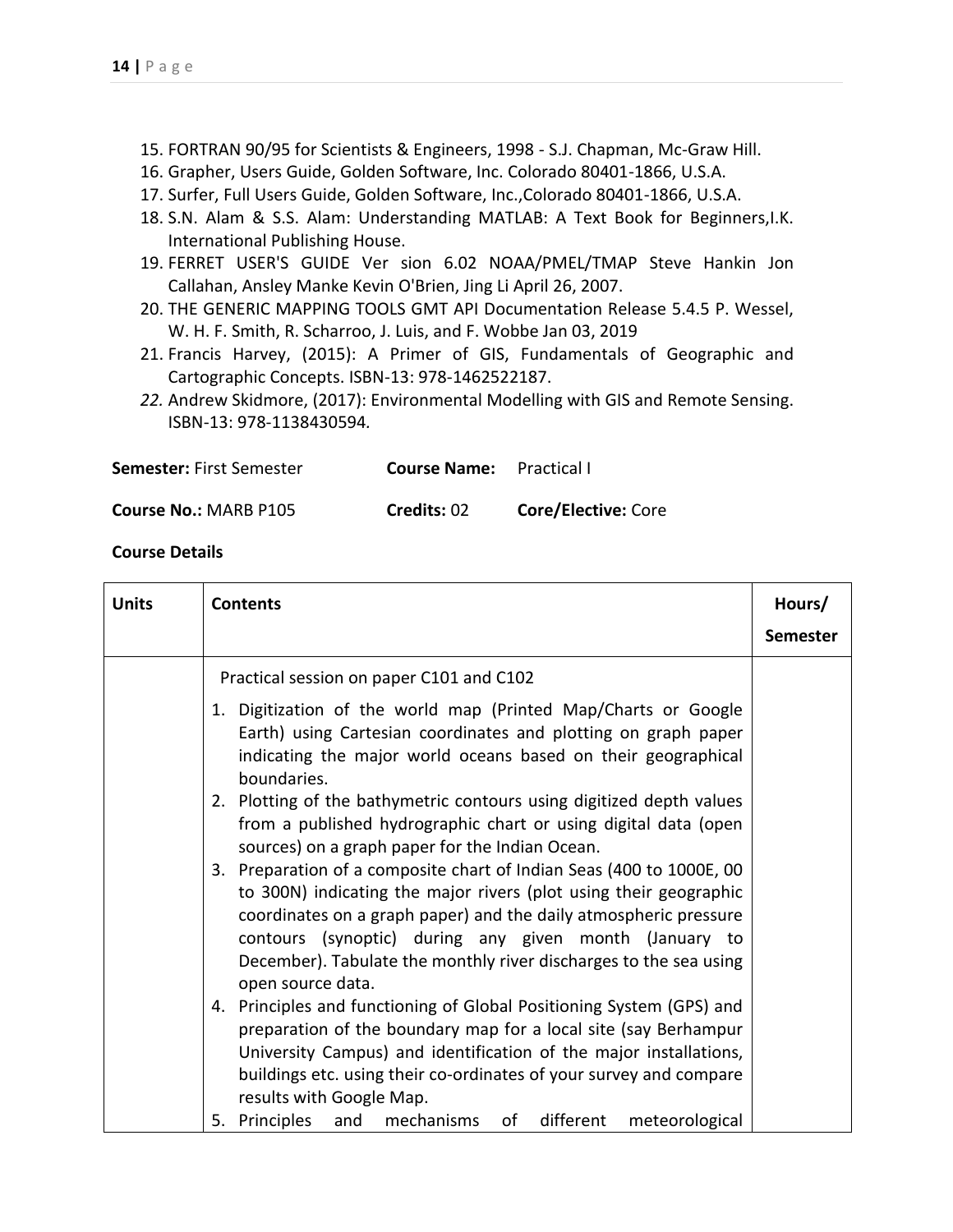| <b>Units</b> | <b>Contents</b>                                                                                                                                                                                                                                                                                   | Hours/          |
|--------------|---------------------------------------------------------------------------------------------------------------------------------------------------------------------------------------------------------------------------------------------------------------------------------------------------|-----------------|
|              |                                                                                                                                                                                                                                                                                                   | <b>Semester</b> |
|              | instruments and measurements of local weather parameters such<br>as air temperature, pressure, wind, humidity and rainfall at a<br>given location.                                                                                                                                                |                 |
|              | 6. Principle and<br>mechanism of various<br>geological<br>marine<br>instruments.                                                                                                                                                                                                                  |                 |
|              | 7. Estimation of grain size parameters by mechanical sieving, heavy<br>mineral separation by gravity method and calcium carbonate in<br>marine sediments.                                                                                                                                         |                 |
|              | 8. Preparation of synoptic counter maps (spatial distribution) of sea<br>surface temperature and salinity for a given month (January to<br>December) in the Indian Seas (400 to 1000E, 00 to 300N) manually<br>using synoptic data from open sources.                                             |                 |
|              | 9. Plotting of vertical profiles (monthly variability) of sea surface<br>temperature and salinity for a given location (January to<br>December) in the Indian Seas (400 to 1000E, 00 to 300N) manually<br>using data from open sources.                                                           |                 |
|              | 10. Preparation of a chart (use a printed world map showing the land<br>boundaries) depicting World Ocean circulation: Major ocean<br>currents -Equatorial Currents, Antarctic Circumpolar Current and<br>Western and Eastern Boundary Currents.                                                  |                 |
|              | 11. Preparation of charts for north-east and south-west monsoon<br>wind flow (contours of monthly wind speed and direction with<br>arrows) in the Indian Ocean.                                                                                                                                   |                 |
|              | 12. Plot time-series of sea surface wind speed & direction; sea surface<br>temperature and current (speed & direction) at a given location<br>during a selected period (January to December) in the Indian Seas<br>(400 to 1000E, 00 to 300N) manually using satellite data from<br>open sources. |                 |
|              | 13. Determination of salinity of sea water, Alkalinity of seawater,<br>dissolved oxygen and measurement of pH of seawater.                                                                                                                                                                        |                 |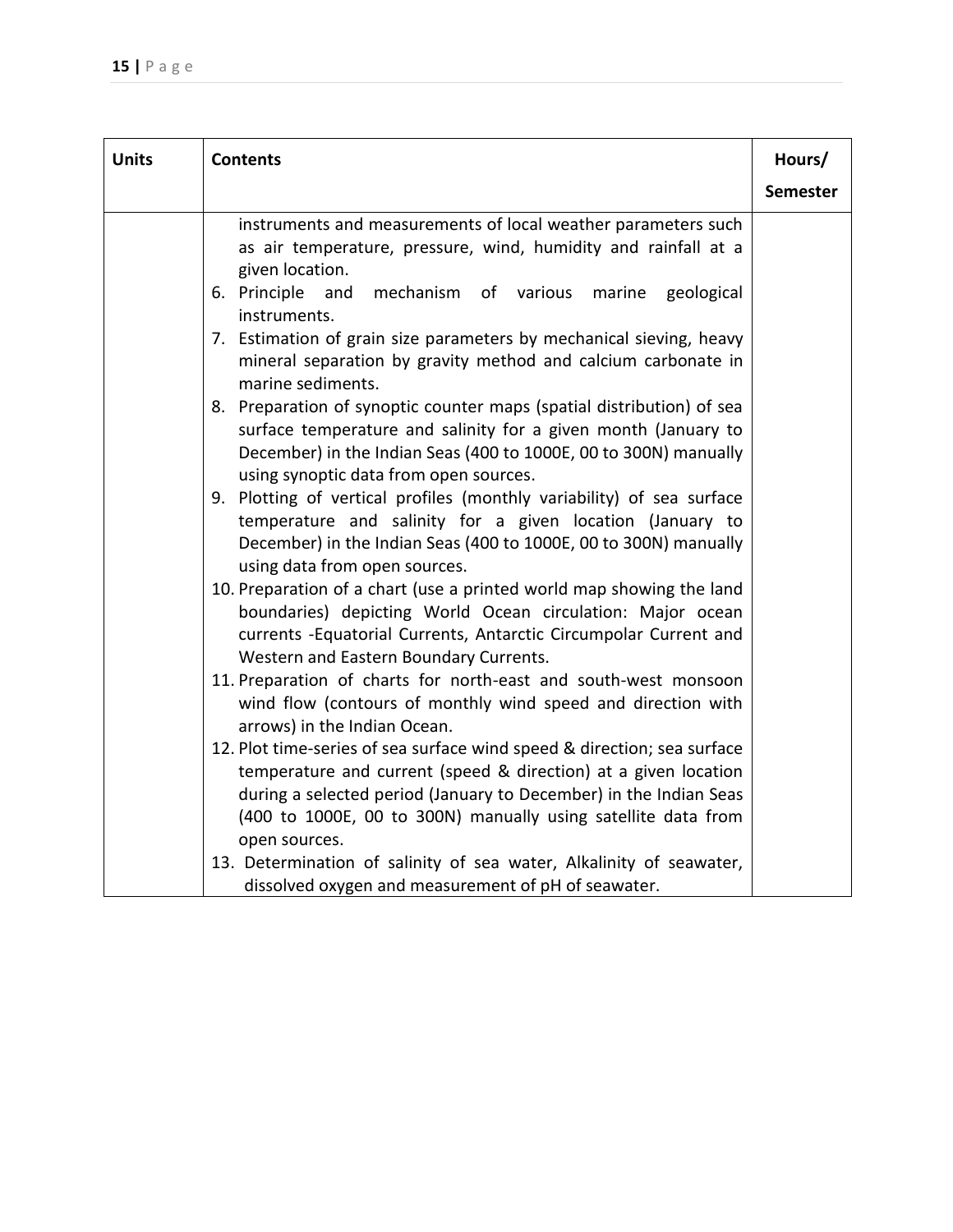| Semester: First Semester | <b>Course Name:</b> Practical II |  |
|--------------------------|----------------------------------|--|
|                          |                                  |  |

**Course No.:** MARB P106 **Credits:** 02 **Core/Elective:** Core

| <b>Units</b> | <b>Contents</b>                                                                                                                                                                                                                                                                                                                                                                                                                                                                                                                                                                                                                                                           |                 |  |
|--------------|---------------------------------------------------------------------------------------------------------------------------------------------------------------------------------------------------------------------------------------------------------------------------------------------------------------------------------------------------------------------------------------------------------------------------------------------------------------------------------------------------------------------------------------------------------------------------------------------------------------------------------------------------------------------------|-----------------|--|
|              |                                                                                                                                                                                                                                                                                                                                                                                                                                                                                                                                                                                                                                                                           | <b>Semester</b> |  |
|              | Practical session on paper C103 and C104                                                                                                                                                                                                                                                                                                                                                                                                                                                                                                                                                                                                                                  |                 |  |
|              | Methods of marine Plankton collection, preservation and analysis<br>1.<br>Identification of phytoplankton (Diatoms and Dinoflagellates) and<br>2.<br>Zooplanktons, locally available sea weeds and sea grasses<br>Methods of benthos collection, preservation and analysis<br>3.<br>Identification of marine benthos<br>4.<br>Hands on experience in FORTRAN for computing simple statistical<br>5.<br>estimates such as mean, moving average and standard deviation<br>(use a subroutine here) using time-series temperature (SST - Sea<br>Surface Temperature), salinity, estimated standing crop &<br>biomass, surface wind and current data. Repeat this exercise for |                 |  |
|              | 30 input data sets available in 30 different files and save the data<br>in a single as well as individual output files.<br>Demonstrate (Fortran) distance between two spatially apart<br>6.<br>input data points and continue for a set of 10 such data pairs,<br>estimate path of 10 circles having equivalent diameters (i.e.<br>estimated distances). Compute correlation coefficient between a<br>sample time-series wind (speed only) data from two neighboring<br>locations in the Bay of Bengal, and fit a straight line for the same<br>data (simple linear regression).                                                                                          |                 |  |
|              | Computation of mean monthly wind and current data using<br>7.<br>Fortran Programming for the Indian Seas (400 to 1000E, 00 to<br>300N, choose 10 grid size) for a given month (January -<br>December) using available Remote Sensing data from open<br>sources.<br>Plot the above outputs (Sl. No. 5 to 8) using Grapher and Surfer<br>8.                                                                                                                                                                                                                                                                                                                                 |                 |  |
|              | (Golden Software) appropriately.<br>Use MATLAB instead of FORTRAN for two selected data sets as<br>9.<br>above (Sl. No. 5 and 8) to process and plot the data.                                                                                                                                                                                                                                                                                                                                                                                                                                                                                                            |                 |  |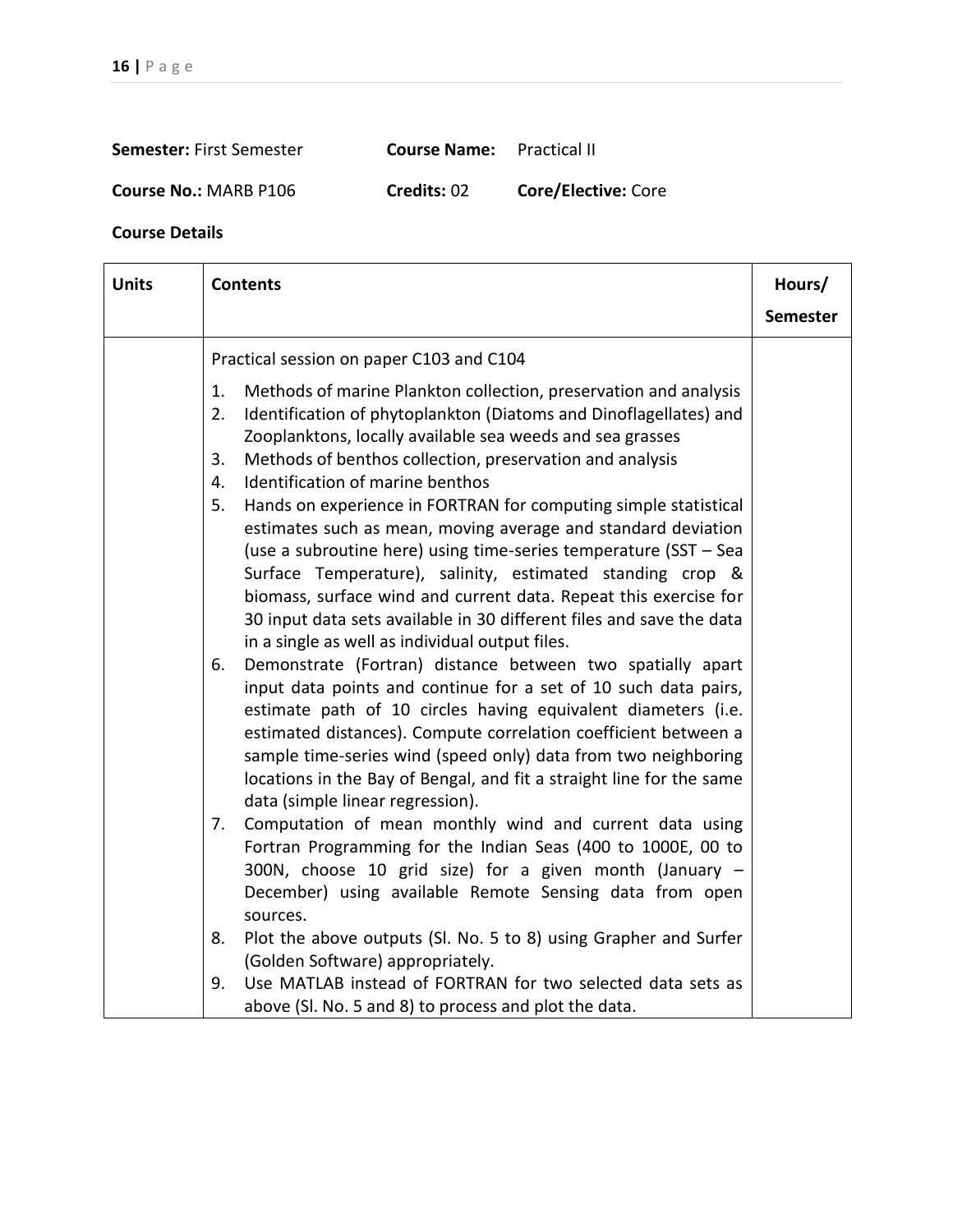# **Semester- II**

| <b>Semester:</b> Second Semester | <b>Course Name:</b> | Plankton and Productivity in the Ocean |
|----------------------------------|---------------------|----------------------------------------|
| <b>Course No.: MARB C201</b>     | <b>Credits: 04</b>  | <b>Core/Elective: Core</b>             |

| <b>Units</b> | <b>Contents</b>                                                                                                                                                                                                                                                                                                                                  | Hours/          |
|--------------|--------------------------------------------------------------------------------------------------------------------------------------------------------------------------------------------------------------------------------------------------------------------------------------------------------------------------------------------------|-----------------|
|              |                                                                                                                                                                                                                                                                                                                                                  | <b>Semester</b> |
| Unit 1       | Phytoplankton                                                                                                                                                                                                                                                                                                                                    | 20              |
|              | Distribution of phytoplankton in the ocean and the environmental<br>factors affecting their distribution, Phytoplankton patchiness,<br>Phytoplankton bloom, Red tide, Harmful algal bloom (HAB), causes<br>and consequences of HABs, Phytoplankton succession in coastal<br>water                                                                |                 |
| Unit 2       | <b>Primary Productivity</b>                                                                                                                                                                                                                                                                                                                      | 20              |
|              | Definition of primary productivity, factors effecting primary<br>productivity in the marine environment, methods of estimation of<br>primary productivity- phytoplankton standing crop, analyzing the<br>pigment, estimation of dissolved oxygen, C <sup>14</sup> method, Comparison of<br>primary productivity in Bay of Bengal and Arabian sea |                 |
| Unit 3       | Zooplankton                                                                                                                                                                                                                                                                                                                                      | 20              |
|              | Holoplankton and meroplankton, Distribution of zooplankton and the<br>environmental factors affecting their distribution, Migration of<br>zooplankton - Dial vertical migration and seasonal vertical migration,<br>zooplankton as bioindicator                                                                                                  |                 |
| Unit 4       | <b>Secondary Productivity</b>                                                                                                                                                                                                                                                                                                                    | 20              |
|              | Methods of estimation of secondary production, Factors affecting<br>secondary production, Regional difference in secondary production<br>with special reference to the Bay of Bengal and the Arabian Sea.                                                                                                                                        |                 |
|              | <b>Plankton ecology</b>                                                                                                                                                                                                                                                                                                                          |                 |
|              | Interrelation between phytoplankton and zooplankton, primary and<br>secondary productivity in different marine ecosystems                                                                                                                                                                                                                        |                 |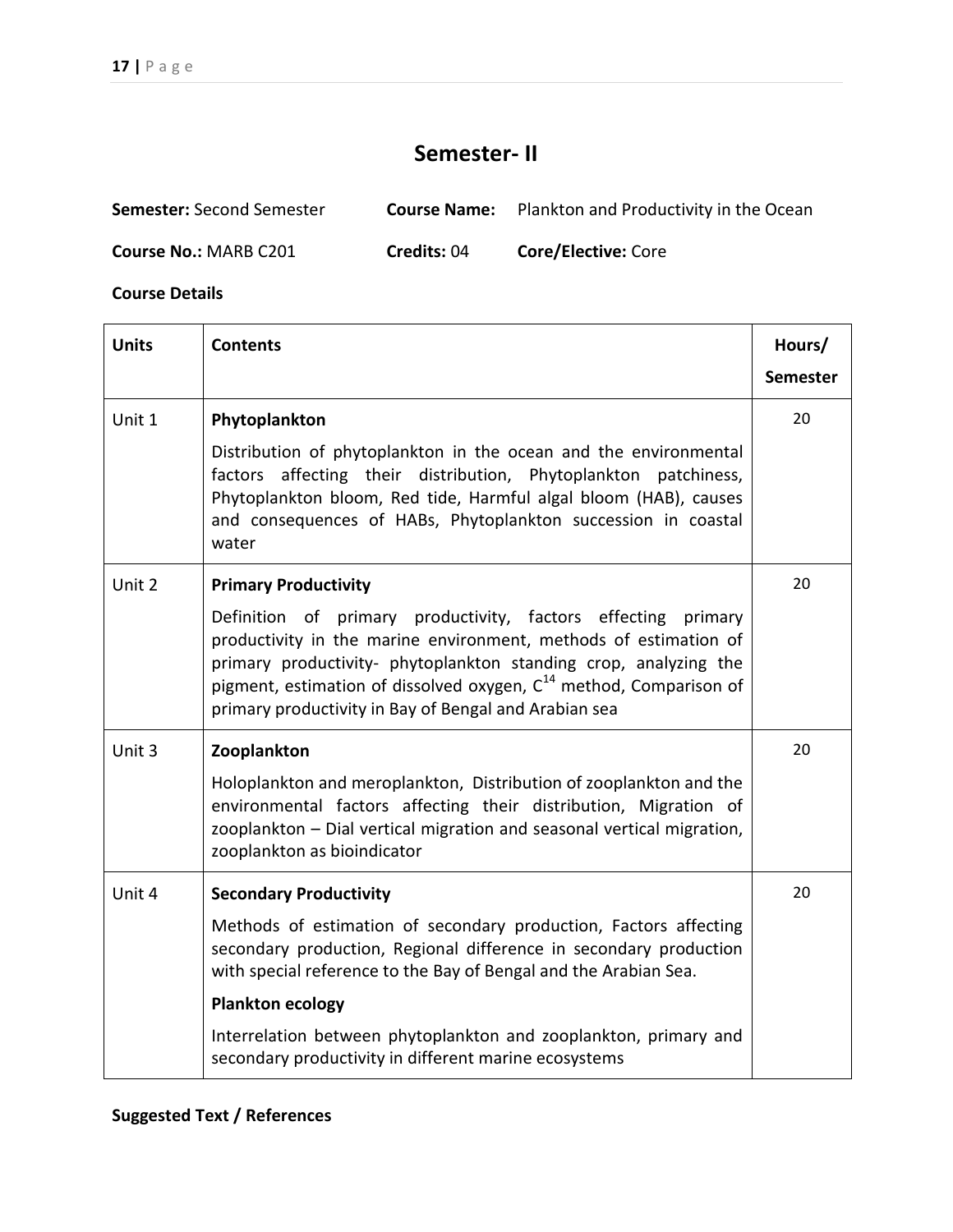- 1. Wimpunny, R.S. 1966. Plankton of the Sea. Feber and Feber Limited, London
- 2. Raymont, J.E. G, 1973. Plankton and Productivity in the Ocean (Vol.-1) Pergamon Press, London.
- 3. Raymont, J.E.G. 1973. Zooplankton (Vol-II) Pergamon Press, London.
- 4. Parsons, J.R. M. Takahasi and hargrave 9IIed), 1977, Biological oceanographic Processes. Pergaman Press, Oxford.
- 5. Spoel S.Vender and Heyman, R.P. 1983. Comperative atlas of Zooplankton biological patterns in the oceans, Springer, Verlag, Berlin.
- 6. Tomas, C.R., 1993. Marine phytoplankton: A guide to naked flagellates and coccoithophores. Academic Press
- 7. Mitra, A., Banerjii, K., Gangopadhyay, A., 2011, Introduction to marine plankton

| <b>Semester: Second Semester</b> | <b>Course Name:</b> Cytology, Molecular Genetics and Evolution |
|----------------------------------|----------------------------------------------------------------|
|----------------------------------|----------------------------------------------------------------|

**Course No.:** MARB C202 **Credits:** 04 **Core/Elective:** Core

| <b>Units</b> | <b>Contents</b>                                                                                                                                                                                                                                          | Hours/          |
|--------------|----------------------------------------------------------------------------------------------------------------------------------------------------------------------------------------------------------------------------------------------------------|-----------------|
|              |                                                                                                                                                                                                                                                          | <b>Semester</b> |
| Unit 1       | <b>Cell Membrane structure and Function</b>                                                                                                                                                                                                              | 20              |
|              | Structure of model membrane, lipid bilayer and membrane protein<br>diffusion, Osmosis, Ion channels, Active transport, Membrane pumps,<br>Mechanism of sorting and regulation of intracellular transport                                                 |                 |
| Unit 2       | Structural organization and function of intracellular organelles                                                                                                                                                                                         | 20              |
|              | wall, nucleus, mitochondria, Golgi bodies, lysosomes,<br>Cell<br>endoplasmic reticulum, peroxisomes, plastids, chloroplast                                                                                                                               |                 |
|              | <b>Cell division and cell cycle</b>                                                                                                                                                                                                                      |                 |
|              | Mitosis and meiosis, their regulation, steps in cell cycle, regulation<br>and control of cell cycle                                                                                                                                                      |                 |
| Unit 3       | <b>Genetics</b>                                                                                                                                                                                                                                          | 20              |
|              | History of genetics and mendelism, Structure and function of gene,<br>Molecular structure of DNA and its replication, Molecular structure<br>and function of RNA (m-RNA, r-RNA, t-RNA), DNA as the genetic<br>material, Chromosomal basis of inheritance |                 |
| Unit 4       | <b>Evolution</b>                                                                                                                                                                                                                                         | 20              |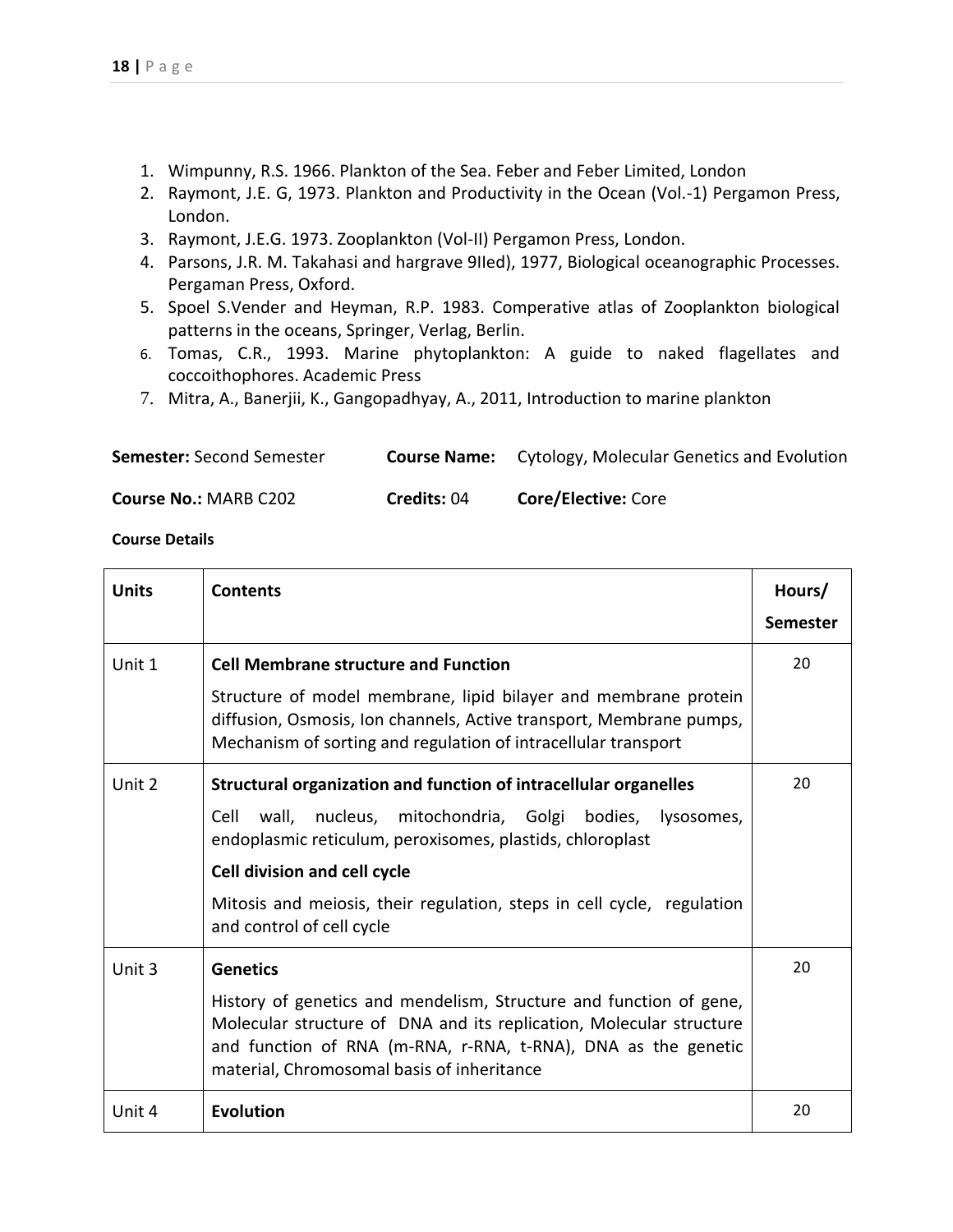| <b>Units</b> | <b>Contents</b>                                                                                                                                                | Hours/<br><b>Semester</b> |
|--------------|----------------------------------------------------------------------------------------------------------------------------------------------------------------|---------------------------|
|              | Evolution: Principles and theories of organic evolution, mechanism of<br>evolution- Darwinism, Lamarkism and Neo-Darwinism, Molecular<br>aspects of evolution. |                           |

- 1. M.W. Strickberger, 1976: Genetics, macmillan Publishing Co., INC, new York.
- 2. Irwing. H. Herokokiuitz, 1977, Principles at Genetics. Second edition, mac Millian Publishing Co. Inc. New York
- 3. De Robertis, E.D.P. and E.M.F., De-Robertis, 1980. Cell and Molecular biology, Holt Saunders International Edition, Japan.
- 4. George, W. Burns, 1980. The Science of Genetics; An Introduction to Heredeity. Fourth Edition, Marcmillan Publishing co. Inc. New York.
- 5. William Hexter, J and Henry M. Yost Jr. 1980. The science of genetics, Prentice Hall of India Pvt. Ltd. , New Delhi.
- 6. B. Alberts, D. Bray, J. Lowis, K .Roberts and J.D. Watson, 1996. Molecular Biology of the cell. Garland Publishing Inc., New York,
- 7. Sheller, D.E .Bianchi, 2002. Cell and Molecular biology

| <b>Semester:</b> Second Semester | <b>Course Name:</b> | Marine Biodiversity, Conservation & |
|----------------------------------|---------------------|-------------------------------------|
|                                  |                     | Management                          |
| <b>Course No.: MARB C203</b>     | Credits: 04         | <b>Core/Elective: Core</b>          |

| <b>Units</b> | <b>Contents</b>                                                                                                                                                                                                                                                                                                                                  | Hours/<br><b>Semester</b> |
|--------------|--------------------------------------------------------------------------------------------------------------------------------------------------------------------------------------------------------------------------------------------------------------------------------------------------------------------------------------------------|---------------------------|
| Unit 1       | <b>Introduction</b><br>Introduction to marine biodiversity, Biodiversity of plankton, benthos<br>and nekton, Factors affecting marine biodiversity- environmental<br>(salinity, temperature and bathymetry) and biological factors<br>(reproduction and food availability), migration of marine organisms -<br>Birds, reptiles, fish and mammals | 20                        |
| Unit 2       | <b>Marine and coastal Biodiversity of India</b>                                                                                                                                                                                                                                                                                                  | 20                        |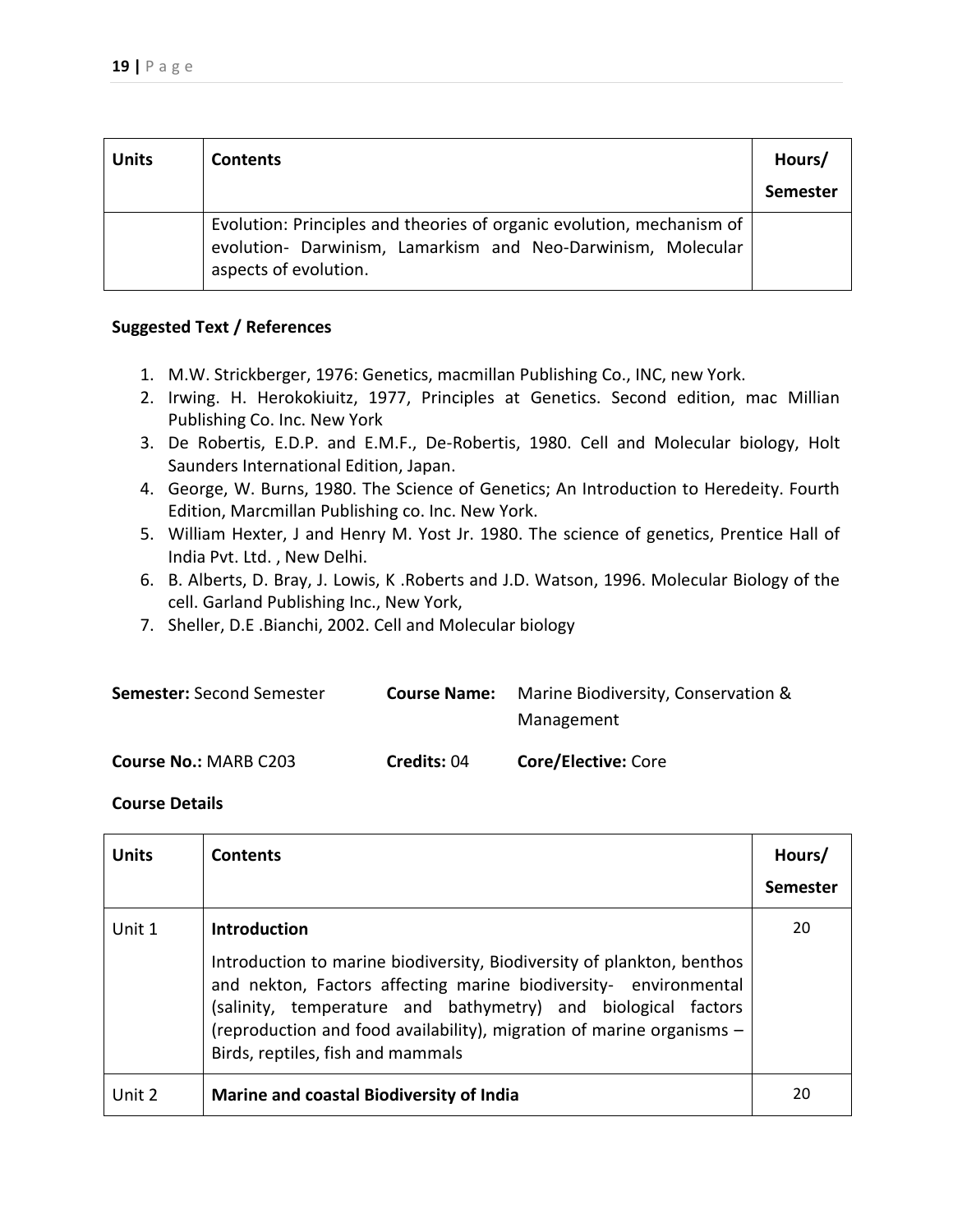| <b>Units</b> | <b>Contents</b>                                                                                                                                                                                                                                                                                                                                                                                                                                                                                                                                                                                                                           | Hours/          |
|--------------|-------------------------------------------------------------------------------------------------------------------------------------------------------------------------------------------------------------------------------------------------------------------------------------------------------------------------------------------------------------------------------------------------------------------------------------------------------------------------------------------------------------------------------------------------------------------------------------------------------------------------------------------|-----------------|
|              |                                                                                                                                                                                                                                                                                                                                                                                                                                                                                                                                                                                                                                           | <b>Semester</b> |
|              | Major marine habitats - Estuary, coastal lagoons, coastal and oceanic<br>Islands, mangrove, seagrass, salt marsh, coral reef, sand dunes,<br>Marine mammals of India and their distribution, Status of Olive ridley<br>turtles and horseshoe crabs with special reference to Odisha coast.                                                                                                                                                                                                                                                                                                                                                |                 |
| Unit 3       | <b>Biodiversity assessment in marine ecosystems</b>                                                                                                                                                                                                                                                                                                                                                                                                                                                                                                                                                                                       | 20              |
|              | Mapping of marine ecosystems, Methods for biodiversity assessment<br>in mangrove, seagrass, salt marsh, coral reef, sand dunes - quadrat<br>method, line transect method                                                                                                                                                                                                                                                                                                                                                                                                                                                                  |                 |
|              | Threats to marine biodiversity                                                                                                                                                                                                                                                                                                                                                                                                                                                                                                                                                                                                            |                 |
|              | Anthropogenic impact on marine biodiversity, Impact of pollution on<br>marine biodiversity- Domestic, industrial and agricultural, Biological<br>invasion, eutrophication, Climate change impact on marine<br>ecosystem and biodiversity, Habitat destruction and fragmentation                                                                                                                                                                                                                                                                                                                                                           |                 |
| Unit 4       | <b>Biodiversity conservation and management</b>                                                                                                                                                                                                                                                                                                                                                                                                                                                                                                                                                                                           | 20              |
|              | IUCN categories, Marine scheduled species of India, Conservation<br>Laws and strategy - Wildlife Protection Act, 1972; Forest<br>Conservation Act, 1980; Biological Diversity Act, 2002; Water<br>(Prevention and Control of Pollution) Act, 1974, Coastal Regulation<br>Zones (CRZ), Biosphere reserve, National Park, Sanctuary, Ramsar<br>sites, Ecosensitive Zones, ICMBA (Important Coastal Marine<br>Biodiversity Area - areas identified by WII based on biodiversity and<br>uniqueness), Policy framework for conservation and management of<br>coastal and marine biodiversity viz. UNDP, UNEP, UNCCD, UNCCC,<br>CMS, IOSEA etc. |                 |

- 1. Martens et al., 2006, Marine Biodiversity Patterns and Processes, Assessment, Threats, Management and Conservation, Springer, Dordrecht
- 2. Hiscock, K. 2014. Marine biodiversity conservation: A practical approach, Routledge
- 3. English, S., Wilkinson, C., Baker, V., 1997. Survey Manual for Tropical Marine Resources, Australian Institute of Marine Science, Townsville
- 4. Venkataraman, K., Sivaperuman, C. 2015. Marine faunal diversity in India: Taxonomy, ecology and conservation, Academic Press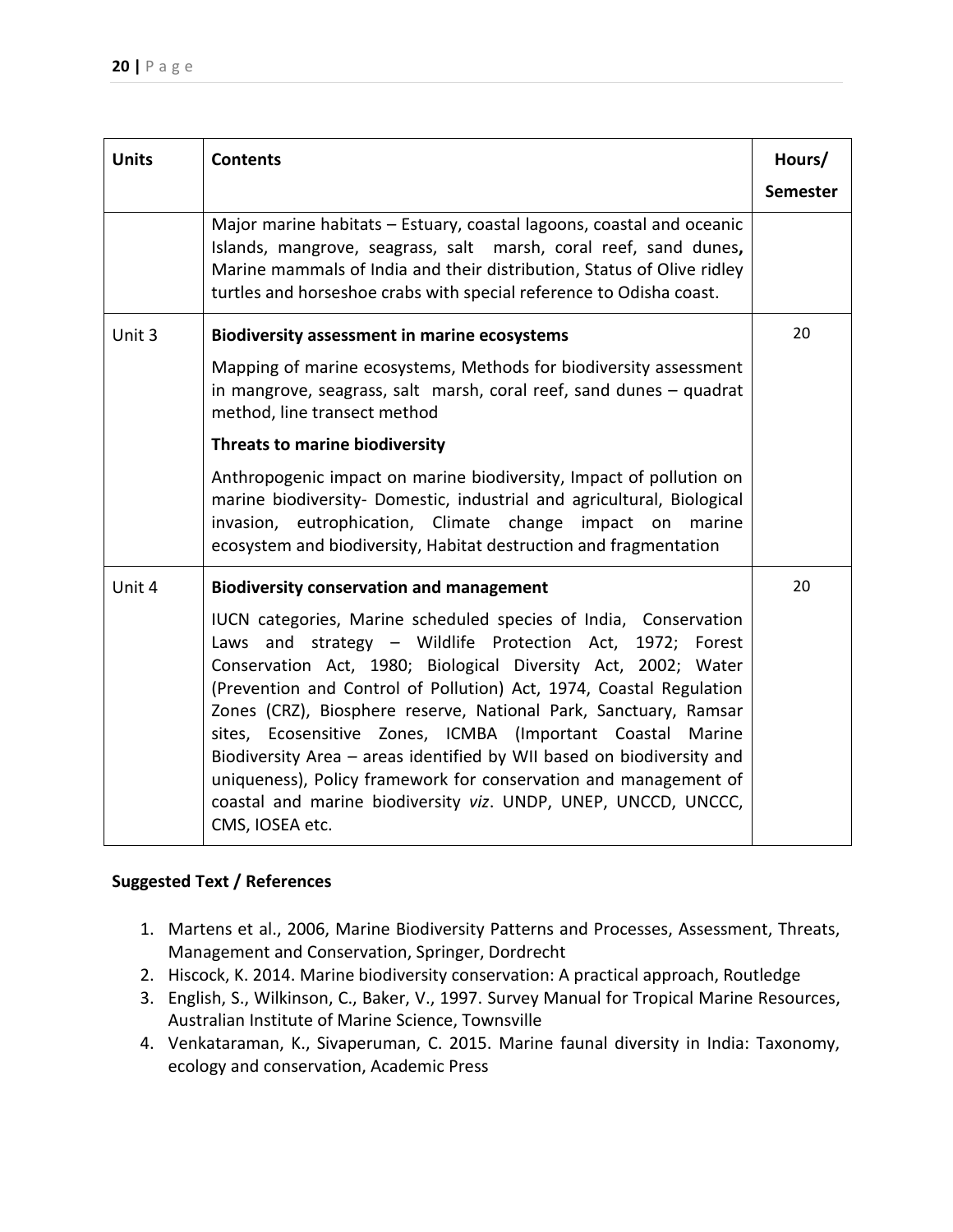| <b>Semester: Second Semester</b><br><b>Course Name:</b> | Marine Invertebrate and their Biology |
|---------------------------------------------------------|---------------------------------------|
|---------------------------------------------------------|---------------------------------------|

**Course No.:** MARB C204 **Credits:** 04 **Core/Elective:** Core

| <b>Units</b> | <b>Contents</b>                                                                                                                                                                                                                                             |                 |
|--------------|-------------------------------------------------------------------------------------------------------------------------------------------------------------------------------------------------------------------------------------------------------------|-----------------|
|              |                                                                                                                                                                                                                                                             | <b>Semester</b> |
| Unit 1       | Protozoa, Porifera, Coelenterata and Polychaete                                                                                                                                                                                                             | 20              |
|              | Life History and Phylogenetic relationship of Protozoa and sponges,<br>Coelenterata- Polymorphism-Life history, Theories on Coral reefs and<br>their distribution. Polychaete taxonomic classification, morphology,<br>reproduction and adaptive radiation. |                 |
| Unit 2       | <b>Minor Phyla</b>                                                                                                                                                                                                                                          | 20              |
|              | Functional Morphology, development and Evolution<br>of<br>(a)<br>Nemertinea, (b) Entoprocta, (c) Ectoprocta, (d) Phoronida, (e)<br>Pogonophora                                                                                                              |                 |
|              | Crustacea                                                                                                                                                                                                                                                   |                 |
|              | Classification, comparative morphology, crustacean appendages,<br>larval forms and evolution                                                                                                                                                                |                 |
| Unit 3       | <b>Mollusca</b>                                                                                                                                                                                                                                             | 20              |
|              | Classification, general characters with reference to<br>bivalves,<br>gastropods and cephalopods, Torsion                                                                                                                                                    |                 |
|              | Echinodermata                                                                                                                                                                                                                                               |                 |
|              | Water vascular system, larvae-their comparative morphology and<br>evolution.                                                                                                                                                                                |                 |
|              | <b>Biofouling</b>                                                                                                                                                                                                                                           |                 |
|              | Marine fouling and boring organisms: their biology and adaptations,<br>economic importance, antifouling and anti boring treatments.                                                                                                                         |                 |
| Unit 4       | <b>Biosystematics and taxonomy</b>                                                                                                                                                                                                                          | 20              |
|              | Definition and basic concepts of biosystematics taxonomy and<br>classification.                                                                                                                                                                             |                 |
|              | <b>History of Classification</b>                                                                                                                                                                                                                            |                 |
|              | Trends in biosystematics: Chemotaxonomy cytotaxonomy and<br>molecular taxonomy                                                                                                                                                                              |                 |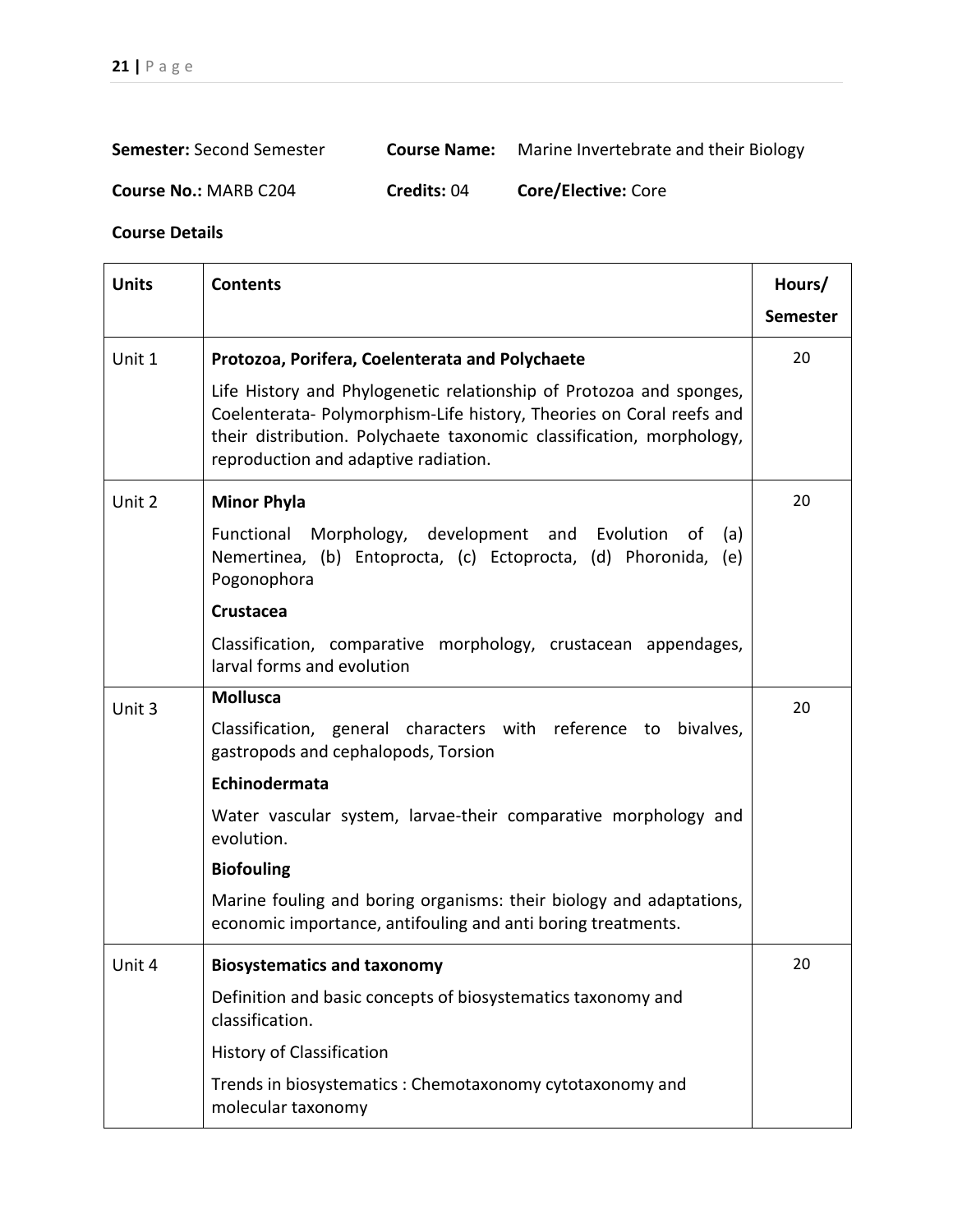| <b>Units</b> | <b>Contents</b>                                    | Hours/<br>Semester |
|--------------|----------------------------------------------------|--------------------|
|              | Dimensions of speciation and taxonomic characters. |                    |

- 1. Meglitsch, Paul, 1991. Invertebrate Zoology. Oxford press New York.
- 2. Pechenick, Jan A, 2000. Biology of Invertebrates. Tata McGraw Hill.
- 3. Ruppert, E.E and R.D Barnes. 1994. Invertebrates Zoology. 6th Edition. Saunders College Publishers, Philadelphia
- 4. Kaestner, A., 1967. Invertebrate Zoology vols. I to III. Willey Interscience Publishers. New York
- 5. Barnes, R.D 1980 Invertebrate Zoology. 4th edition Saunders College Publishers, Philadelphia.
- 6. Hyman L., 1967. The Invertebrate Zoology Vols. I to IV. McGraw Hill Books Co., New York

| <b>Semester: Second Semester</b> | <b>Course Name:</b> Practical I |                            |
|----------------------------------|---------------------------------|----------------------------|
| <b>Course No.: MARB P205</b>     | Credits: 02                     | <b>Core/Elective: Core</b> |

| <b>Units</b> | <b>Contents</b>                                       | Hours/          |
|--------------|-------------------------------------------------------|-----------------|
|              |                                                       | <b>Semester</b> |
|              | Practical session on paper C201 and C202              |                 |
|              | Methods of pigment estimation<br>1.                   |                 |
|              | Estimation of standing crop in the ocean<br>2.        |                 |
|              | Methods of estimation of primary productivity<br>3.   |                 |
|              | Methods of estimation of secondary productivity<br>4. |                 |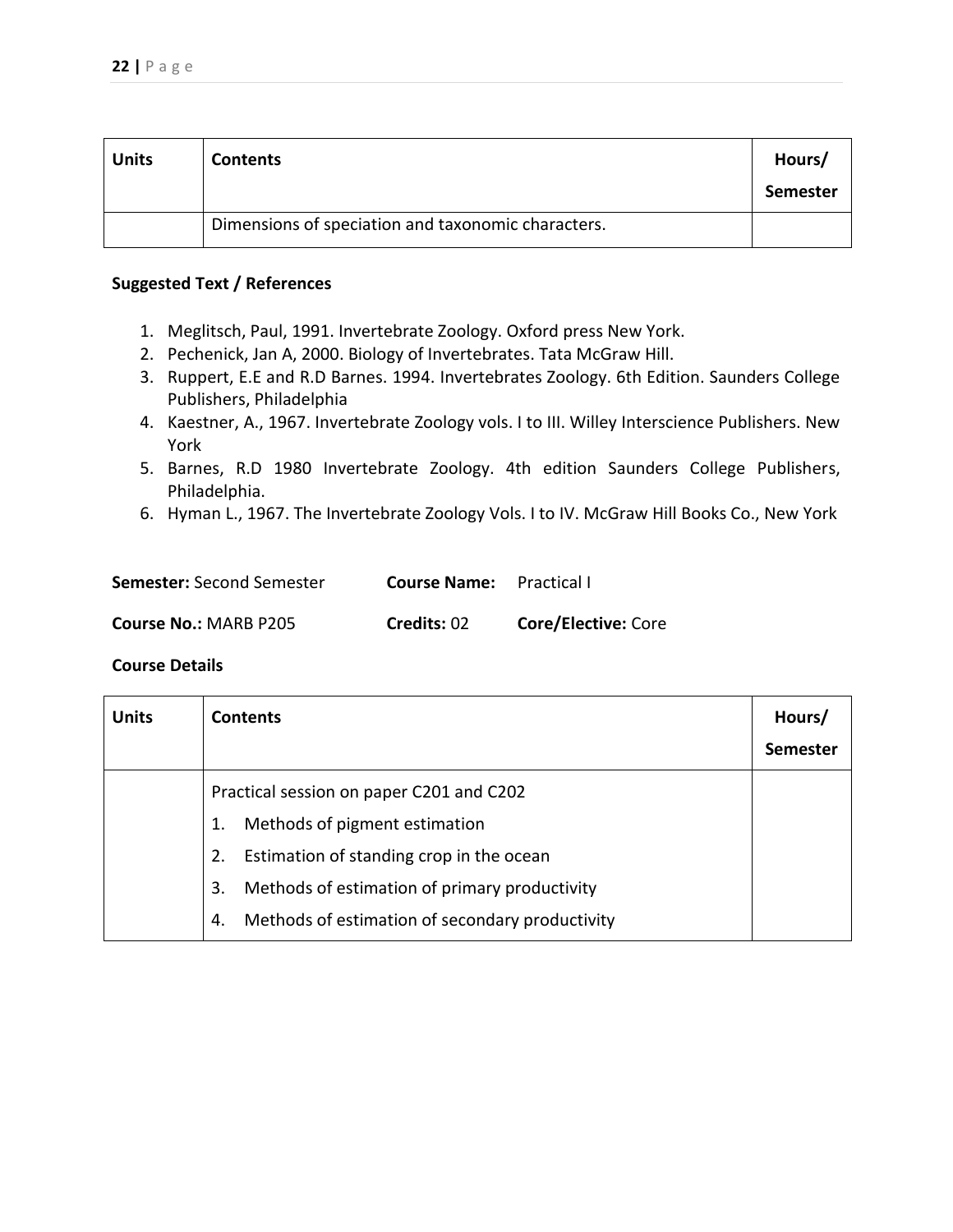| <b>Semester:</b> Second Semester | <b>Course Name:</b> Practical II |                            |
|----------------------------------|----------------------------------|----------------------------|
| <b>Course No.: MARB P206</b>     | Credits: 02                      | <b>Core/Elective: Core</b> |

| <b>Units</b> | <b>Contents</b>                                                                 | Hours/<br><b>Semester</b> |
|--------------|---------------------------------------------------------------------------------|---------------------------|
|              | Practical session on paper C203 and C204                                        |                           |
|              | 1. Use of national and international biodiversity databases                     |                           |
|              | 2.<br>Preparation of the list of Marine National Parks, Sanctuaries of<br>India |                           |
|              | Preparation of list of marine scheduled species available in<br>3.<br>Odisha    |                           |
|              | Preparation of the list of Schedule marine mammals of India<br>4.               |                           |
|              | Museum specimen identification (vertebrate and invertebrate)<br>5.              |                           |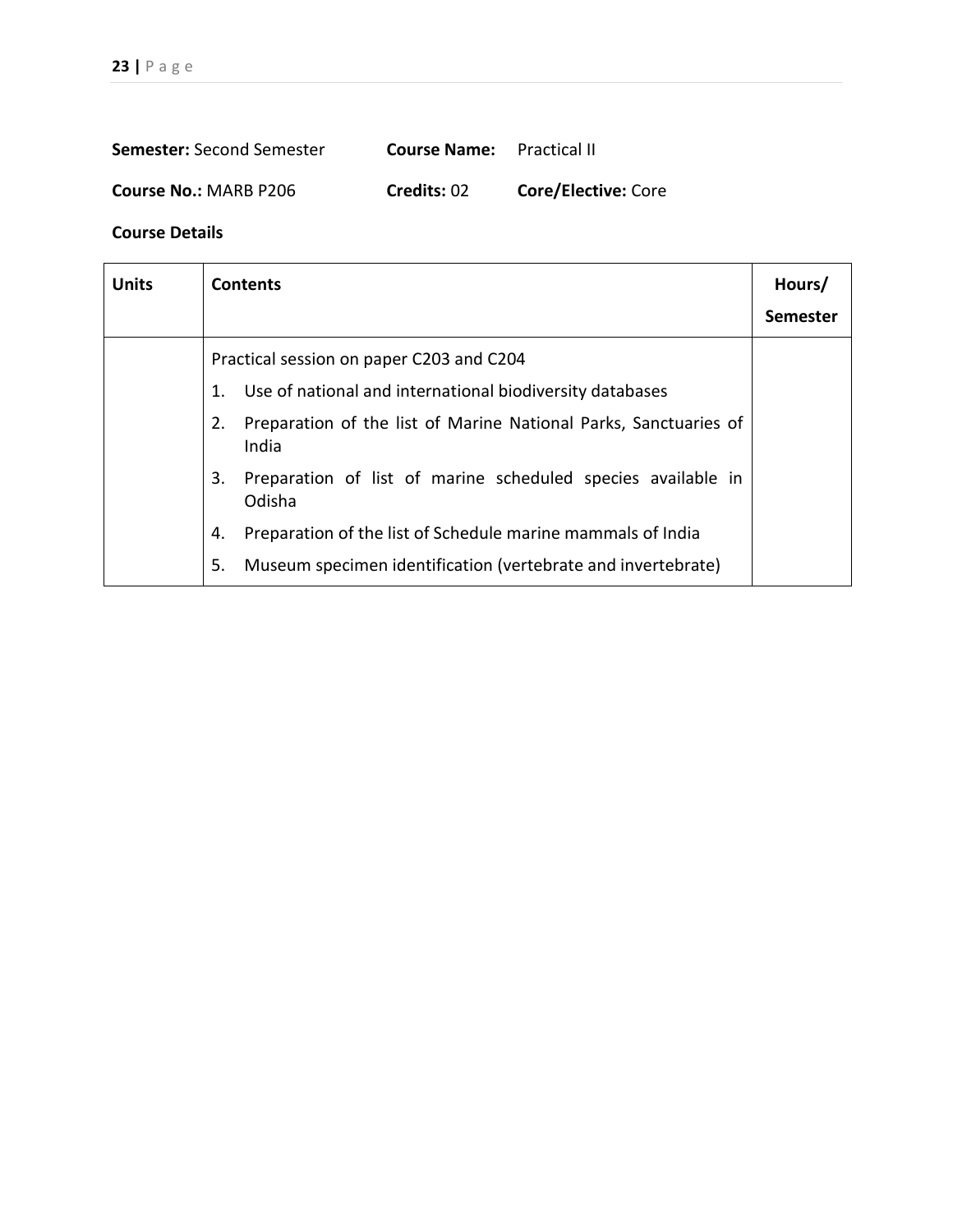# **Semester- III**

| <b>Semester: Third Semester</b> | <b>Course Name:</b> | <b>Marine Biotechnology</b> |
|---------------------------------|---------------------|-----------------------------|
| <b>Course No.: MARB C301</b>    | Credits: 04         | <b>Core/Elective: Core</b>  |

**Course Details** 

| <b>Units</b> | <b>Contents</b>                                                                                                                                                                                                                                                                                                                                                               | Hours/          |
|--------------|-------------------------------------------------------------------------------------------------------------------------------------------------------------------------------------------------------------------------------------------------------------------------------------------------------------------------------------------------------------------------------|-----------------|
|              |                                                                                                                                                                                                                                                                                                                                                                               | <b>Semester</b> |
| Unit 1       | <b>Introduction</b>                                                                                                                                                                                                                                                                                                                                                           | 20              |
|              | Marine biotechnology, history and its applications in marine biology                                                                                                                                                                                                                                                                                                          |                 |
|              | <b>Basics of genetic engineering</b>                                                                                                                                                                                                                                                                                                                                          |                 |
|              | Plasmid and bacteriophages, DNA isolation and cloning, insertion of<br>foreign DNA into host cell, recombinant DNA technology                                                                                                                                                                                                                                                 |                 |
| Unit 2       | <b>Marine natural products</b>                                                                                                                                                                                                                                                                                                                                                | 20              |
|              | Bioactive marine natural products - anti tumor compounds, anti<br>inflammatory / analgesic compounds, anti viral agents, Isolation of<br>bioactive compound- liquid extraction, membrane separation,<br>chromatography, identification of marine bioactive compounds- IR,<br>UV, NMR and mass spectroscopy, Commercial development of<br>marine natural products-Agar, chitin |                 |
| Unit 3       | Application of biotechnology in aquaculture<br>Induced breeding in marine organisms, in-vitro fertilization,<br>cryopreservation, Chromosome manipulation in aquaculture -<br>hybridization; Ploidy induction; Gynogenesis, Androgenesis and sex<br>reversal in commercially important fishes.                                                                                | 20              |
| Unit 4       | Tools and techniques in marine biotechnology<br>RIA, ELISA, FISH, PCR Gene probes                                                                                                                                                                                                                                                                                             | 20              |

- 1. Italy, E (Eds). 1998, New Developments in Marine Biotechnology, Plenum Pub. Corp.
- 2. Milton Fingerman and Rachakonda Nagabhushanam, 1996, Molecular Genetics of Marine Organisms, Science Pub Inc.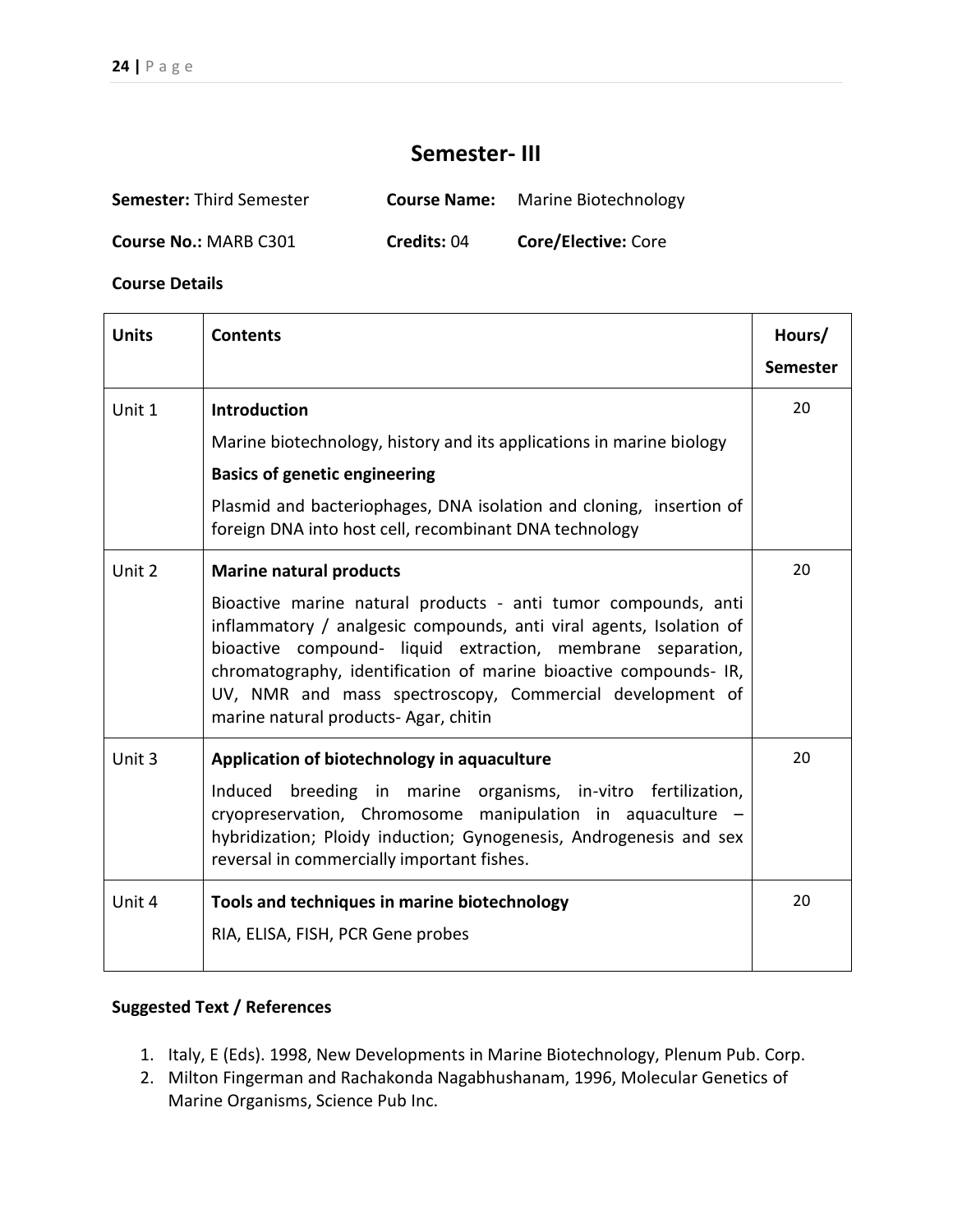- 3. Y. Le Gal and H.O.Halvorson 1998, New Developments in Marine Biotechnology. Springer.
- 4. David H. Attaway, 2001. Marine Biotechnology, Volume 1, Pharmaceutical and Bioactive Natural Products.
- 5. Rita R. Colwell 1984. Biotechnology in the Marine Sciences (Advances in Marine Science & Biotechnology) Wiley Interscience.
- 6. Scheupr, P.J. (Ed.), 1984. Chemistry of Marine Natural Products, Chemical and Biological Perspectives. Vol. I III, Academic Press, New York.

| <b>Course No.: MARB C302</b>    | <b>Credits: 04</b>  | <b>Core/Elective: Core</b>                                                     |
|---------------------------------|---------------------|--------------------------------------------------------------------------------|
| <b>Semester: Third Semester</b> | <b>Course Name:</b> | Remote Sensing and Geographical<br>Information System (GIS) in Marine Sciences |

| <b>Units</b> | <b>Contents</b>                                                                                                                                                                                                                                                                                                                                                                                                                                                                          | Hours/<br><b>Semester</b> |
|--------------|------------------------------------------------------------------------------------------------------------------------------------------------------------------------------------------------------------------------------------------------------------------------------------------------------------------------------------------------------------------------------------------------------------------------------------------------------------------------------------------|---------------------------|
| Unit 1       | Introduction to Remote Sensing, Principles of aerial photography,<br>Electromagnetic radiation, Solar and terrestrial<br>radiation,<br>Atmospheric effects, Absorption, Transmission and scattering,<br>Spectral response of earth's surface features, Atmospheric windows-<br>concept of signature. Infrared Remote Sensing: Thermal emission,<br>Atmospheric absorption, IR sensors, SST retrieval, Atmospheric<br>correction, Effect of cloud, Thermal skin layer, Skin and bulk SST. | 20                        |
| Unit 2       | Microwave Remote Sensing: Theory of microwave radiometry,<br>Microwave emission of sea surface, Atmospheric effects, Retrieval of<br>salinity and wind vector, Passive microwave radiometers: SMMR,<br>SSM/I, TRMM/TMI and AMSR, Active microwave radiometers:<br>Microwave interaction with the sea surface, NSCAT, Sea Winds -<br>Altimetry: principles - sea surface height anomaly - ERS, T/P, Jason-1<br>- observing planetary waves.                                               | 20                        |
| Unit 3       | Applications of AVHRR, Altimeters, SAR - Monitoring of SST,<br>Geostrophic currents, Mesoscale variability, Eddies, Fronts,<br>Upwelling, Sea Ice Satellite capabilities, Global scale coverage,<br>Different types of satellite data products available SeaWiFS, MODIS,<br>OCM-1& 2, SARAL- Altika, TOPEX-Poseidon, ERS - 1 & 2, JASON,<br>QuikScat, etc.                                                                                                                               | 20                        |
| Unit 4       | Definition of GIS - Components of GIS, Geographical concepts, Input                                                                                                                                                                                                                                                                                                                                                                                                                      | 20                        |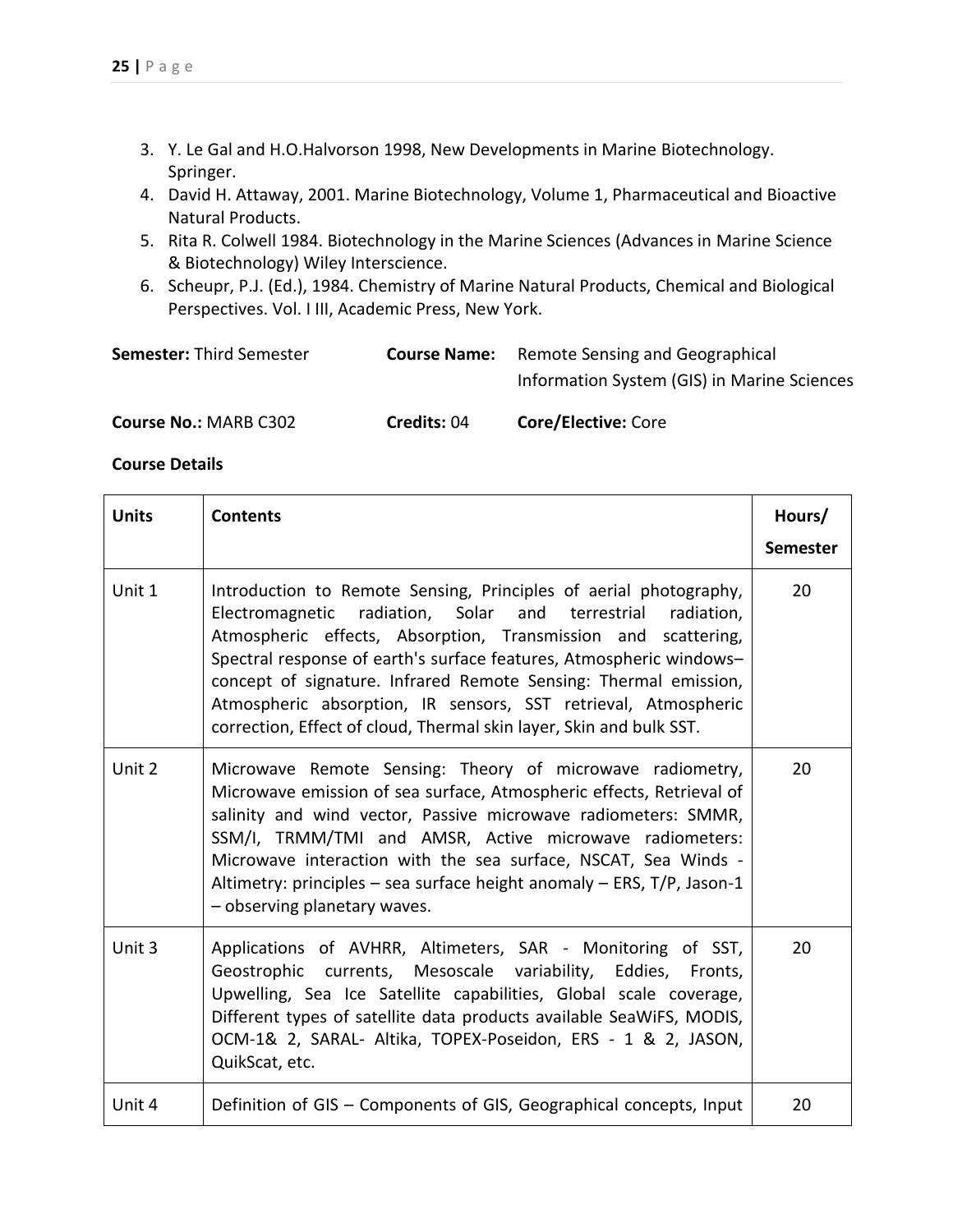| <b>Units</b> | <b>Contents</b>                                                                                                                                                                                                                                                                                                                                                | Hours/<br>Semester |
|--------------|----------------------------------------------------------------------------------------------------------------------------------------------------------------------------------------------------------------------------------------------------------------------------------------------------------------------------------------------------------------|--------------------|
|              | data for GIS, Types of output products, Application of GIS, GIS Data<br>types $-$ Data representation $-$ Data sources $-$ Data acquisition $-$ Geo<br>referencing of GIS data - Spatial data errors - Spatial data structures.<br>Essential Goal of Marine GIS, Spatial Thinking and GIS Analysis in the<br>Marine Context, Conceptual Model of a Marine GIS. |                    |

- 1. I.S. Robinson, (1985): Satellite Oceanography- An Introduction for Oceanographers and Remote Sensing Scientists.
- 2. Seelye Martin (2014): An Introduction to Ocean Remote Sensing, 2<sup>nd</sup> Edition, Cambridge Press.
- 3. Motoyoshi Ikeda and Frederic W. Dobson (1995): Oceanographic Applications of Remote Sensing, CRC Press,USA.
- 4. Robert H.Stewart, (1985): Methods of Satellite Oceanography.
- 5. T.D. Allan, (1983): Satellite Microwave Remote Sensing.
- 6. G.A. Maul, (1985): Introduction to Satellite Oceanography.
- 7. I. S. Robinson, (2004): Measuring the Oceans from space: The principles and methods of satellite Oceanography.
- 8. Paul Bolstad, (2019): GIS Fundamentals A First Text on Geographical Information System, NEW and UPDATED, Sixth Edition. ISBN-13: 978-1593995522.
- 9. Francis Harvey, (2015): A Primer of GIS, Fundamentals of Geographic and Cartographic Concepts. ISBN-13: 978-1462522187.
- 10. Karen Steede -Terry, (2000): Integrating GIS and the Global Positioning System. ISBN-13: 978-1879102811.
- 11. Bradley A. Shellito, (2016): Discovering GIS and ArcGIS. ISBN-13: 978-1319060473.
- 12. Christian Harder and Clint Brown, (2017): ArcGIS Book. ISBN-13: 978-1589484870.
- 13. Heather Kennedy, (2006): Introduction to 3D data Modelling with ArcGIS 3D Analyst and Google Earth. ISBN-13: 978-0470381243.

| <b>Semester: Third Semester</b> |             | <b>Course Name:</b> Coastal Aquaculture |
|---------------------------------|-------------|-----------------------------------------|
| <b>Course No.: MARB C303</b>    | Credits: 04 | <b>Core/Elective: Core</b>              |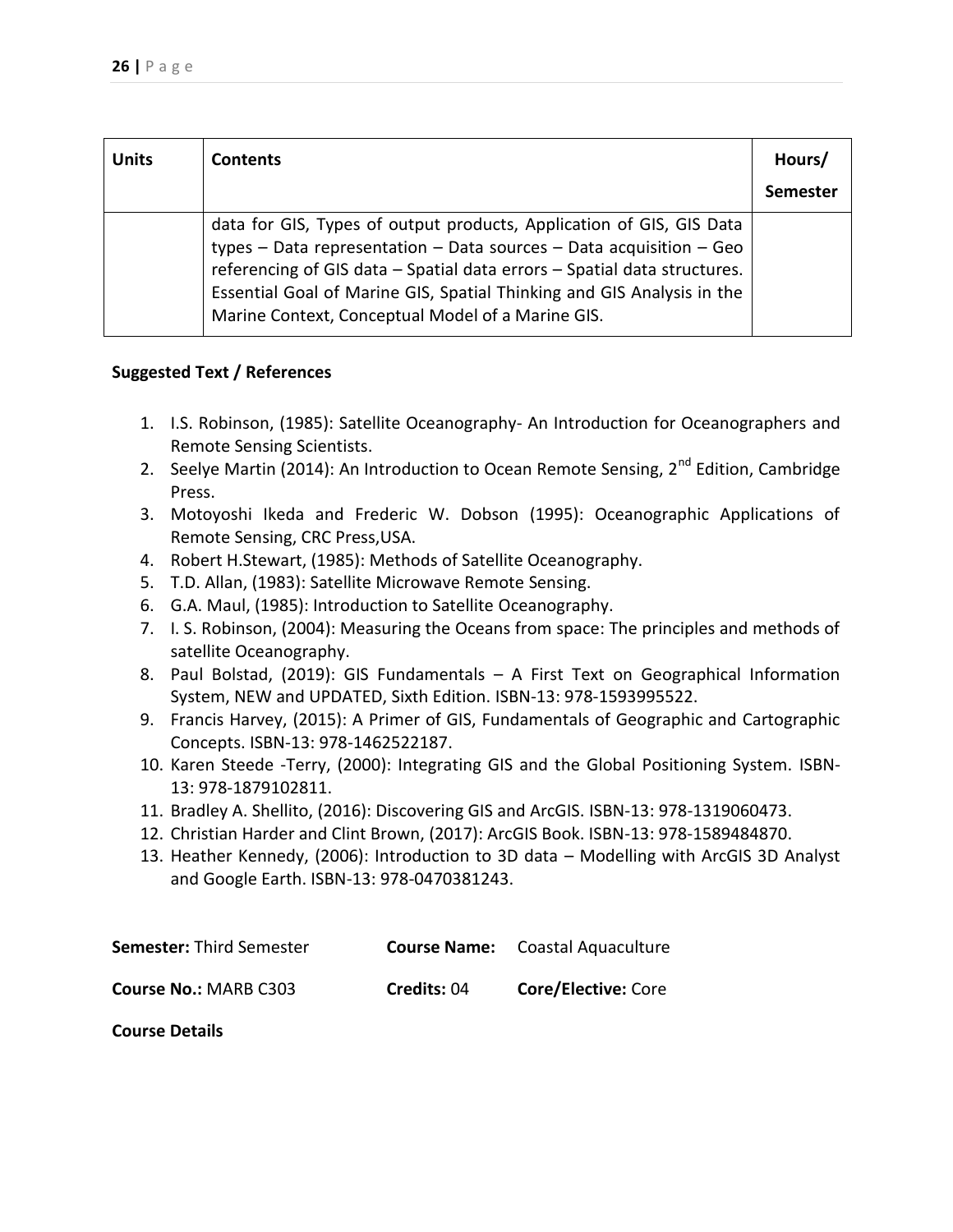| <b>Units</b> | <b>Contents</b>                                                                                                                                                                                                                                                                                                          | Hours/          |
|--------------|--------------------------------------------------------------------------------------------------------------------------------------------------------------------------------------------------------------------------------------------------------------------------------------------------------------------------|-----------------|
|              |                                                                                                                                                                                                                                                                                                                          | <b>Semester</b> |
| Unit 1       | <b>Introduction</b>                                                                                                                                                                                                                                                                                                      | 20              |
|              | Fundamentals of aquaculture, Types of aquaculture, scope and<br>importance of coastal aquaculture                                                                                                                                                                                                                        |                 |
| Unit 2       | <b>Construction of aquaculture farm and hatchery</b>                                                                                                                                                                                                                                                                     | 20              |
|              | Design and construction of fish farm, Design and construction of<br>hatchery, Site selection, factors of consideration and<br>shrimp<br>development of infrastructure                                                                                                                                                    |                 |
| Unit 3       | <b>Seed Production and transportation</b>                                                                                                                                                                                                                                                                                | 20              |
|              | Methods of seed collection- Induced breeding and wild, packing and<br>transportation of fish seed                                                                                                                                                                                                                        |                 |
|              | <b>Culture</b>                                                                                                                                                                                                                                                                                                           |                 |
|              | Mono culture and poly culture, Traditional, Extensive, semi-intensive<br>and intensive system of culture, Cages, Pen and Raft culture, Culture<br>of mullets, milk fish, ornamental fish, prawn, crabs, oysters, mussels<br>and seaweeds, Culture of live feeds, frog culture, culture of fishes in<br>circulating water |                 |
| Unit 4       | <b>Maintenance of aquaculture farm</b>                                                                                                                                                                                                                                                                                   | 20              |
|              | Common aquatic weeds in fish farm and their methods of control,<br>Fish diseases in culture fishes and their control, Effect of pollution on<br>aquaculture                                                                                                                                                              |                 |

- 1. Inversion, E.s. 1976, Farming on the edge of the sea. Fishing News (Books) Limited, London.
- 2. Chen, T.P. 1976, Aquaculture Practices in Taiwan Fishing News (Books) Ltd. London.
- 3. Chapman V.J. 1980: Sea weeds and their uses, Chapmans Hall, London.
- 4. Kurien C.V. and Subastian, V.O. 1982, Prawn and Prawn fisheries of India, Hindustan Publishing Corporation (India), Delhi.
- 5. Pillay, T.R. ed. 1982, Coastal aquaculture in Indo-Pacific region, Fishing News (Books) Limited London.
- 6. Bal. D.V. and D.V.Rao, 1984. Marine Fisheries Tata, Mc.Graw. Hill Publishing Co.Ltd., New Delhi.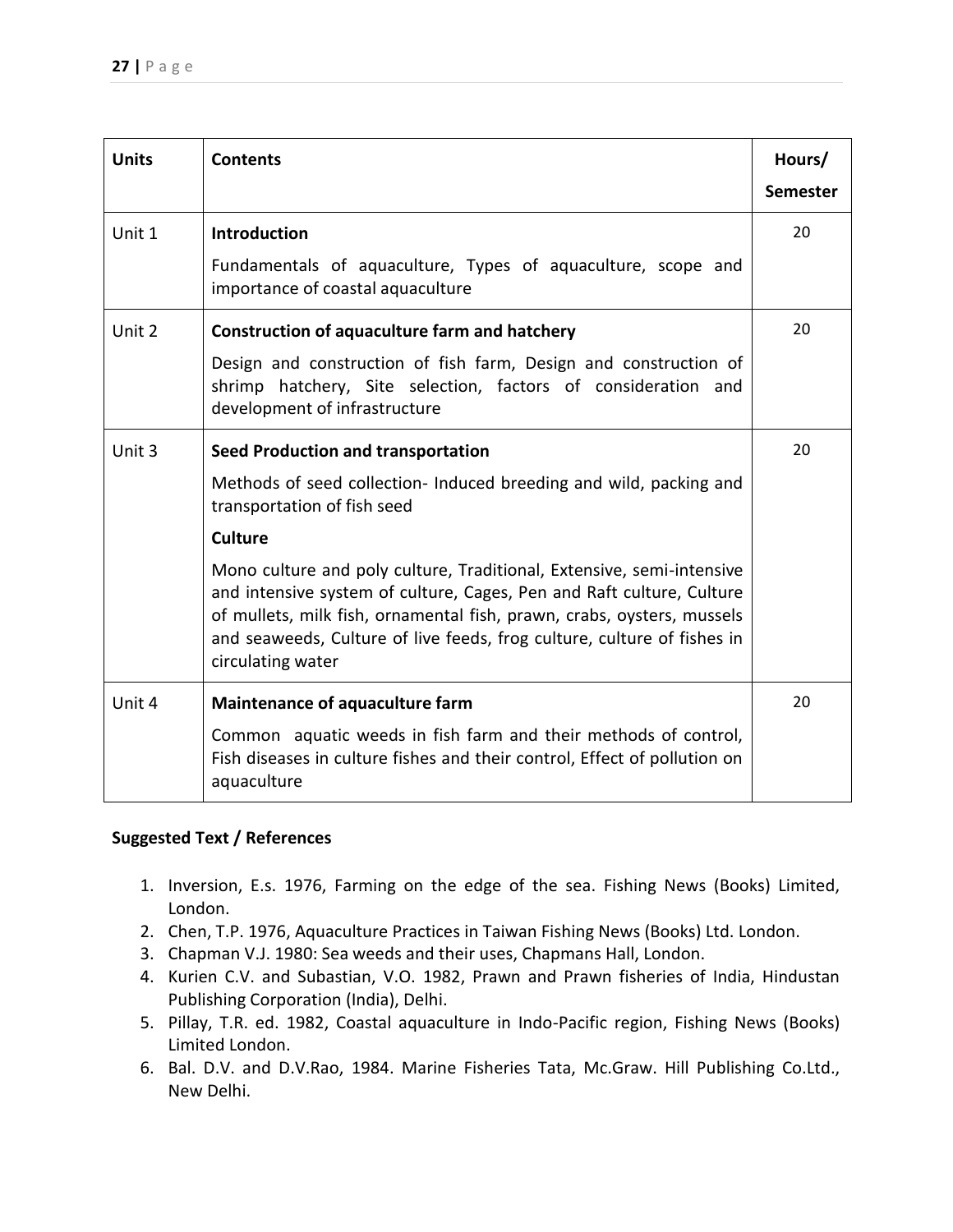- 7. Meske, C. 1985, Fish aquaculture-technology and experiments, Pergamon Press Ltd. London.
- 8. Guasim, S.Z. 1998, Glimpses at the Indian Ocean, University Press (India) Hyderabad.
- 9. Dey, V.K. Ornamental fishes, hand book on Aquafarming, Presented by MPEDA, Kochi.
- 10. Nayak. L. 2001, Recent trends in aquaculture, Berhampur University.

| <b>Semester: Third Semester</b> | <b>Course Name:</b> Marine Ecology and Biogeography |
|---------------------------------|-----------------------------------------------------|
|                                 |                                                     |

| Course No.: MARB C304 | Credits: 04 | <b>Core/Elective: Core</b> |
|-----------------------|-------------|----------------------------|
|-----------------------|-------------|----------------------------|

| <b>Units</b> | <b>Contents</b>                                                                                                                                     | Hours/<br><b>Semester</b> |
|--------------|-----------------------------------------------------------------------------------------------------------------------------------------------------|---------------------------|
| Unit 1       | <b>Marine environment</b>                                                                                                                           | 20                        |
|              | Concept of marine ecosystem and its components - biotic and<br>abiotic, Concept of ecological niche and ecotone                                     |                           |
| Unit 2       | <b>Population ecology</b>                                                                                                                           | 20                        |
|              | Characteristic of population, Population growth and factors a<br>affecting population growth; Concept of Carrying capacity                          |                           |
|              | <b>Community concept</b>                                                                                                                            |                           |
|              | Structures and functions of ecological community, Diversity and<br>stability in community- species diversity, species richness, species<br>evenness |                           |
|              | <b>Ecological succession</b>                                                                                                                        |                           |
|              | Types; Mechanism; Changes involved in succession; Concept of<br>climax, Factors affecting succession                                                |                           |
| Unit 3       | <b>Ecosystem Function</b>                                                                                                                           | 20                        |
|              | Energy flow in ecosystem, Food chain and food web in marine and<br>estuarine environment; Bio-geo-chemical cycling of nutrients                     |                           |
|              | <b>Species interaction</b>                                                                                                                          |                           |
|              | Types of interactions- interspecific and intraspecific competition,<br>Predation, Mutualism/Symbiosis, Commensalism, Ammensalism                    |                           |
| Unit 4       | <b>Biogeography</b>                                                                                                                                 | 20                        |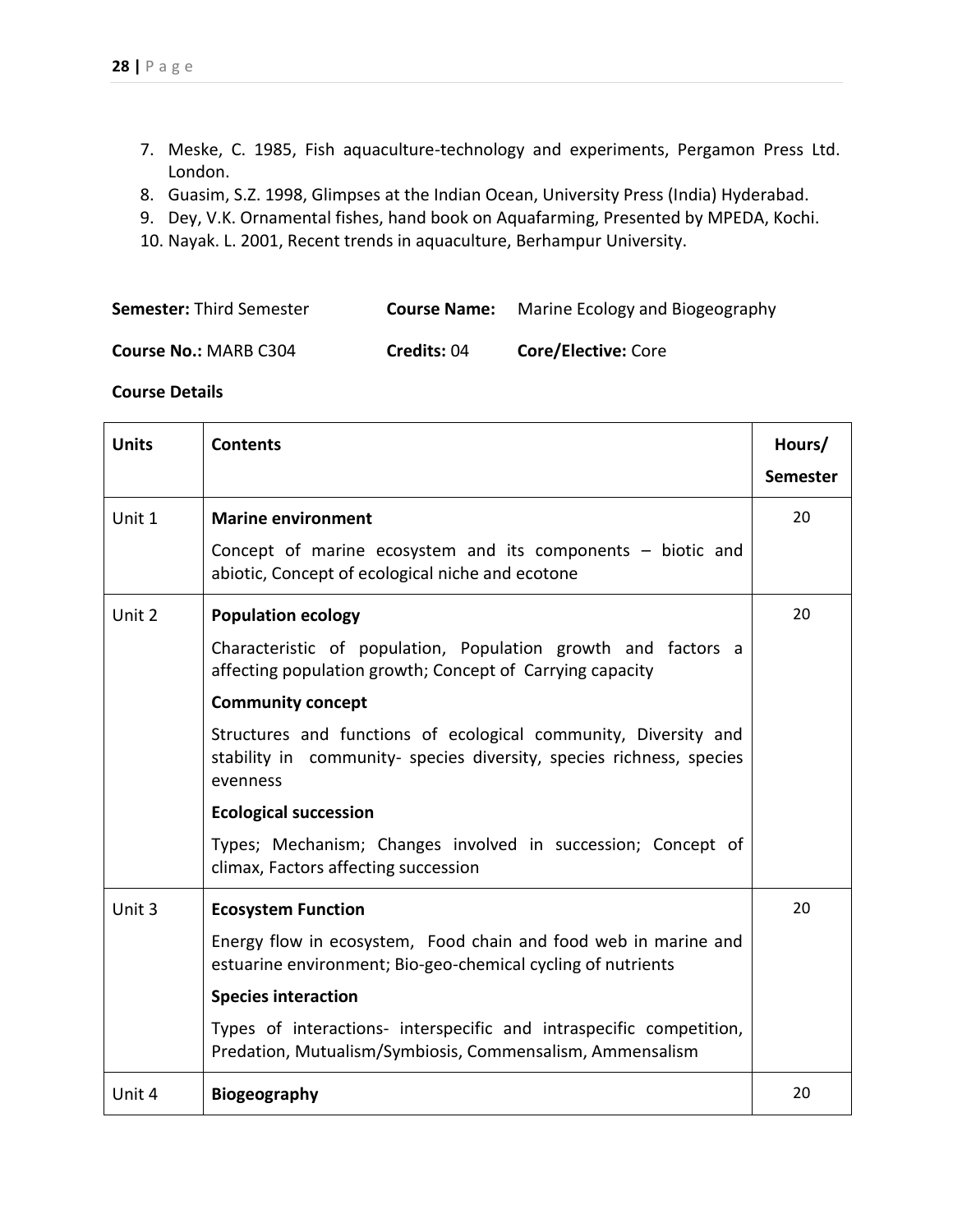| <b>Units</b> | <b>Contents</b>                                                                                                                                                                                                                                                                                                                                       | Hours/<br><b>Semester</b> |
|--------------|-------------------------------------------------------------------------------------------------------------------------------------------------------------------------------------------------------------------------------------------------------------------------------------------------------------------------------------------------------|---------------------------|
|              | The major geographical provinces of the World Oceans. General<br>attributes; the warm water shelf fauna with special reference to Indo-<br>West Pacific, Arctic and Antarctic fauna, Biogeographical classification<br>of India (Coast), Archipelagoes and Volcanic Islands of India, Island<br>Biogeography-Andaman, Nicobar - Biodiversity Hotspot. |                           |

- 1. Barnes R. S. K, 1999, Introduction to Marine Ecology, Blackwell Science.
- 2. Jeffery S. Levinton 2000 Marine Ecology, Biodiversity and Function. Oxford University Press.
- 3. Bertness, M.D, S. D. Gaines and M.K. Hay 2000. Marine Community Ecology Sinauer Associates.
- 4. Gage. J.D. and P.A. Tyler, 1991. Deep Sea Biology, Cambridge University Press, Cambridge.
- 5. Balakrishna Nair, N. and D.M. Thampy, 1980. A text Book of Marine Ecology, The Macmillan Co. of India Ltd., New Delhi.
- 6. Crowder, 1991 William Seashore Life Between the Tides, Dover Publication

| <b>Semester: Third Semester</b> | <b>Course Name:</b> Practical I |                            |
|---------------------------------|---------------------------------|----------------------------|
| <b>Course No.: MARB P305</b>    | Credits: 02                     | <b>Core/Elective: Core</b> |

| <b>Units</b> | <b>Contents</b>                                                   | Hours/          |
|--------------|-------------------------------------------------------------------|-----------------|
|              |                                                                   | <b>Semester</b> |
|              | Practical session on theory papers C302, C303 and C304            |                 |
|              | Estimation of species biodiversity, richness and evenness<br>1.   |                 |
|              | Estimation of biochemical composition of marine fishes<br>2.      |                 |
|              | Aquaculture pond design and construction<br>3.                    |                 |
|              | Live feed culture<br>4.                                           |                 |
|              | Remote Sensing Application for ocean resources: Ocean color<br>5. |                 |
|              | and chlorophyll estimation, SST, Bio-optical algorithm, Fishery   |                 |
|              | resources, PFZ forecast & data dissemination.                     |                 |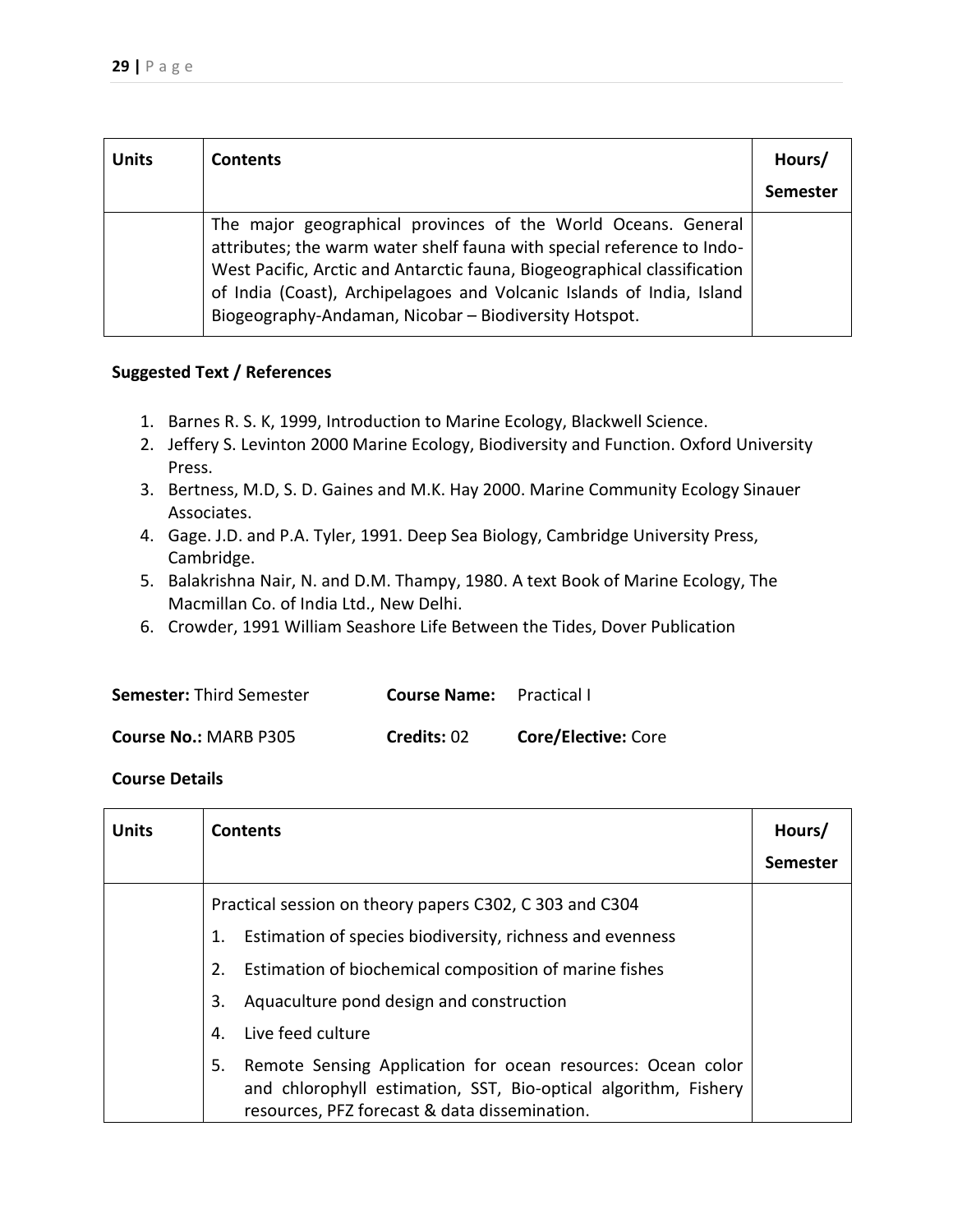| <b>Units</b> | <b>Contents</b>                                                                                                                                                                                                                                                                   | Hours/<br><b>Semester</b> |
|--------------|-----------------------------------------------------------------------------------------------------------------------------------------------------------------------------------------------------------------------------------------------------------------------------------|---------------------------|
|              | Remote sensing application to marine and coastal environment:<br>6.<br>Monitoring marine and wetland environment, coastal vegetation,<br>coral reefs, Land use/Land cover study, Environmental Impact<br>(EIA) studies, CRZ Laws and coastal<br>Assessment<br>zone<br>management. |                           |

| <b>Semester: Third Semester</b> | <b>Course Name:</b> Practical II |                            |
|---------------------------------|----------------------------------|----------------------------|
| <b>Course No.: MARB P306</b>    | Credits: 02                      | <b>Core/Elective: Core</b> |

| <b>Units</b> | <b>Contents</b>                                                                       | Hours/          |
|--------------|---------------------------------------------------------------------------------------|-----------------|
|              |                                                                                       | <b>Semester</b> |
|              | Practical session on Marine Biological Instruments, Measurements<br>and Data Analysis |                 |
|              | Use of biodiversity related softwares<br>1.                                           |                 |
|              | Use of microscopes<br>2.                                                              |                 |
|              | use of refractometer<br>3.                                                            |                 |
|              | Use of water quality probe<br>4.                                                      |                 |
|              | 5.<br>Use of pH meter                                                                 |                 |
|              | Use of centrifuge<br>6.                                                               |                 |
|              | Use of spectrophotometer<br>7.                                                        |                 |
|              | Use of laminar flow<br>8.                                                             |                 |
|              | 9.<br>Data analysis                                                                   |                 |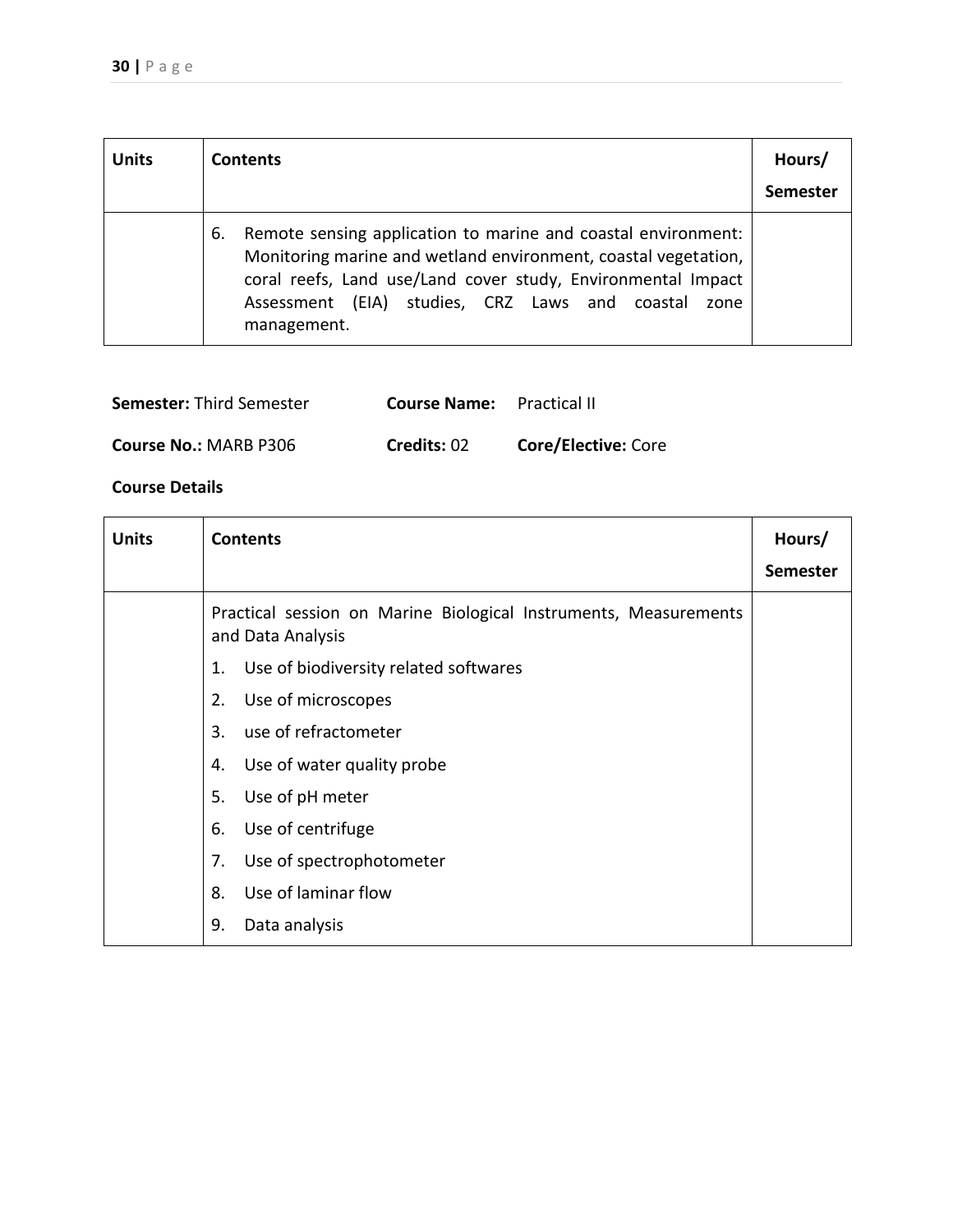# **Semester- IV**

| <b>Semester:</b> Fourth Semester |             | <b>Course Name:</b> Physiology and Biochemistry |
|----------------------------------|-------------|-------------------------------------------------|
| <b>Course No.: MARB C401</b>     | Credits: 04 | <b>Core/Elective: Core</b>                      |

**Course Details** 

| <b>Units</b> | <b>Contents</b>                                                                                                                                                                                                                                                        | Hours/          |
|--------------|------------------------------------------------------------------------------------------------------------------------------------------------------------------------------------------------------------------------------------------------------------------------|-----------------|
|              |                                                                                                                                                                                                                                                                        | <b>Semester</b> |
| Unit 1       | Physiology of digestion in marine organisms                                                                                                                                                                                                                            | 20              |
|              | Food types and feeding mechanisms of marine<br>organisms,<br>Mechanism of digestion, Digestive enzymes and their action                                                                                                                                                |                 |
| Unit 2       | Physiology of respiration in fishes                                                                                                                                                                                                                                    | 20              |
|              | Mechanism of respiration in cyclostome, bony fish and elasmobranch,<br>factors affecting respiration in fishes, transport of gases                                                                                                                                     |                 |
|              | Osmoregulation and ion exchange in fishes                                                                                                                                                                                                                              |                 |
|              | Physiology of osmoregulation and ion exchange, Ions in body fluids,<br>mechanisms of ionic regulations, response to osmotic conditions and<br>types of osmoregulatory adaptations                                                                                      |                 |
| Unit 3       | <b>Nervous system</b>                                                                                                                                                                                                                                                  | 20              |
|              | Physiology of nervous systems, impulse generation and conduction,<br>Interneuronic transmission                                                                                                                                                                        |                 |
|              | Types of sensory organs-structure, properties and functions of<br>sensory organs.                                                                                                                                                                                      |                 |
| Unit 4       | <b>Biochemistry</b>                                                                                                                                                                                                                                                    | 20              |
|              | Structure and properties of carbohydrates, proteins and lipids,<br>Metabolism of proteins, carbohydrates and lipids, Types of enzymes<br>and their functions, mechanism of enzyme action and factors<br>affecting enzyme action, Vitamins and their role in physiology |                 |

- 1. Prosser, C.L. (Ed) 1973, comparative animal Physiology, Saunders, Philadelphia.
- 2. Lehinger, A.L.Nellson. D.L.Cox., M.M. 1993 Principles of Biochemistry, CBS Publishers and Distributors, New Delhi, pp.1-36.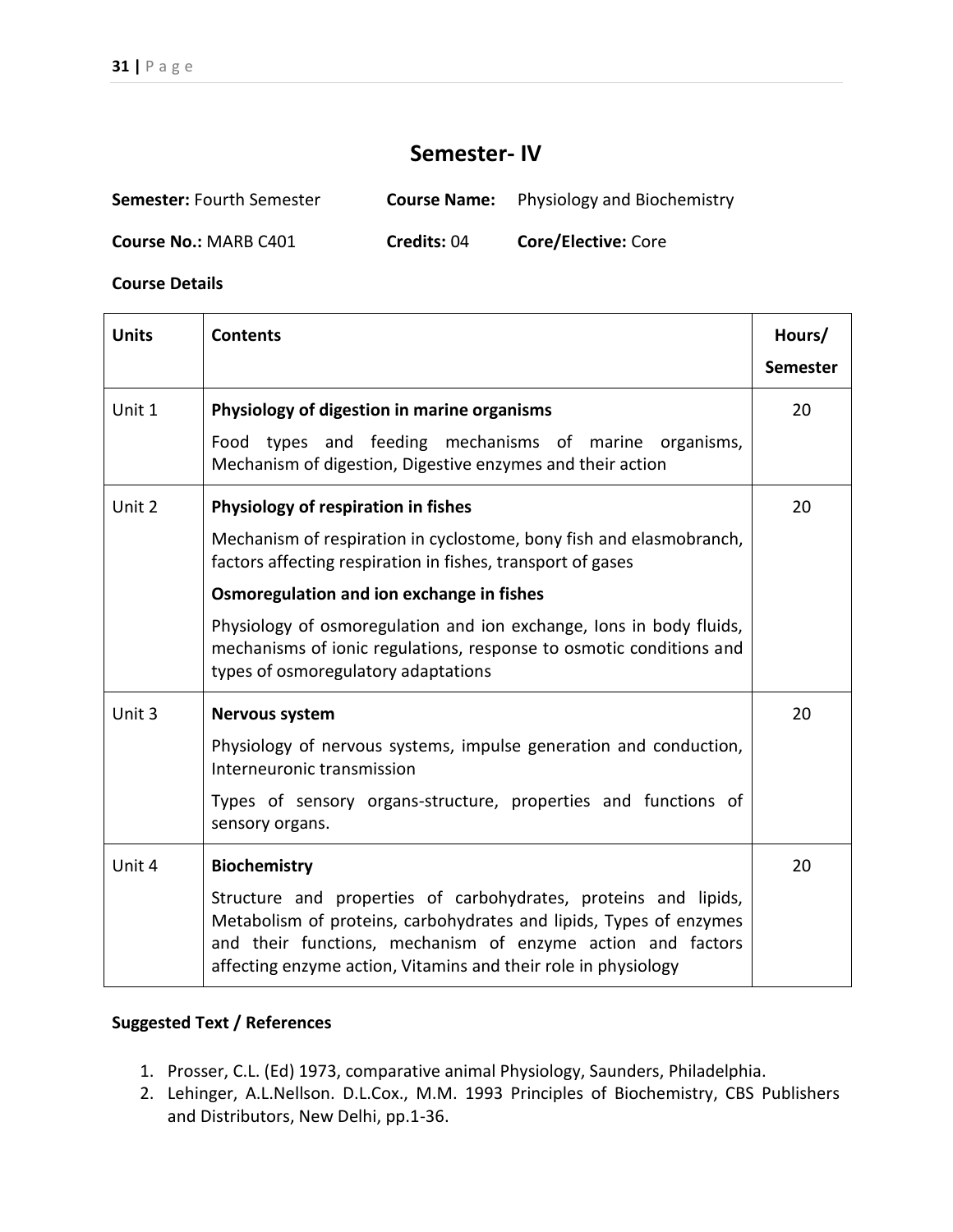- 3. Florey, E. 1966, An introduction to general and comparative Physiology, Sounders, Philadelphia.
- 4. Gordon, M.S., 1971. Animal function: Principles and applications, Amerird Publicizing Co. New Delhi.
- 5. Baldwin, E. 1966, Dynamics aspects at Bio-chemistry, Cambridge, England.
- 6. Conn, E.E. and P.K. Stumff, 1963. Outline of Biochemistry. John Wiley and Sons Inc. New York and London.

| <b>Semester: Fourth Semester</b><br><b>Course Name:</b> | <b>Marine Biogeochemical Processes</b> |
|---------------------------------------------------------|----------------------------------------|
|---------------------------------------------------------|----------------------------------------|

| <b>Course No.: MARB C402</b> | Credits: 04 | Core/Elective: Core |
|------------------------------|-------------|---------------------|
|------------------------------|-------------|---------------------|

| <b>Units</b> | <b>Contents</b>                                                                                                                                                                                                                                                                                                                                                                                                                                                                                                                                                                                   | Hours/<br><b>Semester</b> |
|--------------|---------------------------------------------------------------------------------------------------------------------------------------------------------------------------------------------------------------------------------------------------------------------------------------------------------------------------------------------------------------------------------------------------------------------------------------------------------------------------------------------------------------------------------------------------------------------------------------------------|---------------------------|
| Unit 1       | Major ocean biogeochemical cycles: Carbon, Nitrogen, Silicon and<br>Phosphorus cycles, Micro-nutrient dynamics and cycling, Organic<br>matter: dissolved, particulate and colloidal species, sources,<br>classification, composition, distribution, seasonal<br>variations,<br>Ecological significance, Growth promoting and growth inhibiting<br>effects, Biogeochemical cycles with special reference to estuaries.                                                                                                                                                                             | 15                        |
| Unit 2       | Phytoplankton and primary productivity, pigments, photosynthesis,<br>Net and gross primary productivity, Rate of primary production in<br>inshore and offshore regions of Arabian Sea and Bay of Bengal,<br>Latitudinal and Seasonal variations in primary productivity, Factors<br>affecting primary production, methods of estimation, Relationship of<br>phytoplankton productivity to light and<br>nutrients, Role of<br>phytoplankton in global carbon cycle, Impacts of climate change,<br>Algal blooms - HABs and TABs- Ocean Colour Monitoring and<br>estimation of primary productivity. | 25                        |
|              | Zooplankton communities in estuarine, neritic and oceanic systems.<br>Secondary production- Linkages to higher trophic level, Plankton as<br>indicators of fisheries. Indicator species of water masses. Benthic<br>ecosystem processes, benthic environment and community structure,<br>Organism sediment relations. Benthic pelagic coupling, CDOM.                                                                                                                                                                                                                                             |                           |
| Unit 3       | Influence<br>Physical<br>primary<br>of<br>processes<br>productivity,<br>on<br>Hydrodynamic forcing, Upwelling, stratification, mixed layer depth,<br>turbulent mixing, monsoon driven biogeochemical processes in the<br>Arabian Sea and Bay of Bengal, Spatial and Temporal variations in the                                                                                                                                                                                                                                                                                                    | 20                        |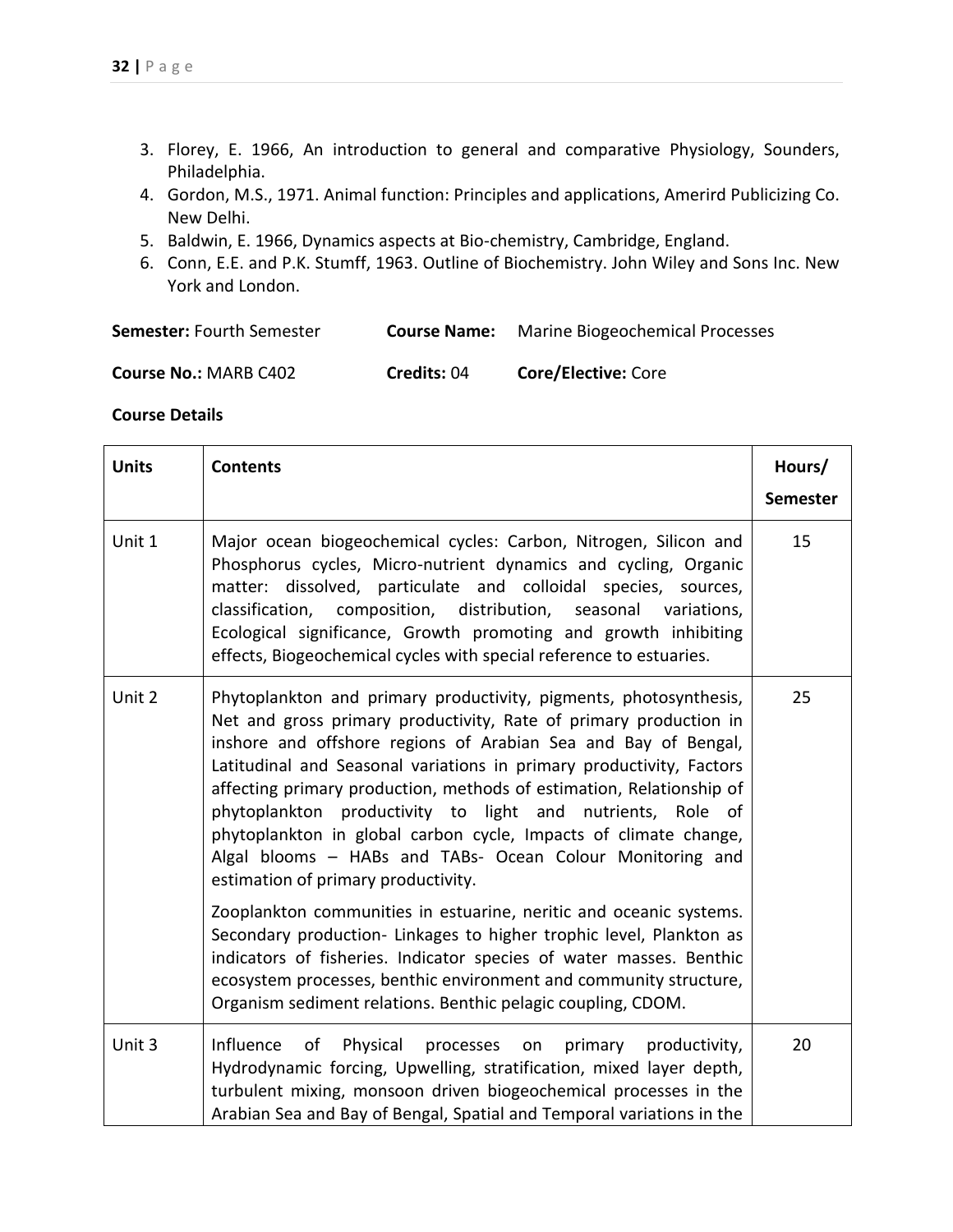| <b>Units</b> | <b>Contents</b>                                                                                                                                                                                                                                                                                                             | Hours/<br>Semester |
|--------------|-----------------------------------------------------------------------------------------------------------------------------------------------------------------------------------------------------------------------------------------------------------------------------------------------------------------------------|--------------------|
|              | nutrient concentrations, Response of marine pelagic ecosystems to<br>climatic forcing, OMZ, HNLC, Ocean currents and their impact on<br>marine life, Phytoplankton distribution and patchiness.                                                                                                                             |                    |
| Unit 4       | Plankton in relation to fisheries, Plankton as indicators of fisheries,<br>Potential Fishery Zones, SST variations and pelagic fisheries, Influence<br>of upwelling on oil sardine fishery in Arabian Sea, Larval transport and<br>recruitment, Effects of climate change on Coastal upwelling systems,<br>Fish migrations. | 15                 |

- 1. John H Simpson and Jonathan Sharples, (2012): Introduction to the Physical andBiological Oceanography of Shelf Seas; Cambridge UniversityPress.
- 2. Tom Beer (1996): Environmental oceanography (CRC Marine Science), 2<sup>nd</sup> Edition, CRC Press.
- 3. J. P. Riley & Chester, Introduction to Marine Chemistry, Academic Press London andNew York.
- 4. Carol M. Lalli & Timothy R. Parsons,Biological Oceanography an Introduction. Elsevier, Butterworth-Heinemann.
- 5. Peter Castro & Michel E. Huber, Marine Biology, The Mc-Grawcompanies.
- 6. Tom Garrison & Robert Ellis (2013), Oceanography: An invitation to Marine Science (9<sup>th</sup> Edition Cengage Learning.
- 7. Frank J. Millero (2013), Chemical Oceanography (4<sup>th</sup> Edition) by, CRC Press, Taylor & Francis Group.
- 8. Susan Libes (2009), Introduction to Marine Biogeochemistry (2<sup>nd</sup> Edition)by, Academic Press.
- 9. H. Elderfield( 2006) The Oceans and Marine Geochemistry ( $1<sup>st</sup>$  Edition)by, Elsevier.
- 10. Gerry Bearman ( 2005), Marine biogeochemical cycles ( $2^{nd}$  edition) by, The Open University.
- 11. Thomas S. Bianchi (2007), Biogeochemistry of Estuaries by, Oxford University Press.
- 12. Horst D. Schulz Matthias Zabel (2006), Marine Geochemistry (2<sup>nd</sup> edition) by, Springer.
- 13. Michael E. Q. Pilson (2005), An introduction to the Chemistry of the Sea (2<sup>nd</sup> Edition) University Press.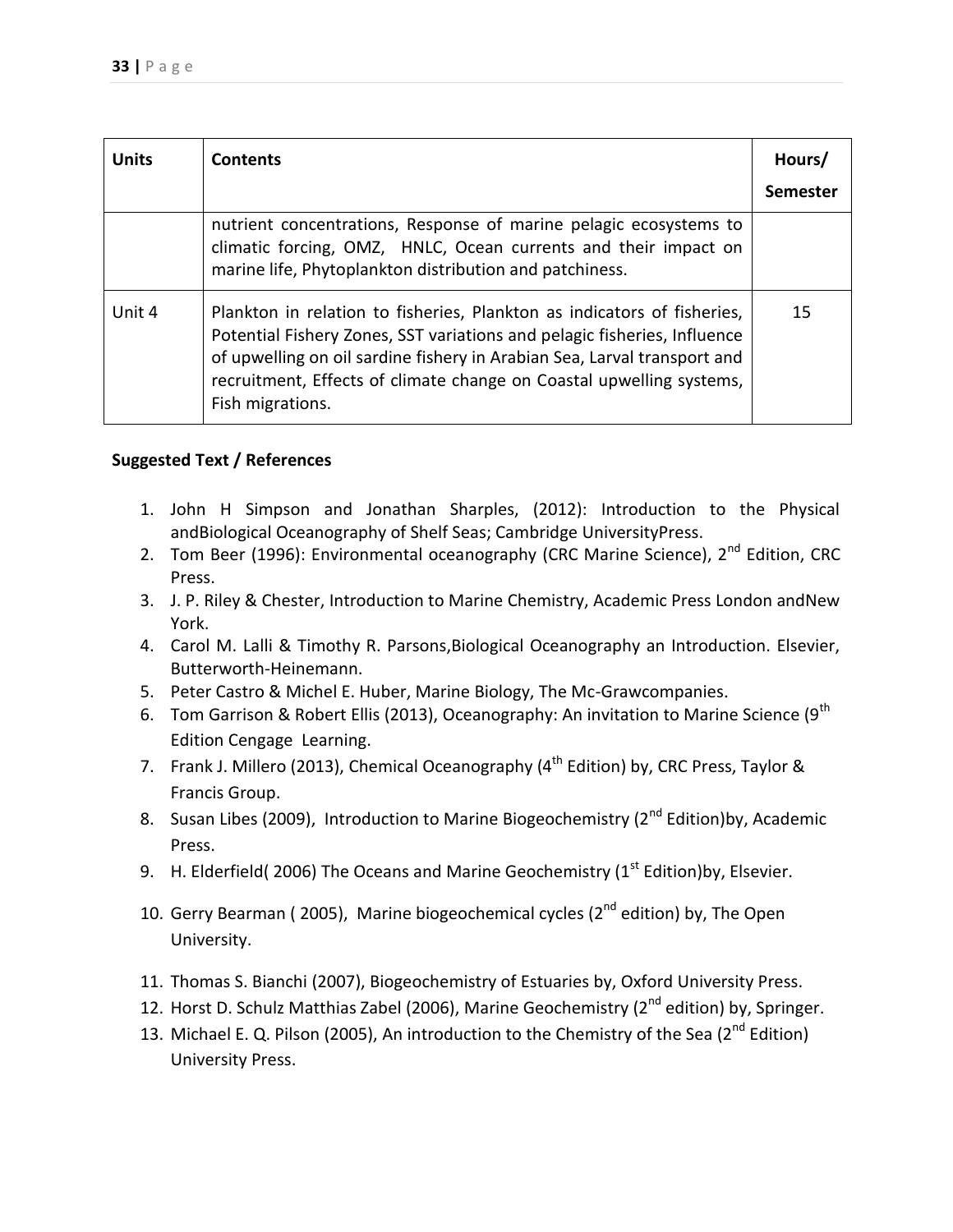| <b>Semester: Fourth Semester</b> | <b>Course Name:</b> Fish Technology |
|----------------------------------|-------------------------------------|
|                                  |                                     |

**Course No.:** MARB E403 **Credits:** 04 **Core/Elective:** Elective

| <b>Units</b> | <b>Contents</b>                                                                                                                                                                                                                                                                                                                                                           | Hours/<br><b>Semester</b> |
|--------------|---------------------------------------------------------------------------------------------------------------------------------------------------------------------------------------------------------------------------------------------------------------------------------------------------------------------------------------------------------------------------|---------------------------|
| Unit 1       | <b>Basics of fishery technology</b>                                                                                                                                                                                                                                                                                                                                       | 20                        |
|              | Scope and Importance of Fish Technology. Fish as food, role of fish in<br>human nutrition, Chemical composition and nutritive value of fin fish<br>and shell fish                                                                                                                                                                                                         |                           |
| Unit 2       | Fish products and their preservation                                                                                                                                                                                                                                                                                                                                      | 20                        |
|              | Diversified fish products and by products dried and cured, fish meal<br>and oil, fish oils, fish liver oil, liver rinsed fish insilage, fish maws and<br>isinglass, fish preservation, canning mechanism, freezing of fish,<br>spoilage of wet fish and causative factors                                                                                                 |                           |
| Unit 3       | <b>Fishing crafts</b>                                                                                                                                                                                                                                                                                                                                                     | 20                        |
|              | Common fishing crafts with special reference to Indian coast,<br>Indigenous crafts used along the Odisha coast, design<br>and<br>construction of fishing crafts and fishing boats. Traditional and<br>modern materials used for boat building, care and maintenance of<br>fishing boats. Methods of detection of fish in the sea, Fish<br><b>Aggregating Device (FAD)</b> |                           |
|              | <b>Fishing gears</b>                                                                                                                                                                                                                                                                                                                                                      |                           |
|              | Common gears of Indian coast, gear fabrication, net design, Seine net,<br>trap net, drop net, cast net, gill net, fixed net, bag net, scoop net,<br>hooks and lines, Treatment and preservation of fishing gears                                                                                                                                                          |                           |
| Unit 4       | <b>Economics &amp; Management</b>                                                                                                                                                                                                                                                                                                                                         | 20                        |
|              | Oceans as a common heritage of mankind, Exclusive Economic Zone<br>(EEZ) and its significance, export of fin fish and shell fish to different<br>countries, fishing harbour and shore facilities                                                                                                                                                                          |                           |
|              | Regulations on fishing of craft and gears - Indian Fisheries Act,<br>OMFRA, other policy framework on fishing permission<br>and<br>restrictions                                                                                                                                                                                                                           |                           |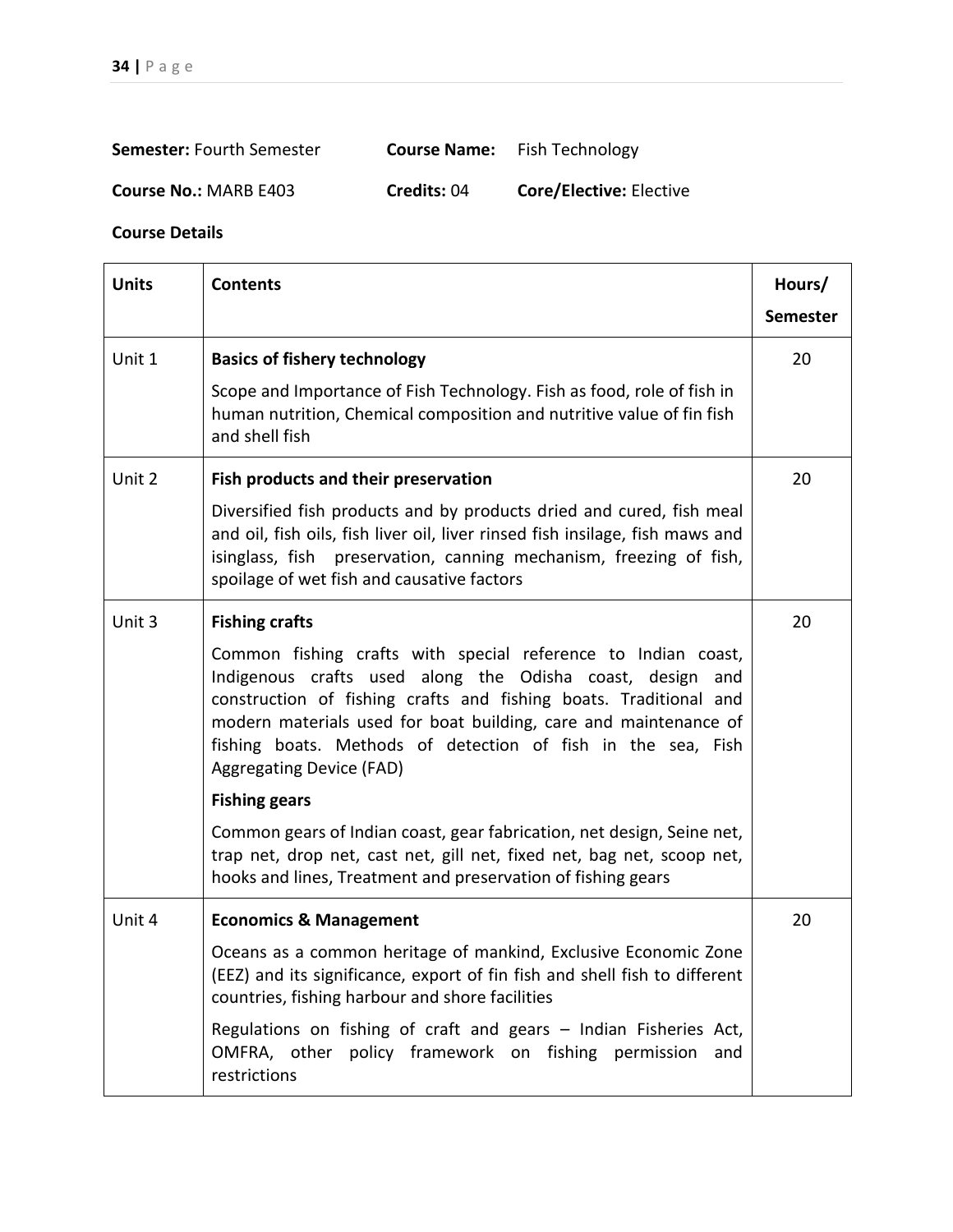- 1. Saints bury Commercial fishing methods.
- 2. Cornell: Control of fish quality.
- 3. Nedelee: FAO catalogue at small scale fishing gear.
- 4. Sohile: FAO catalogue of fishing gear designs.
- 5. Trgung: Fishing boats of the world, Vol.1, 2 & 3.
- 6. Kreuzer: Fishery Products, FAO Publication, 1977.
- 7. Kreezer: Fish inspection and qualify control, FAO Publication.
- 8. Govindan J.K. 1985, Fish Processing technology Oxford and IBH Publishing Company Pvt. Ltd. New Delhi.
- 9. Stanshy M.E. 1963. Industrial Fishery Technology, Reinhold Publishing Corporation.
- 10. Anon 1979. Handling Processing and Marketing of tropical fish tropical products institutes, London.

| <b>Semester: Fourth Semester</b> | <b>Course Name:</b> | <b>Ichthyology and Fisheries</b> |
|----------------------------------|---------------------|----------------------------------|
| <b>Course No.: MARB E404</b>     | Credits: 04         | <b>Core/Elective: Elective</b>   |

| <b>Units</b> | <b>Contents</b>                                                                                                                                                                                                                                                                                                                                                    | Hours/          |
|--------------|--------------------------------------------------------------------------------------------------------------------------------------------------------------------------------------------------------------------------------------------------------------------------------------------------------------------------------------------------------------------|-----------------|
|              |                                                                                                                                                                                                                                                                                                                                                                    | <b>Semester</b> |
| Unit 1       | <b>Classification and distribution</b>                                                                                                                                                                                                                                                                                                                             | 20              |
|              | General morphology and outline classification of fishes, major group<br>of fishes of the world and their characteristics                                                                                                                                                                                                                                           |                 |
|              | <b>Anatomy and physiology</b>                                                                                                                                                                                                                                                                                                                                      |                 |
|              | Basic anatomy of fishes, Detail structure and function of gills, Types of<br>air breathing organs in fishes, Structure and function of swim bladder,<br>Food and feeding habit of pelagic and demersal fishes, Reproductive<br>system in fishes and reproductive mechanism, Electrical organs in<br>fishes and their function, Endocrine organ and their functions |                 |
| Unit 2       | <b>Fish Ecology</b>                                                                                                                                                                                                                                                                                                                                                | 20              |
|              | General attributes of fish population growth, mortality and<br>recruitment of the fishes in the oceans, Principle of tagging in fish<br>population studies and their significance, Hydrography in relation to<br>fisheries, Factors affecting the maturation and spawning of fishes,<br>Age determination in fishes                                                |                 |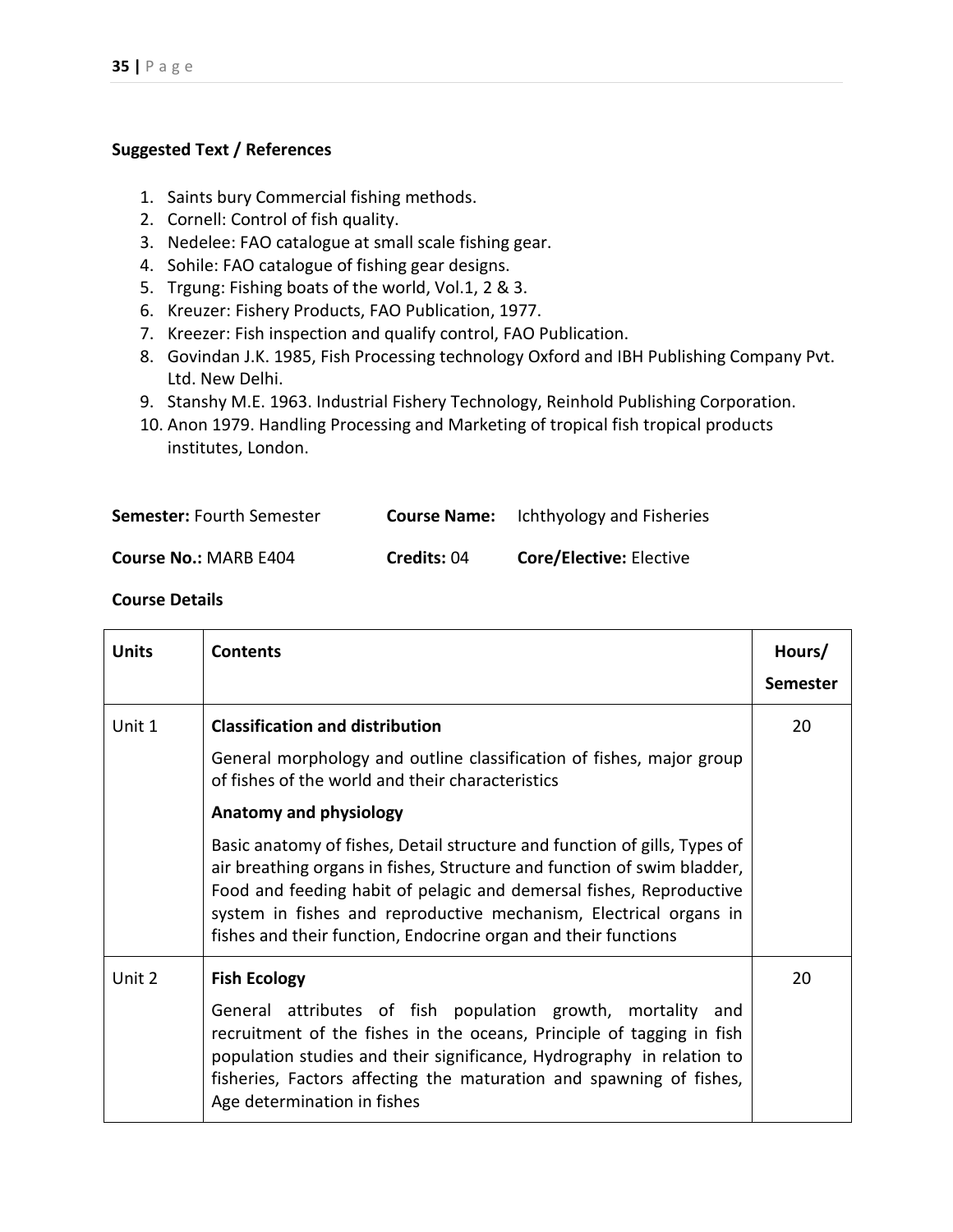| <b>Units</b> | <b>Contents</b>                                                                                                                                                                                                                                                                                                                                                                                                                                                                                                                                                       | Hours/<br><b>Semester</b> |
|--------------|-----------------------------------------------------------------------------------------------------------------------------------------------------------------------------------------------------------------------------------------------------------------------------------------------------------------------------------------------------------------------------------------------------------------------------------------------------------------------------------------------------------------------------------------------------------------------|---------------------------|
| Unit 3       | <b>Fishery resources of India</b><br>Acts of overfishing and its effect on sustenance of marine fisheries.<br>The major marine fishery resources of Indian seas-<br>Sardine,<br>Mackerel, Pomfrets, Tuna and Hilsha fishery resources, The fisheries<br>of Chilika lake, Estuarine fishery resources of Odisha, Methods of<br>resource assessment, Survey of fish eggs and fish larvae<br>with<br>reference to fish population features, Types of pelagic and demersal<br>fish eggs, Fishing methods in different parts of India - east coast, west<br>coast, islands | 20                        |
| Unit 4       | <b>Fish behavior and status</b><br>Fish migration and factors affecting migration, Schooling behavior of<br>fishes, Status of endangered fishes along Odisha coast, Stock<br>assessment. Ornamental fishes of India with special reference to<br>Odisha.                                                                                                                                                                                                                                                                                                              | 20                        |

- 1. K.F, Lagler T.E. Bardach and R.R. Miller, 1962. Ichthyology. John Wiley and Sons and Inc. New York.
- 2. Carl, E. Bond, 1979. Biology of fish, W.B. Saunders Company. Philadelphia.
- 3. King, M. 1995. Fisheries biology Assessment and Management. Fishery News Books.
- 4. Jones, E.R.H. 1980. Fish Migration Edward Arnold Ltd, London.
- 5. Nikolski, G.V. 1969. Theory of fish population dynbamics as th biological background for rational exploitation and management of fishery resources. Otto Roeltz Science publishers. Berling.
- 6. Saint and Shury: Commercial fishery methods.
- 7. D.V. Bal and K.V. Rao, 1984: Marine Fisheries.
- 8. Jhingran, J,.V: Fish and Fisehries of India.

| <b>Semester: Fourth Semester</b> | <b>Course Name:</b> | Environmental Impact Assessment and<br><b>Management Plans</b> |
|----------------------------------|---------------------|----------------------------------------------------------------|
| <b>Course No.: MARB E405</b>     | Credits: 04         | <b>Core/Elective: Elective</b>                                 |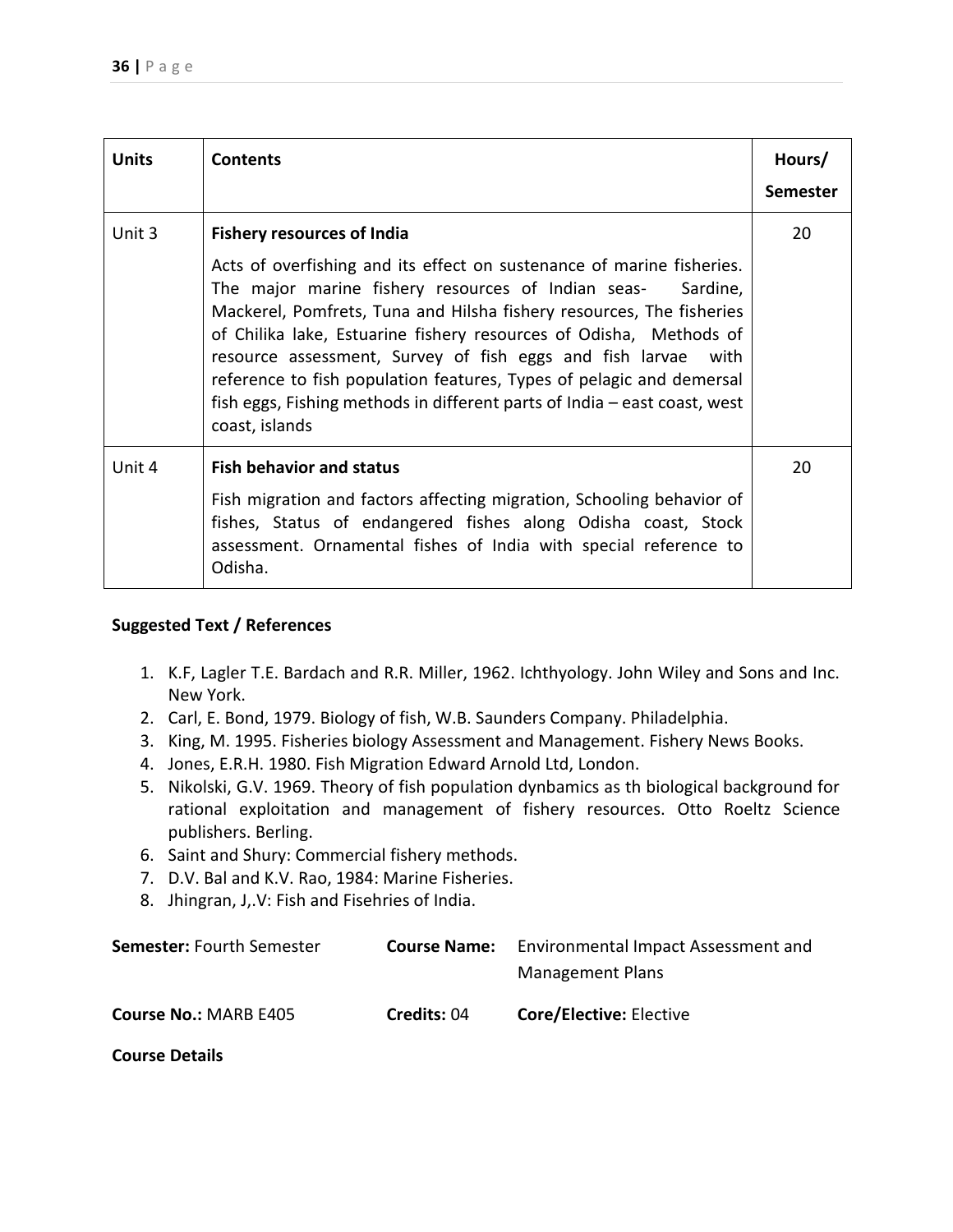| <b>Units</b> | <b>Contents</b>                                                                                                                                                                                                                                                                                                                        | Hours/          |
|--------------|----------------------------------------------------------------------------------------------------------------------------------------------------------------------------------------------------------------------------------------------------------------------------------------------------------------------------------------|-----------------|
|              |                                                                                                                                                                                                                                                                                                                                        | <b>Semester</b> |
| Unit 1       | Introduction to Environmental Impact Assessment. Environmental<br>impact Statement and Environmental Management Plan. EIA<br>notifications of Government of India from time to time. Guidelines for<br>Environmental audit.                                                                                                            | 20              |
| Unit-2       | Environmental Impact Assessment (EIA) Methodologies. Generalized<br>approach to impact Assessment. EIA processes, Scoping EIA<br>methodologies, Procedure for reviewing Environmental impact<br>analysis and statement. Environmental Management Plan and its<br>monitoring, Evaluation of proposed actions.                           | 20              |
| Unit 3       | Nexus between development and environment, Socio-economic<br>impacts, Aid to decision making, Formulation of development actions,<br>Sustainable development, categorization of projects under EIA,<br>project planning and implementation, Impact prediction, Mitigation<br>measures.                                                 | 20              |
| Unit 4       | Introduction to. Selection of appropriate procedures, Restoration and<br>rehabilitation technologies. Landuse policy for India. Urban planning<br>for India. Rural planning and landuse pattern. Environmental<br>priorities in India and sustainable development.<br>CRZ notifications and Environmental Impact Assessment in coastal | 20              |
|              | zone. Coastal zone management plans of India.                                                                                                                                                                                                                                                                                          |                 |

- 1. W.P. Cunningham, 2010: Principles of Environmental Science.
- 2. Satsangi and A.Sharma 2015: Environmental Impact Assessment and Disaster Management.
- 3. R.R.Barthwal 2002: Environmental Impact Assessment.
- 4. R.Paliwal and L.Srivastava, 2014: Policy Intervention Analysis- Environmental Impact Assessment.
- 5. C.H.Ecceleston, 2004: Environmental Impact Assessment.
- 6. J. Hou, 2015: New Urbanism: The future City is Here.
- 7. James R. Craig, 2010: Earth Resources and the Environment.
- 8. J. Glassion, 2011: Introduction to Environmental Impact Assessment.
- 9. Glasson J., Therivel R., Chadwick A, (2005): Introduction to environmental impact assessment Taylor & Francis Group, London and NewYork.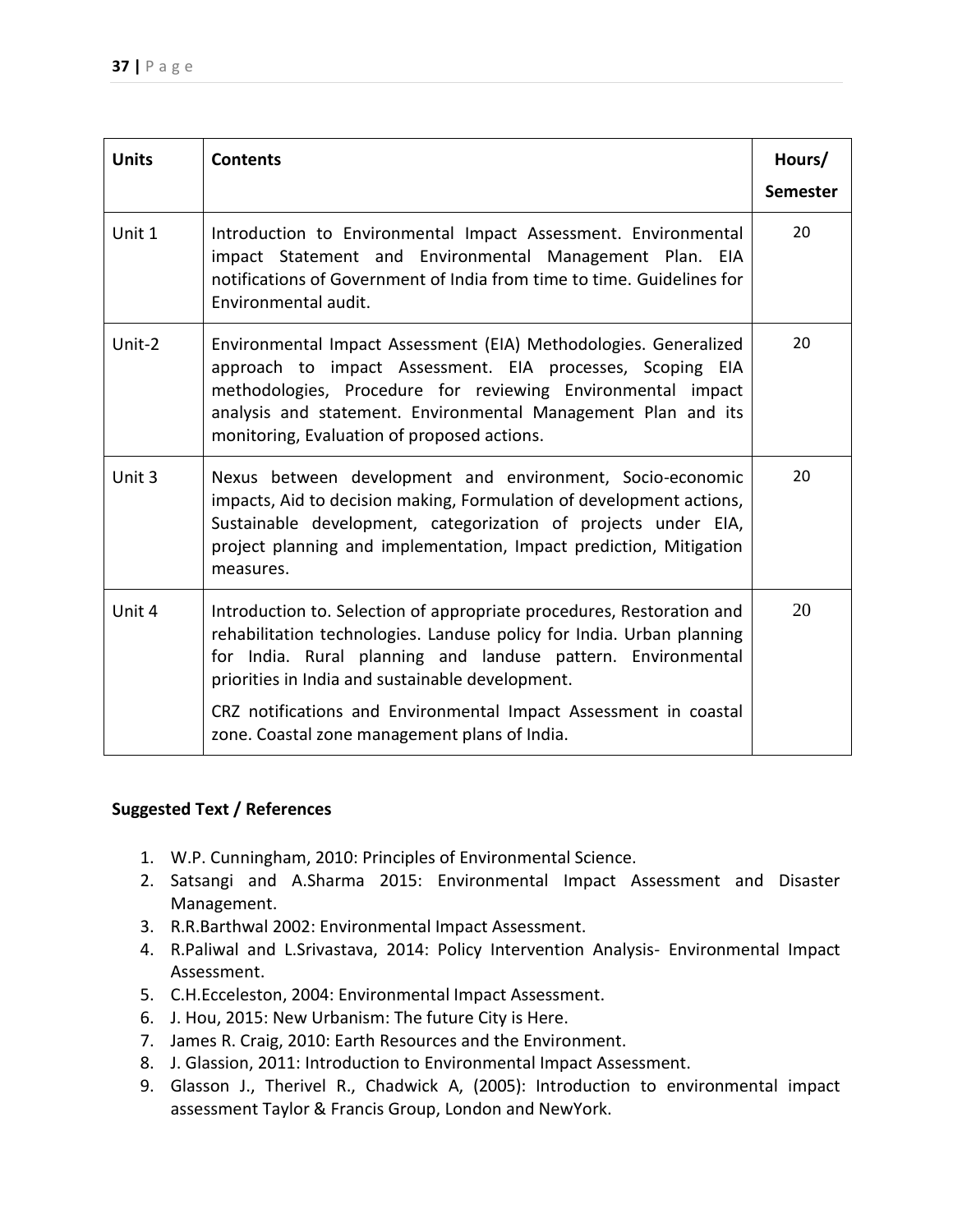- 10. Morris P., Therivel R., (2009): Methods of Environmental Impact Assessment 2009, 3<sup>rd</sup> edition, Routledge, Taylor & Francis Group, London and NewYork.
- 11. Morris P., Therivel R., (2001): Methods of Environmental Impact Assessment 2001, 2<sup>nd</sup> edition, Spon Press, Taylor & Francis Group, London and NewYork.
- 12. Eccleston C. H., (2011): Environmental Impact Assessment 2011, CRC Press, Taylor & FrancisGroup.

| <b>Semester: Fourth Semester</b> | <b>Course Name:</b> | <b>Marine Pollution</b> |
|----------------------------------|---------------------|-------------------------|
|                                  |                     |                         |

| <b>Course No.: MARB E406</b> | Credits: 04 | <b>Core/Elective: Elective</b> |
|------------------------------|-------------|--------------------------------|
|------------------------------|-------------|--------------------------------|

| <b>Units</b> | <b>Contents</b>                                                                                                                                                                                                                                                                                                                                                                                             | Hours/<br><b>Semester</b> |
|--------------|-------------------------------------------------------------------------------------------------------------------------------------------------------------------------------------------------------------------------------------------------------------------------------------------------------------------------------------------------------------------------------------------------------------|---------------------------|
| Unit 1       | <b>Introduction</b>                                                                                                                                                                                                                                                                                                                                                                                         | 20                        |
|              | Marine Pollution – definition and types, major pollutants, sources,<br>transport path and dynamics, Anthropogenic impact on estuaries,<br>mangroves, coral beds and interstitial communities, case study of<br><b>Indian and World Oceans</b>                                                                                                                                                               |                           |
| Unit 2       | <b>Sewage pollution</b>                                                                                                                                                                                                                                                                                                                                                                                     | 20                        |
|              | Industrial, agricultural and domestic pollutants, Impact on marine<br>and control, Eutrophication and its ecological<br>environment<br>significance, Plastic pollution and its impact on marine ecosystem,<br>Impact of Mining and dredging to marine biodiversity, Pollution by<br>aquaculture farms, Red tide, Fish kill, Case study.<br>Organic matter pollution, petroleum hydrocarbon pollution, trace |                           |
|              | metal pollution, nutrient (nitrate, ammonium and phosphate)<br>pollution.                                                                                                                                                                                                                                                                                                                                   |                           |
| Unit 3       | Oil and heavy metal pollution                                                                                                                                                                                                                                                                                                                                                                               | 20                        |
|              | Composition, source, impact on marine environment and control<br>techniques, success stories on curbing metal pollution                                                                                                                                                                                                                                                                                     |                           |
|              | Thermal and radioactive pollution                                                                                                                                                                                                                                                                                                                                                                           |                           |
|              | Thermal pollution $-$ sources, uses of waste heat and ecological<br>impact, Radioactive pollution- sources (natural and artificial),<br>biological effects of radiation, Possible areas in India and case studies<br>of the World Ocean.                                                                                                                                                                    |                           |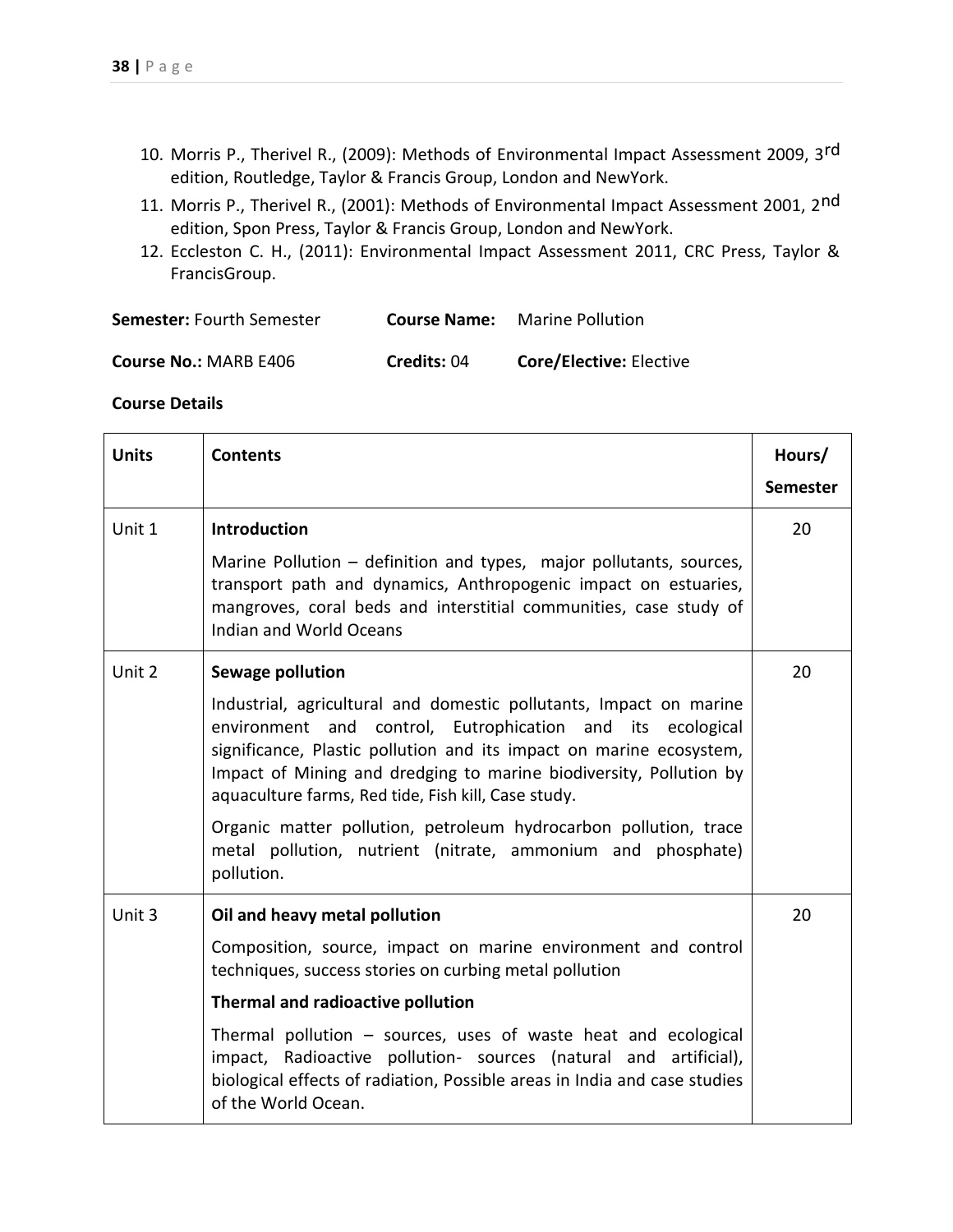| <b>Units</b> | <b>Contents</b>                                                                                                                                                                                                              | Hours/<br><b>Semester</b> |
|--------------|------------------------------------------------------------------------------------------------------------------------------------------------------------------------------------------------------------------------------|---------------------------|
| Unit 4       | <b>Monitoring and management</b>                                                                                                                                                                                             | 20                        |
|              | Environmental monitoring methods for critical pollutants, Biological<br>and ecological indicators of pollution and bio ecological monitoring,<br>Control of marine pollution-legal aspects and international<br>cooperation. |                           |

- 1. Clark R.B 1992. Marine pollution 3rd edition Clavendron, Press Oxford.
- 2. Williams 1996. Introduction to Marine Pollution Control. John Wiley.
- 3. Michael J. Kennish 1994. Practical Handbook on Estuarine and Marine Pollution.
- 4. Johnston, R. (ed), 1976. Marine Pollution, Academic Press, London.
- 5. Goldberg, E. D. 1974. The Health of the oceans, UNESCO Press. Paris.
- 6. Park, P .K, Kester D.R., J.W. Deudall and B.H Ketchum, 1983. Wastes in the Ocean. Vols. 1 to 3. Wiley Interscience Publishers, New York.

| <b>Semester: Fourth Semester</b> | <b>Course Name:</b> | <b>Marine Microbiology</b>     |
|----------------------------------|---------------------|--------------------------------|
| <b>Course No.: MARB E407</b>     | Credits: 04         | <b>Core/Elective: Elective</b> |

| <b>Units</b> | <b>Contents</b>                                                                                                                                                                                                                                    | Hours/          |
|--------------|----------------------------------------------------------------------------------------------------------------------------------------------------------------------------------------------------------------------------------------------------|-----------------|
|              |                                                                                                                                                                                                                                                    | <b>Semester</b> |
| Unit 1       | Introduction to microbiology                                                                                                                                                                                                                       | 20              |
|              | General introduction to microbiology, marine microbiology-<br>Definition, importance and its significance in Oceanographic studies                                                                                                                 |                 |
|              | Diversity and distribution of marine microbes                                                                                                                                                                                                      |                 |
|              | Ecology of coastal, shallow and deep sea microorganism - importance<br>and their significance, Diversity of microorganism - Archaea, bacteria,<br>cyanobacteria, algae, fungi, viruses and actinomycetes in the<br>mangroves and coral environment |                 |
| Unit 2       | <b>Culture method and identification</b>                                                                                                                                                                                                           | 20              |
|              | Methods of collection of water and sediment samples for<br>microbiological studies, Methods of isolations and culture of marine                                                                                                                    |                 |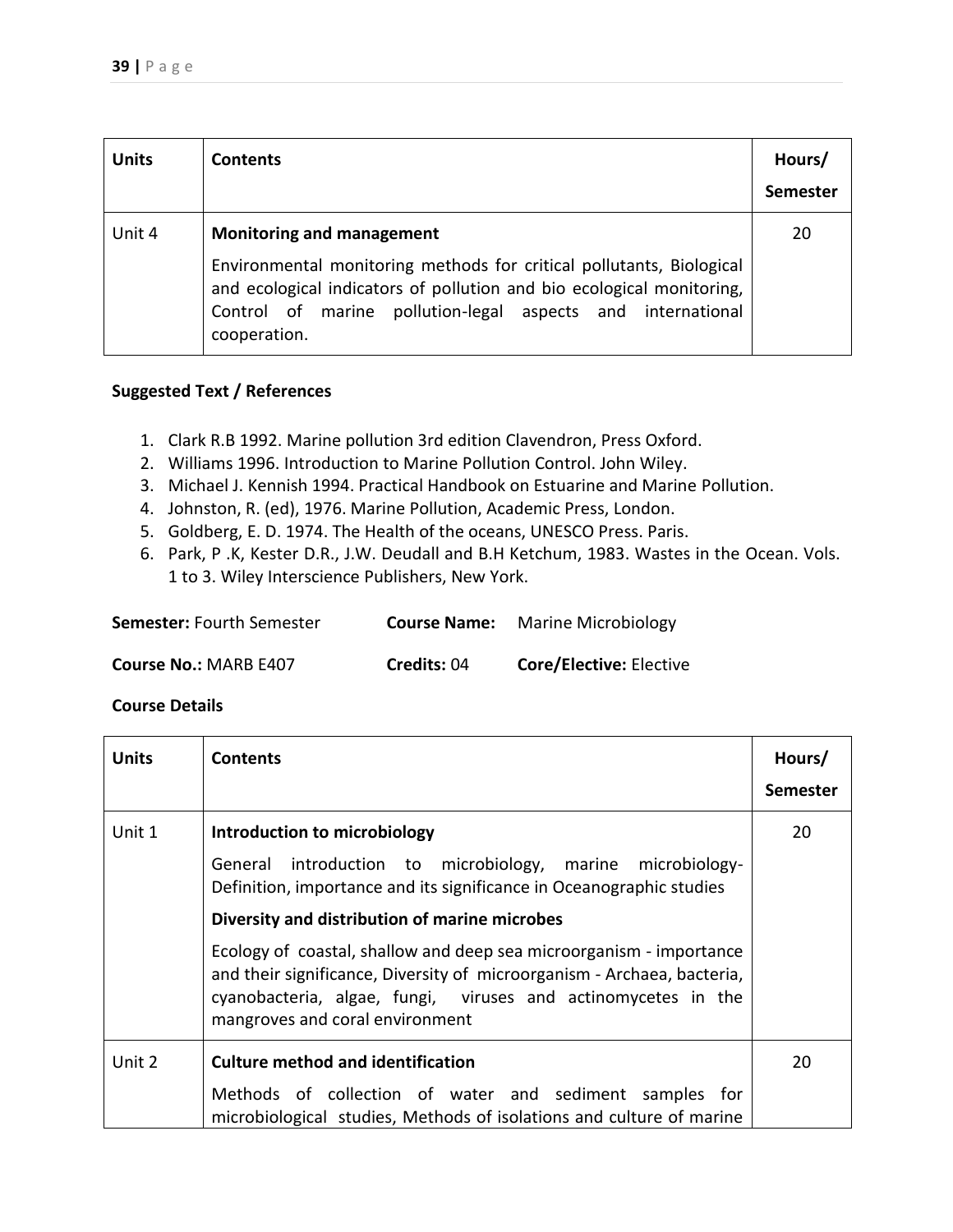| <b>Units</b> | <b>Contents</b>                                                                                                                                                                                                                                                                                        | Hours/          |
|--------------|--------------------------------------------------------------------------------------------------------------------------------------------------------------------------------------------------------------------------------------------------------------------------------------------------------|-----------------|
|              |                                                                                                                                                                                                                                                                                                        | <b>Semester</b> |
|              | bacteria, Enumeration of marine bacteria by total and viable counts,<br>Identification of marine bacteria by total and viable counts,<br>Identification of marine bacteria based on their morphological,<br>physiological and biochemical characteristics, Structure and biology of<br>marine bacteria |                 |
| Unit 3       | <b>Microbial nutrition</b>                                                                                                                                                                                                                                                                             | 20              |
|              | Common nutrient requirements of microbes, Requirement for<br>carbon, hydrogen and oxygen, Nutritional types of microorganisms,<br>Requirements of nitrogen, phosphorus and sulfur, uptake of nutrients<br>by cell                                                                                      |                 |
| Unit 4       | <b>Actinomycetes</b>                                                                                                                                                                                                                                                                                   | 20              |
|              | Occurrence, distribution and morphological feature of actinomycites,<br>Ecological and economic significance of actinomycites.                                                                                                                                                                         |                 |

- 1. Willey, J. M., Sherwood, L., Woolverton, C. J., Prescott, L. M., & Willey, J. M. (2011). Prescott's microbiology. New York: McGraw-Hill.
- 2. John Paul 1999. Marine Microbiology, Elsevier.
- 3. Munn and Munn 1996. Marine Microbiology: Ecology and Applications. BIOS Scientific publisher.
- 4. Atlas, R.M 1988. Microbiology, Fundamentals and applications Maxwell McMillan International Editions
- 5. Rheinheimer, G., 1980 Aquatic Microbiology-an Ecological Approach. Blackwell Scientific Publications
- 6. Kirchman, L Microbial Ecology of the Oceans 2000 John Wiley and Sons.
- 7. The Prokaryotes: 1992 A Handbook on the biology of Bacteria. Vol. 1-4 Springer & Verlag New York

| <b>Semester: Fourth Semester</b> | <b>Course Name:</b> | <b>Marine Microbial Ecology</b> |
|----------------------------------|---------------------|---------------------------------|
| <b>Course No.: MARB E408</b>     | Credits: 04         | <b>Core/Elective: Elective</b>  |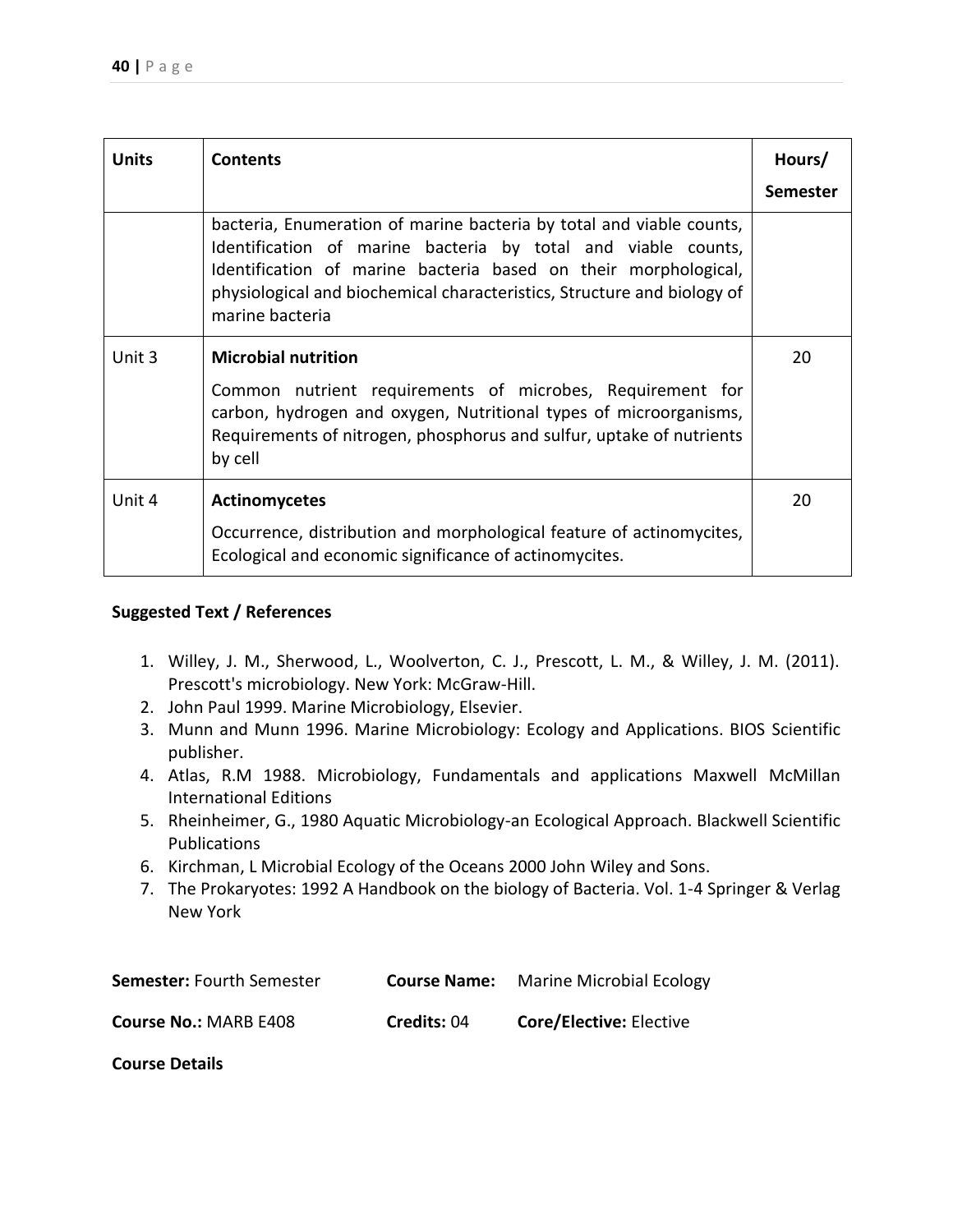| <b>Units</b> | <b>Contents</b>                                                                                                                                                                                                                                                                                   | Hours/          |
|--------------|---------------------------------------------------------------------------------------------------------------------------------------------------------------------------------------------------------------------------------------------------------------------------------------------------|-----------------|
|              |                                                                                                                                                                                                                                                                                                   | <b>Semester</b> |
| Unit 1       | Introduction                                                                                                                                                                                                                                                                                      | 20              |
|              | Marine Microbiology its importance, existence and need; History of<br>marine microbiology; Microbial habitats and major types (producers,<br>consumers, symbionts, probionts) in relation to their habitats                                                                                       |                 |
|              | <b>Characteristics and adaptations</b>                                                                                                                                                                                                                                                            |                 |
|              | Characteristics of marine microbes; Distribution and abundance and<br>their adaptations to pressure, depth, salt, temperature; nutrient, ions<br>of major and trace elements, Toxicity and mechanism of tolerance in<br>marine microbes                                                           |                 |
| Unit 2       | <b>Ecological role of microbes</b>                                                                                                                                                                                                                                                                | 20              |
|              | Microbial role in cycling of N, P, S, and C; Concept of microbial loop in<br>relation to marine food web dynamics; Role of micro-organisms in<br>DOM production and consumption; Role of marine microbes<br>sequestering of carbon dioxide; Pollution indictor and pathogenic<br>marine microbes. |                 |
| Unit 3       | <b>Food Microbiology</b>                                                                                                                                                                                                                                                                          | 20              |
|              | microorganisms, distribution, indicator<br>Pathogenic<br>organisms<br>prevention and control, Quality standards- International and National<br>standards. Microbiology of processed finfish and shellfish products.<br>Microbial diseases - diagnosis and control                                 |                 |
| Unit 4       | <b>Microbial genomics</b>                                                                                                                                                                                                                                                                         | 20              |
|              | Principles and applications of TFF for microbial molecular analysis;<br>DNA/RNA extraction, principles and methods; Principles<br>and<br>applications of PCR; GEL electrophoresis, DNA purification and<br>visualization techniques                                                               |                 |

- 1. Willey, J. M., Sherwood, L., Woolverton, C. J., Prescott, L. M., & Willey, J. M. (2011). Prescott's microbiology. New York: McGraw-Hill.
- 2. John Paul 1999. Marine Microbiology, Elsevier.
- 3. Munn and Munn 1996. Marine Microbiology: Ecology and Applications. BIOS Scientific publisher.